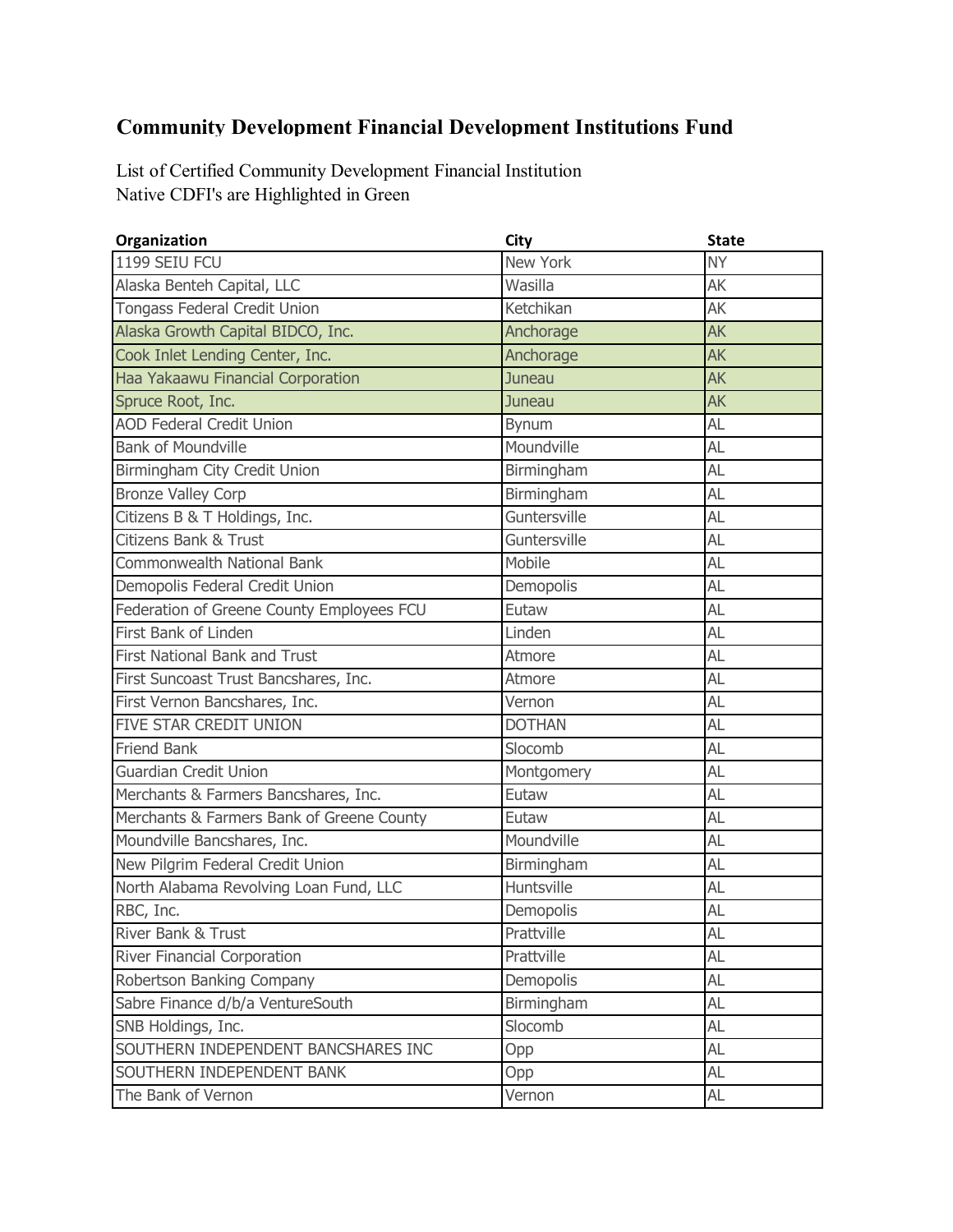| The Bridgeway Federal Credit Union          | Phenix City         | AL        |
|---------------------------------------------|---------------------|-----------|
| The Samson Banking Company, Inc.            | Samson              | AL        |
| United Bancorporation of Alabama, Inc       | Atmore              | AL        |
| <b>United Bank</b>                          | Atmore              | AL        |
| West Alabama Bank & Trust                   | Reform              | AL        |
| Arkansas Capital Corporation                | Little Rock         | <b>AR</b> |
| Bank of Lake Village                        | Lake Village        | <b>AR</b> |
| Bradley Bancshares, Inc.                    | Warren              | <b>AR</b> |
| Carlson Bancshares, Inc.                    | <b>West Memphis</b> | <b>AR</b> |
| Commercial Bank & Trust Company             | Monticello          | <b>AR</b> |
| Communities Unlimited, Inc.                 | Fayetteville        | <b>AR</b> |
| <b>Connect Bank</b>                         | Star City           | <b>AR</b> |
| Diamond Lakes Federal Credit Union          | Malvern             | <b>AR</b> |
| Drew Bancshares, Inc.                       | Monticello          | <b>AR</b> |
| Farmers Bancorp, Inc.                       | Blytheville         | <b>AR</b> |
| Farmers Bank and Trust Company              | Blytheville         | <b>AR</b> |
| FBT Bancshares, Inc.                        | <b>FORDYCE</b>      | <b>AR</b> |
| FBT Bank & Mortgage (Fordyce Bank & Trust   | Fordyce             | <b>AR</b> |
| <b>Fidelity Bank</b>                        | <b>West Memphis</b> | <b>AR</b> |
| <b>First National Financial Corporation</b> | McGehee             | <b>AR</b> |
| <b>First NaturalState Bank</b>              | McGehee             | <b>AR</b> |
| First State Bank of Warren                  | Warren              | <b>AR</b> |
| First Union Financial Corporation           | Monticello          | <b>AR</b> |
| FNBC Bancorp, Inc.                          | Ash Flat            | <b>AR</b> |
| <b>FNBC Bank</b>                            | Ash Flat            | <b>AR</b> |
| FORGE, Inc.                                 | Huntsville          | <b>AR</b> |
| Helena Bancshares, Inc.                     | Helena              | <b>AR</b> |
| McGehee Bank                                | McGehee             | <b>AR</b> |
| Partners Bank                               | Helena              | <b>AR</b> |
| People Trust                                | Little Rock         | <b>AR</b> |
| Piggott Bankstock, Inc.                     | Piggott             | <b>AR</b> |
| Piggott State Bank                          | Piggott             | <b>AR</b> |
| Pine Bluff Cotton Belt FCU                  | Pine Bluff          | <b>AR</b> |
| <b>Priority Bank</b>                        | Fayetteville        | <b>AR</b> |
| Priority One Holding Company                | Fayetteville        | <b>AR</b> |
| River Town Federal Credit Union             | Fort Smith          | <b>AR</b> |
| Southeast Arkansas Bank Corporation         | Lake Village        | <b>AR</b> |
| SOUTHEAST FINANCIAL BANKSTOCK CORPORATION   | McGehee             | <b>AR</b> |
| Southern Bancorp Bank                       | Arkadelphia         | <b>AR</b> |
| Southern Bancorp Capital Partners           | Little Rock         | <b>AR</b> |
| Southern Bancorp, Inc.                      | Arkadelphia         | <b>AR</b> |
| Star City Bancshares, Inc.                  | Star City           | <b>AR</b> |
| TruService Community Federal Credit Union   | Little Rock         | <b>AR</b> |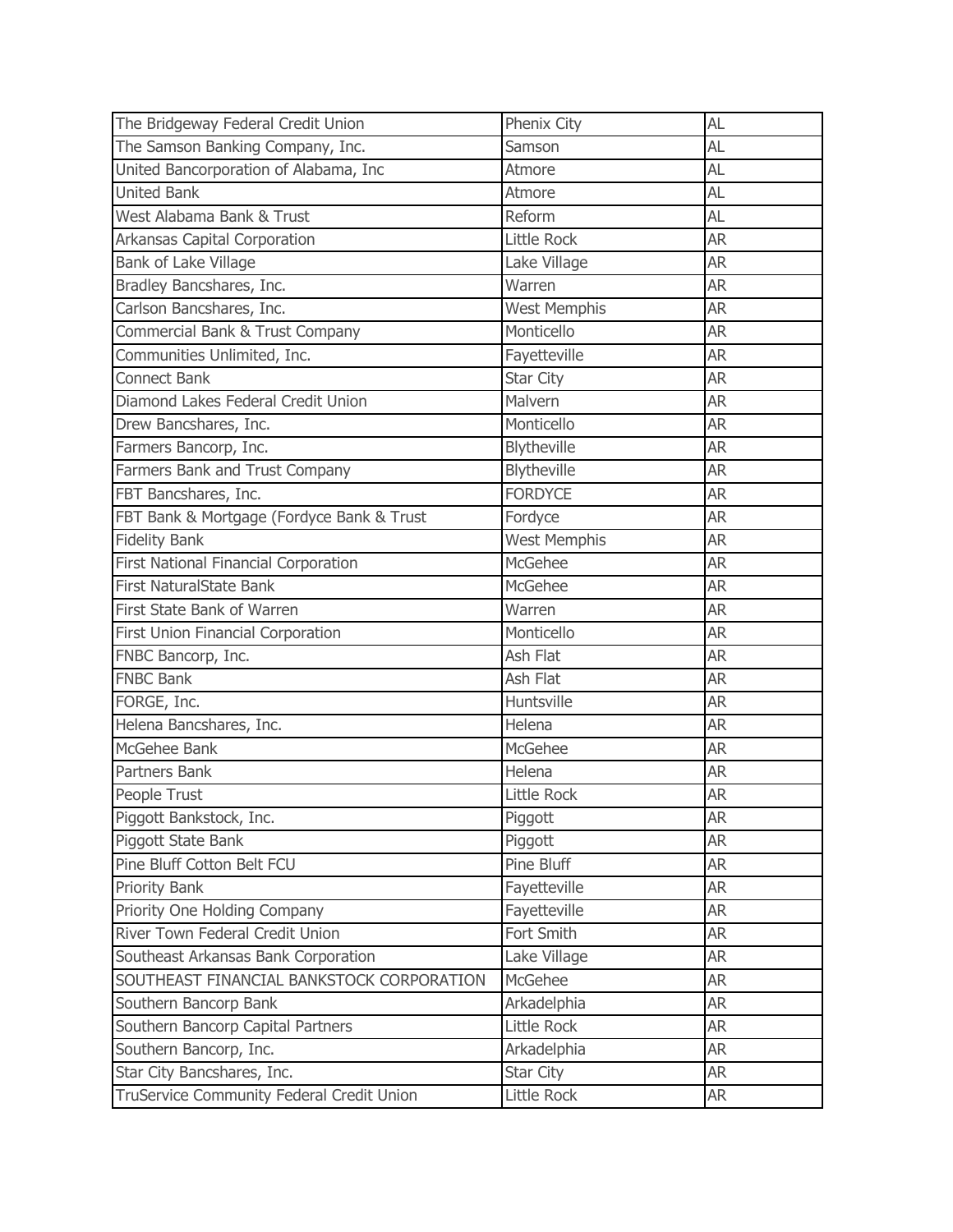| Union Bank & Trust Company                                         | Monticello           | <b>AR</b>       |
|--------------------------------------------------------------------|----------------------|-----------------|
| UP Arkansas Federal Credit Union                                   | North Little Rock    | <b>AR</b>       |
| <b>AEA Federal Credit Union</b>                                    | Yuma                 | <b>AZ</b>       |
| Border Financial Resources Inc                                     | San Luis             | AZ              |
| First American Credit Union                                        | Casa Grande          | AZ              |
| Growth Partners Arizona                                            | Tucson               | AΖ              |
| Lakeview Community Capital, LLC                                    | Tucson               | AZ              |
| MariSol Federal Credit Union                                       | Phoenix              | AZ              |
| Nogales Community Development Corporation                          | <b>Nogales</b>       | AZ              |
| Pinal County Federal Credit Union                                  | Casa Grande          | AZ              |
| PPEP Microbusiness and Housing Development                         | Tucson               | AZ              |
| Prestamos CDFI, LLC                                                | Phoenix              | AZ              |
| Pyramid Federal Credit Union                                       | Tucson               | AZ              |
| Raza Development Fund, Inc.                                        | Phoenix              | AZ              |
| Tucson Old Pueblo Credit Union                                     | Tucson               | AZ              |
| Vantage West Credit Union                                          | Tucson               | AZ              |
| Community Development Financial Institution of the                 | <b>Sells</b>         | $\overline{AZ}$ |
| <b>Hopi Credit Association</b>                                     | <b>Keams Canyon</b>  | <b>AZ</b>       |
| Navajo community Development Financial Institution                 | <b>Window Rock</b>   | $\overline{AZ}$ |
| Salt River Financial Services Institution                          | <b>Scottsdale</b>    | <b>AZ</b>       |
| San Carlos Apache Tribe Relending Enterprise                       | Peridot              | <b>AZ</b>       |
| 3CORE, Inc.                                                        | Chico                | CA              |
| <b>Accessity</b>                                                   | San Diego            | CA              |
| Accion Opportunity Fund Community Development                      | San Jose             | CA              |
| Acelera Financial Corp                                             | Los Angeles          | CA              |
| American Plus Bank, N.A.                                           | Arcadia              | CA              |
| AmPac Tri-State CDC Inc.                                           | Ontario              | CA              |
| AnewAmerica CDFI                                                   | Oakland              | CA              |
| Apoyo Financiero Inc.                                              | Concord              | CA              |
| Arcata Economic Development Corporation                            | Eureka               | CA              |
| Atchison Village Credit Union                                      | Richmond             | CA              |
| B.S.D. Capital, Inc. dba Lendistry                                 | Los Angeles          | CA              |
| Bankers Small Business CDC of California                           | San Diego            | CA              |
| Bay Federal Credit Union                                           | Capitola             | CA              |
| Beneficial State Bancorp, Inc.                                     | Oakland              | СA              |
| <b>Beneficial State Bank</b>                                       | Oakland              | СA              |
| <b>Bridge Impact Capital</b>                                       | <b>SAN FRANCISCO</b> | СA              |
| California Capital Small Business Financial Development Sacramento |                      | CA              |
| California Coastal Rural Development Corporation                   | <b>Salinas</b>       | СA              |
| California Community Reinvestment Corp.                            | Glendale             | CA              |
| California FarmLink                                                | Aptos                | СA              |
| CBC FCU                                                            | Oxnard               | CA              |
| Century Housing Corporation                                        | Culver City          | СA              |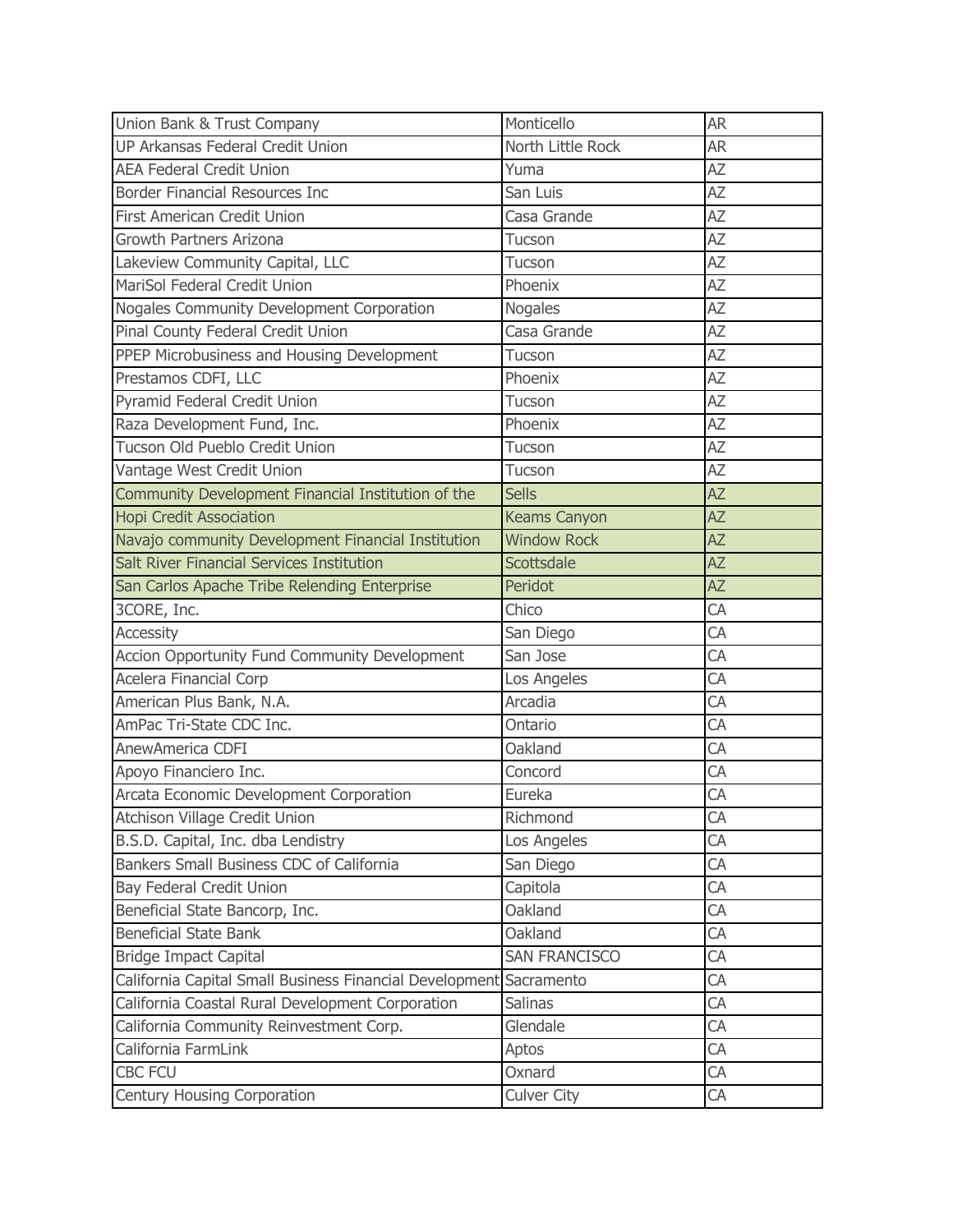| Change Lending, LLC                                         | Irvine          | CA              |
|-------------------------------------------------------------|-----------------|-----------------|
| Civic Community Partners, Inc.                              | San Diego       | CA              |
| Clearinghouse Community Development Financial               | Lake Forest     | CA              |
| CoastHills Credit Union                                     | Santa Maria     | CA              |
| Community Bank of the Bay                                   | Oakland         | CA              |
| <b>Community Commerce Bank</b>                              | Claremont       | CA              |
| Community First Credit Union                                | Santa Rosa      | CA              |
| <b>Community First Lending</b>                              | Richmond        | CA              |
| Community Vision Capital and Consulting                     | San Francisco   | CA              |
| Cooperative Center Federal Credit Union                     | Martinez        | CA              |
| EBSV Community Development, Inc.                            | Oakland         | $\overline{CA}$ |
| Economic Development and Financing Corporation              | Ukiah           | CA              |
| Economic Justice Fund                                       | Sacramento      | CA              |
| Episcopal Community Federal Credit Union                    | Los Angeles     | CA              |
| <b>Excite Credit Union</b>                                  | San Jose        | CA              |
| Feed the Hunger Fund                                        | San Francisco   | CA              |
| <b>Financial Partners Credit Union</b>                      | Downey          | <b>CA</b>       |
| First Community Capital, Inc.                               | Temecula        | CA              |
| <b>First General Bank</b>                                   | Rowland Heights | <b>CA</b>       |
| First Imperial Credit Union                                 | El Centro       | CA              |
| Fresno Area Hispanic Foundation                             | Fresno          | CA              |
| Fresno Community Development Financial Institution          | <b>FRESNO</b>   | CA              |
| Genesis LA Economic Growth Corporation                      | Los Angeles     | CA              |
| Housing Trust Fund of Santa Barbara County                  | Santa Barbara   | CA              |
| Housing Trust Fund Ventura County                           | Camarillo       | CA              |
| Housing Trust Silicon Valley                                | San Jose        | CA              |
| <b>ICA Fund</b>                                             | Oakland         | CA              |
| Inclusive Action for the City                               | Los Angeles     | CA              |
| Kinecta Federal Credit Union                                | Manhattan Beach | CA              |
| Low Income Investment Fund                                  | San Francisco   | CA              |
| Main Street Launch                                          | Oakland         | CA              |
| Members 1st Credit Union                                    | Redding         | CA              |
| <b>MERCO Credit Union</b>                                   | Merced          | CA              |
| <b>Mission Asset Fund</b>                                   | San Francisco   | CA              |
| Mission Community Loan Fund LLC                             | San Francisco   | CA              |
| <b>Mission National Bank</b>                                | San Francisco   | CA              |
| <b>MIssion Valley Bancorp</b>                               | Sun Valley      | СA              |
| Mission Valley Bank                                         | Sun Valley      | CA              |
| <b>MNB Holding Corporation</b>                              | San Francisco   | СA              |
| National Asian American Coalition                           | Daly City       | CA              |
| Neighborhood Bancorp                                        | National City   | CA              |
| Neighborhood Housing Services of Orange County, Inc. Orange |                 | CA              |
| Neighborhood Housing Services of the Inland Empire          | San Bernardino  | CA              |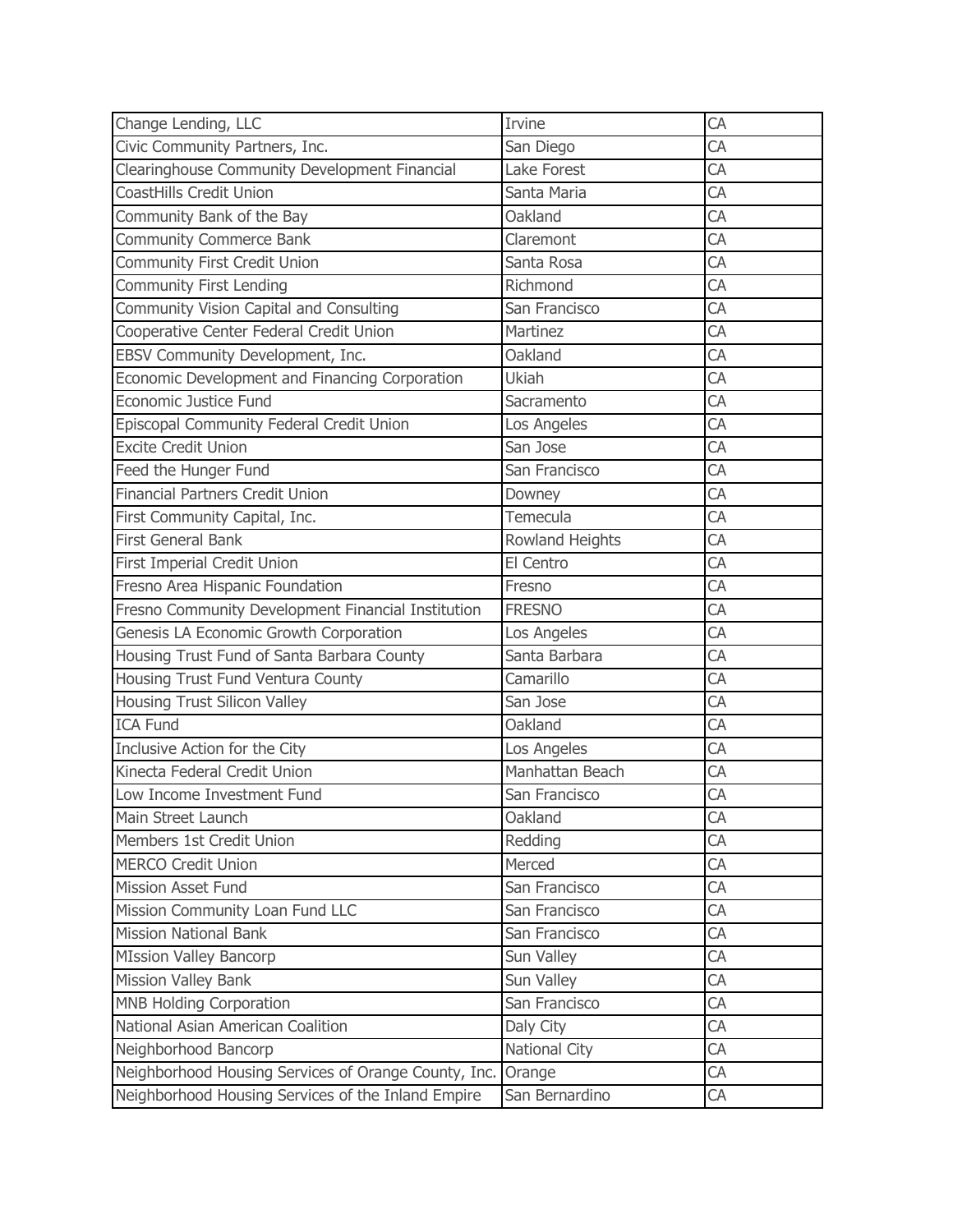| Neighborhood National Bank                         | <b>National City</b>   | CA              |
|----------------------------------------------------|------------------------|-----------------|
| Neighborhood Partnership Housing Services, Inc.    | Rancho Cucamonga       | CA              |
| NHS Neighborhood Lending Services                  | Los Angeles            | CA              |
| Northeast Community Federal Credit Union           | San Francisco          | CA              |
| <b>Nuvision Federal Credit Union</b>               | Huntington Beach       | CA              |
| Ontario Montclair School Employees Federal Credit  | Ontario                | CA              |
| Opening Doors, Inc.                                | Sacramento             | CA              |
| Oportun, Inc.                                      | San Carlos             | CA              |
| Orange County's Credit Union                       | Santa Ana              | CA              |
| <b>PACE Finance Corporation</b>                    | Los Angeles            | CA              |
| Pacific Coast Regional, Small Business Development | Los Angeles            | CA              |
| Pacific Community Ventures, Inc.                   | Oakland                | CA              |
| Partners Federal Credit Union                      | <b>Burbank</b>         | CA              |
| Peoples Opportunity Fund                           | San Luis Obispo        | CA              |
| Poverty Solutions, Inc.                            | Torrance               | CA              |
| <b>RBB BANCORP</b>                                 | Los Angeles            | CA              |
| REDF Impact Investing Fund                         | San Francisco          | CA              |
| Rolling F Credit Union                             | <b>Turlock</b>         | CA              |
| Royal Business Bank                                | Los Angeles            | CA              |
| Rural Community Assistance Corporation             | <b>West Sacramento</b> | CA              |
| Sacramento Neighborhood Housing Services, Inc.     | Sacramento             | CA              |
| Salas & Company                                    | Los Angeles            | CA              |
| San Francisco Housing Accelerator Fund, The        | San Francisco          | $\overline{CA}$ |
| San Luis Obispo County Housing Trust Fund          | San Luis Obispo        | CA              |
| Santa Cruz Community Credit Union                  | Santa Cruz             | CA              |
| <b>SCE FCU</b>                                     | Irwindale              | CA              |
| Siskiyou Central Credit Union                      | Yreka                  | CA              |
| Springboard CDFI                                   | National City          | CA              |
| Sustainable Communities Fund                       | Los Angeles            | CA              |
| The Change Company CDFI, LLC                       | Irvine                 | CA              |
| <b>TMCCommunityCapital</b>                         | Oakland                | CA              |
| <b>Travis Credit Union</b>                         | Vacaville              | CA              |
| Tucoemas Federal Credit Union                      | <b>VISALIA</b>         | CA              |
| <b>USC Credit Union</b>                            | Los Angeles            | CA              |
| Valley First Credit Union                          | Modesto                | CA              |
| Valley Small Business Development Corporation      | Fresno                 | CA              |
| Ventura County Community Development Corporation   | <b>OXNARD</b>          | CA              |
| Vermont-Slauson LDC, Inc.                          | Los Angeles            | CA              |
| <b>Vocality Community Credit Union</b>             | Garberville            | CA              |
| <b>Womens Economic Ventures</b>                    | Santa Barbara          | CA              |
| <b>Working Solutions CDFI</b>                      | San Francisco          | CA              |
| FIVE RIVERS LOAN FUND, INC                         | <b>Happy Camp</b>      | CA              |
| Westwater Financial, Inc.                          | Santa Rosa             | CA              |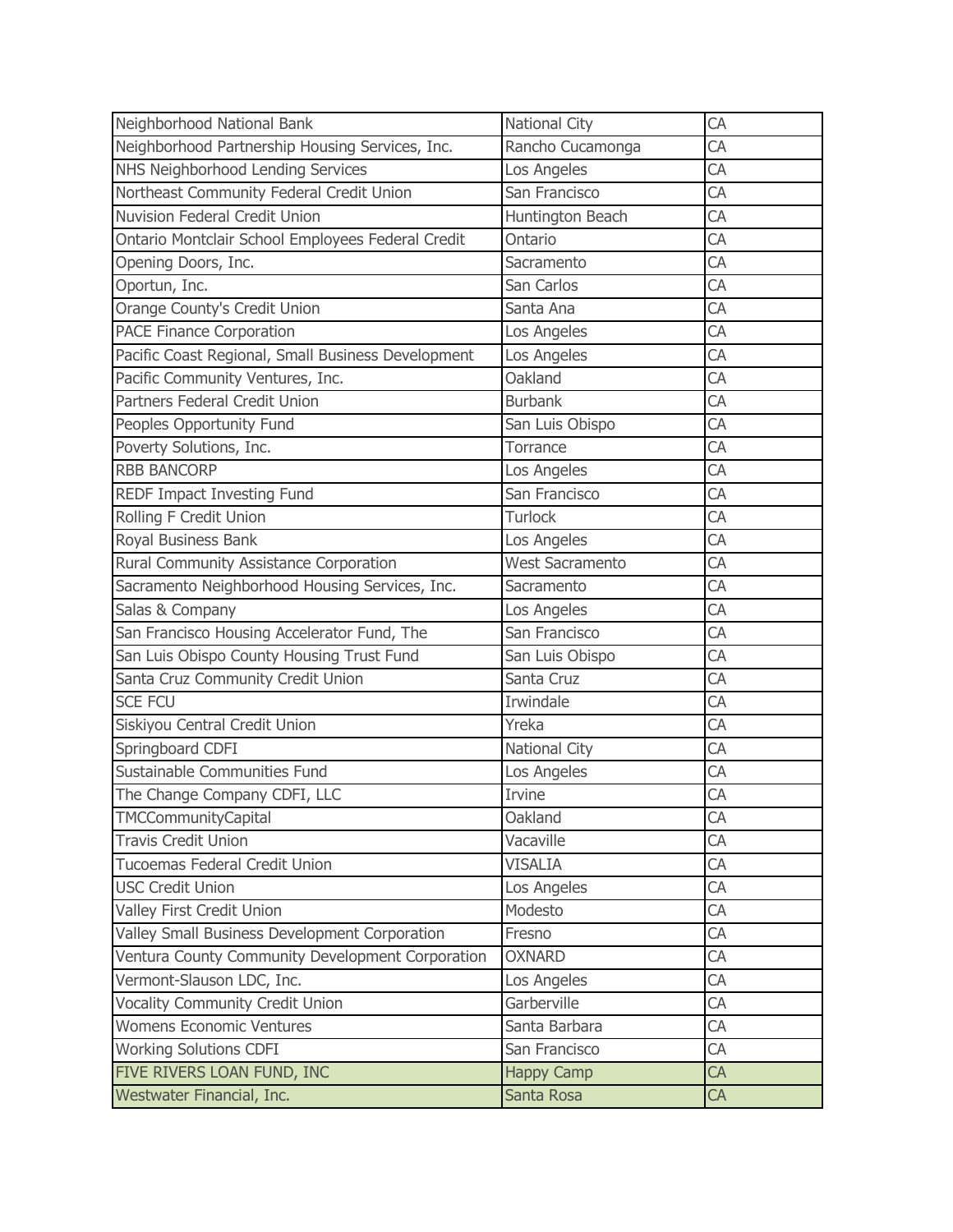| Yurok Alliance for Northern California Housing   | Klamath       | CA        |
|--------------------------------------------------|---------------|-----------|
| Affordable Mortgage Solutions, LLC               | Denver        | CO        |
| Arapahoe Credit Union                            | Littleton     | CO        |
| Colorado Enterprise Fund, Inc.                   | Denver        | CO        |
| Colorado Housing Assistance Corporation          | Denver        | CO        |
| Colorado Housing Enterprises, LLC                | Westminster   | CO        |
| Columbine Federal Credit Union                   | Centennial    | CO        |
| Community Choice Credit Union                    | Commerce City | CO        |
| <b>Community Enterprise Development Services</b> | Aurora        | CO        |
| First SouthWest Bancorporation, Inc.             | Alamosa       | CO        |
| First Southwest Bank                             | Alamosa       | CO        |
| Greenline Community Development Fund, LLC        | Denver        | CO        |
| HomesFund (La Plata Homes Fund, Inc.)            | Durango       | CO        |
| <b>Impact Development Fund</b>                   | Loveland      | CO        |
| Mercy Community Capital                          | <b>DENVER</b> | CO        |
| NuVista Federal Credit Union                     | Montrose      | CO        |
| Rocky Mountain MicroFinance Institute            | Denver        | CO        |
| Southern Colorado Community Lending LLC          | Pueblo        | <b>CO</b> |
| Triple Bottom Line Foundation                    | Denver        | CO        |
| Native American Bancorporation, Co.              | Denver        | <b>CO</b> |
| Native American Bank, N.A.                       | <b>Denver</b> | CO        |
| <b>Oweesta Corporation</b>                       | Longmont      | CO        |
| Capital for Change                               | Wallingford   | СT        |
| Community Economic Development Fund I, LLC       | Meriden       | СT        |
| Connex Credit Union                              | North Haven   | СT        |
| First City Fund Corporation                      | New Haven     | СT        |
| First Community Bancorp Inc.                     | New Haven     | СT        |
| Hartford Community Loan Fund                     | Hartford      | СT        |
| Hartford Economic Development Corporation        | Hartford      | СT        |
| Housing Development Fund, Inc.                   | Stamford      | СT        |
| Members Credit Union, Inc.                       | Cos Cob       | СT        |
| New Haven Bank                                   | New Haven     | СT        |
| Nutmeg State Financial Credit Union              | Rocky Hill    | СT        |
| Baba's Cooking School LLC dba EatsPlace          | Washington    | DC        |
| <b>Building Hope Finance</b>                     | Washington    | DC        |
| <b>CBA Fund</b>                                  | Washington    | DC        |
| City First Bank, N.A.                            | Washington    | DC        |
| City First Enterprises, Inc.                     | Washington    | DC        |
| City First Homes Inc.                            | Washington    | DC        |
| DC Federal Credit Union                          | Washington    | DC        |
| Housing Assistance Council                       | Washington    | DC        |
| <b>Industrial Bank</b>                           | Washington    | DC        |
| <b>Institute for Community Economics</b>         | Washington    | DC        |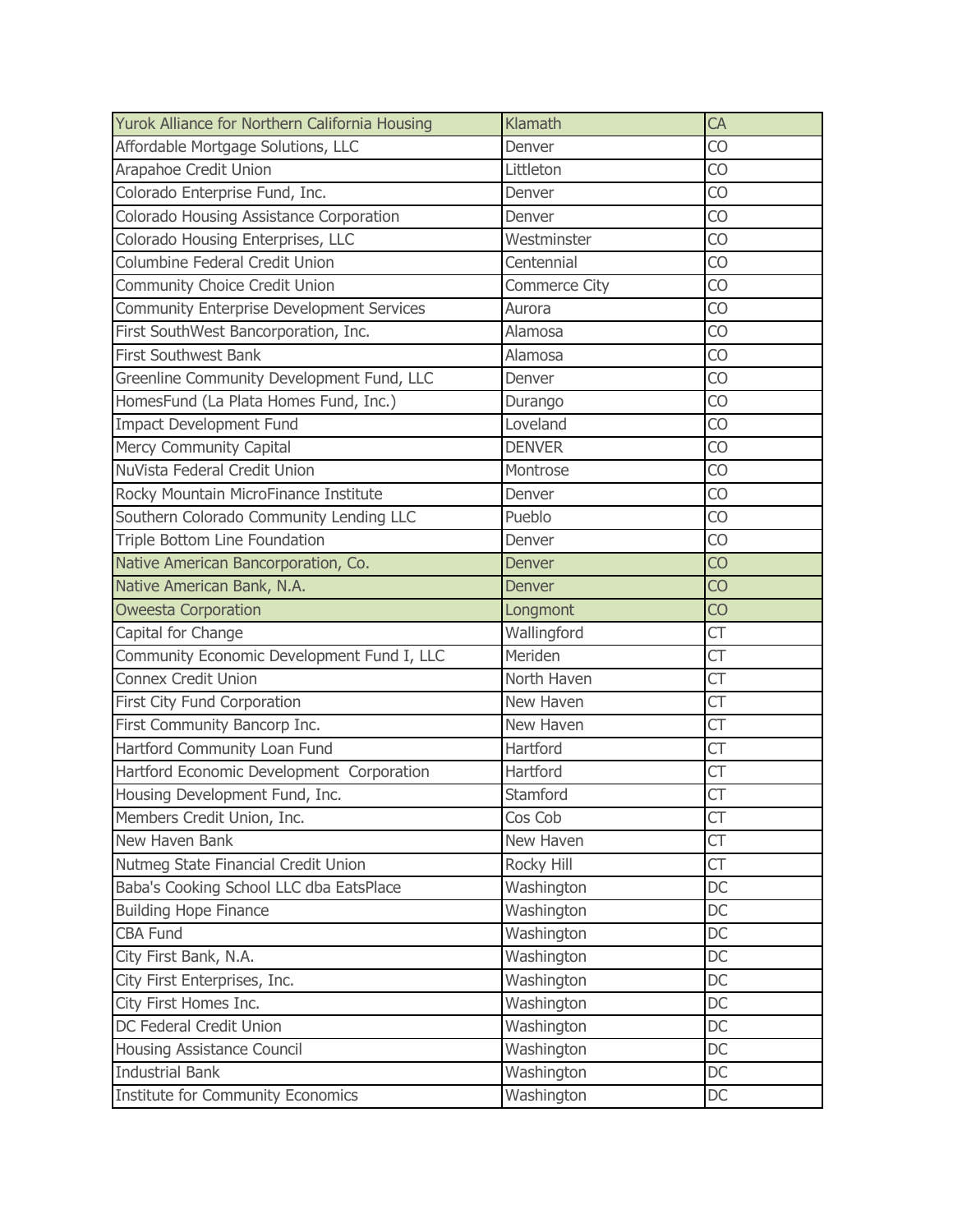| Latino Economic Development Corporation (LEDC)    | Washington         | <b>DC</b>       |
|---------------------------------------------------|--------------------|-----------------|
| Life Asset, Inc.                                  | Washington         | <b>DC</b>       |
| National Community Reinvestment Coalition         | Washington         | <b>DC</b>       |
| National Housing Trust Community Development Fund | Washington         | DC              |
| Partners for the Common Good, Inc.                | Washington         | DC              |
| The OpenDoor Housing Fund                         | Washington         | DC              |
| Washington Area Community Investment Fund         | Washington         | DC              |
| Delaware Community Investment Corporation (DCIC)  | Wilmington         | DE              |
| Eagle One Federal Credit Union                    | Claymont           | DE              |
| National Council on Agricultural Life and Labor   | Dover              | DE              |
| Stepping Stones Community Federal Credit Union    | Wilmington         | DE              |
| Tidemark Federal Credit Union                     | Seaford            | DE              |
| True Access Capital Corporation                   | Wilmington         | DE              |
| 121 Financial Credit Union                        | Jacksonville       | FL              |
| BAC Funding Consortium, Inc.                      | Miami              | FL              |
| <b>Bay Credit Union</b>                           | Panama City        | FL              |
| Black Business Investment Fund, Inc.              | Orlando            | FL              |
| Black Economic Development Coalition, Inc         | Miami              | FL              |
| <b>Brightstar Credit Union</b>                    | Sunrise            | FL              |
| <b>Buckeye Community Federal Credit Union</b>     | Perry              | $\overline{FL}$ |
| Calhoun Liberty Employees Credit Unon             | Blountstown        | FL              |
| Central County Community Development Corporation  | Fort Lauderdale    | FL              |
| Champions Funding, LLC                            | Melbourne          | FL              |
| Community Credit Union of Florida                 | Rockledge          | FL              |
| Community Fund of North Miami-Dade Inc.           | Opa-locka          | FL              |
| Community South Credit Union                      | Chipley            | FL              |
| <b>Connect Credit Union</b>                       | Fort Lauderdale    | FL              |
| Dade County Federal Credit Union                  | Miami              | FL              |
| Detroit Rehabilitation Initiatives LLC            | West Palm Beach    | FL              |
| <b>Envision Credit Union</b>                      | Tallahassee        | FL              |
| <b>Fairwinds Credit Union</b>                     | Orlando            | FL              |
| Financial Access Federal Credit Union             | <b>Bradenton</b>   | FL              |
| First Commerce Credit Union                       | Tallahassee        | FL.             |
| Flag Credit Union                                 | Tallahassee        | FL              |
| Florida A&M University Federal Credit Union       | Tallahassee        | FL              |
| Florida Community Loan Fund, Inc.                 | Orlando            | FL              |
| Florida Credit Union                              | Gainesville        | FL.             |
| Florida State University Credit Union             | <b>Tallahassee</b> | FL              |
| Grow Financial Federal Credit Union               | Tampa              | FL              |
| <b>Guardians Credit Union</b>                     | West Palm Beach    | FL              |
| <b>Innovations Federal Credit Union</b>           | Panama City        | FL.             |
| JetStream Federal Credit Union                    | Miami Lakes        | FL.             |
| Miami Bayside Foundation Inc.                     | Miami              | FL              |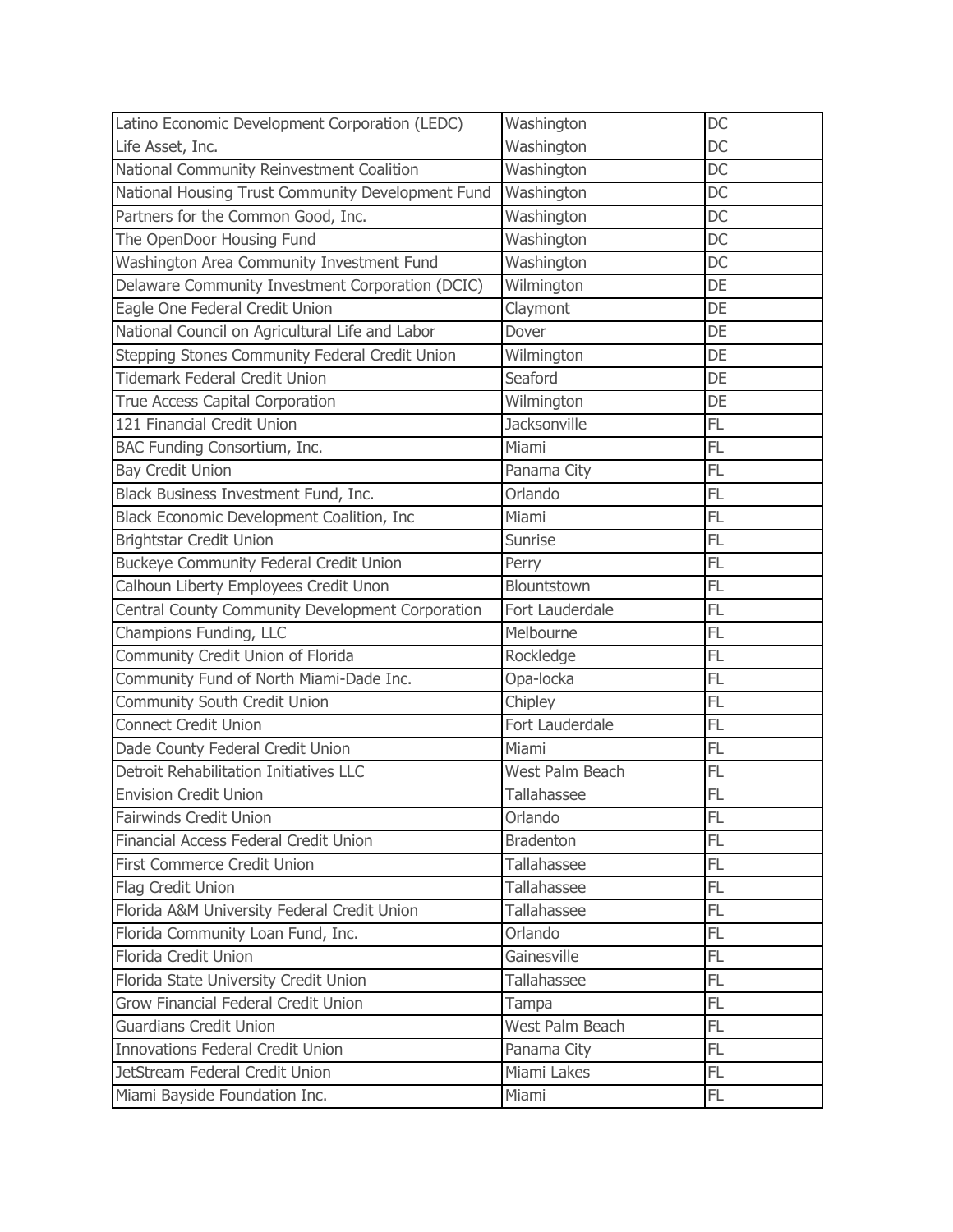| Miami Postal Service Credit Union                    | Miami              | FL              |
|------------------------------------------------------|--------------------|-----------------|
| Miami-Dade Affordable Housing Foundation, Inc.       | Miami              | FL              |
| Neighborhood Housing Services of South Florida, Inc. | Miami              | FL              |
| Neighborhood Lending Partners of Florida, Inc.       | Tampa              | $\overline{FL}$ |
| Our Microlending, Llc                                | Miami              | FL              |
| Palm Beach County Black Business Investment          | Riviera Beach      | FL              |
| Panhandle Credit Union                               | Panama City        | FL              |
| Priority Credit Union                                | Orlando            | FL              |
| Solar and Energy Loan Fund of St. Lucie County Inc.  | Fort Pierce        | FL              |
| Solitas House, Inc.                                  | Tampa              | FL              |
| <b>Suncoast Credit Union</b>                         | Tampa              | FL              |
| Tallahassee Leon Federal Credit Union                | Tallahassee        | FL              |
| Tampa Bay Federal Credit Union                       | Tampa              | FL              |
| <b>USF Federal Credit Union</b>                      | Tampa              | FL              |
| VyStar Credit Union                                  | Jacksonville       | FL              |
| We Florida Financial                                 | Margate            | FL              |
| 1st Choice Credit Union                              | Atlanta            | GA              |
| Access to Capital for Entrepreneurs, Inc.            | Cleveland          | GA              |
| Albany Community Together, Inc.                      | Albany             | GA              |
| B.O.N.D. Community Federal Credit Union              | Atlanta            | GA              |
| <b>Bank of Camilla</b>                               | Camilla            | GA              |
| Camilla Bancshares Inc                               | Camilla            | GA              |
| Carver Financial Corporation                         | Savannah           | GA              |
| Carver State Bank                                    | Savannah           | GA              |
| <b>Catalyst Development Corporation</b>              | Savannah           | GA              |
| Center for Financial Independence & Innovation       | Decatur            | GA              |
| <b>Citizens Bancshares Corporation</b>               | Atlanta            | GA              |
| <b>Citizens Trust Bank</b>                           | Atlanta            | GA              |
| <b>Columbus Housing Initiative</b>                   | Columbus           | GA              |
| Community Housing Capital, Inc.                      | Decatur            | GA              |
| Community Housing Services Agency, Inc.              | Savannah           | GA              |
| Community Redevelopment Loan and Investment          | Atlanta            | GA              |
| <b>CORE Credit Union</b>                             | Statesboro         | GA              |
| Credit Union of Atlanta                              | Atlanta            | GA              |
| Georgia Cities Foundation, Inc.                      | Atlanta            | GA              |
| Habitat Mortgage Solutions, LLC                      | Atlanta            | GA              |
| <b>Interstate Credit Union</b>                       | Jesup              | GA              |
| NewTown Loans, LLC                                   | Macon              | GA              |
| Peach State Federal Credit Union                     | Lawrenceville      | GA              |
| Small Business Assistance Corporation                | Savannah           | GA              |
| South Georgia Bank Holding Company                   | Tifton             | GA              |
| South Georgia Banking Company                        | <b>Tifton</b>      | GA              |
| Southeast First National Bank                        | <b>SUMMERVILLE</b> | GA              |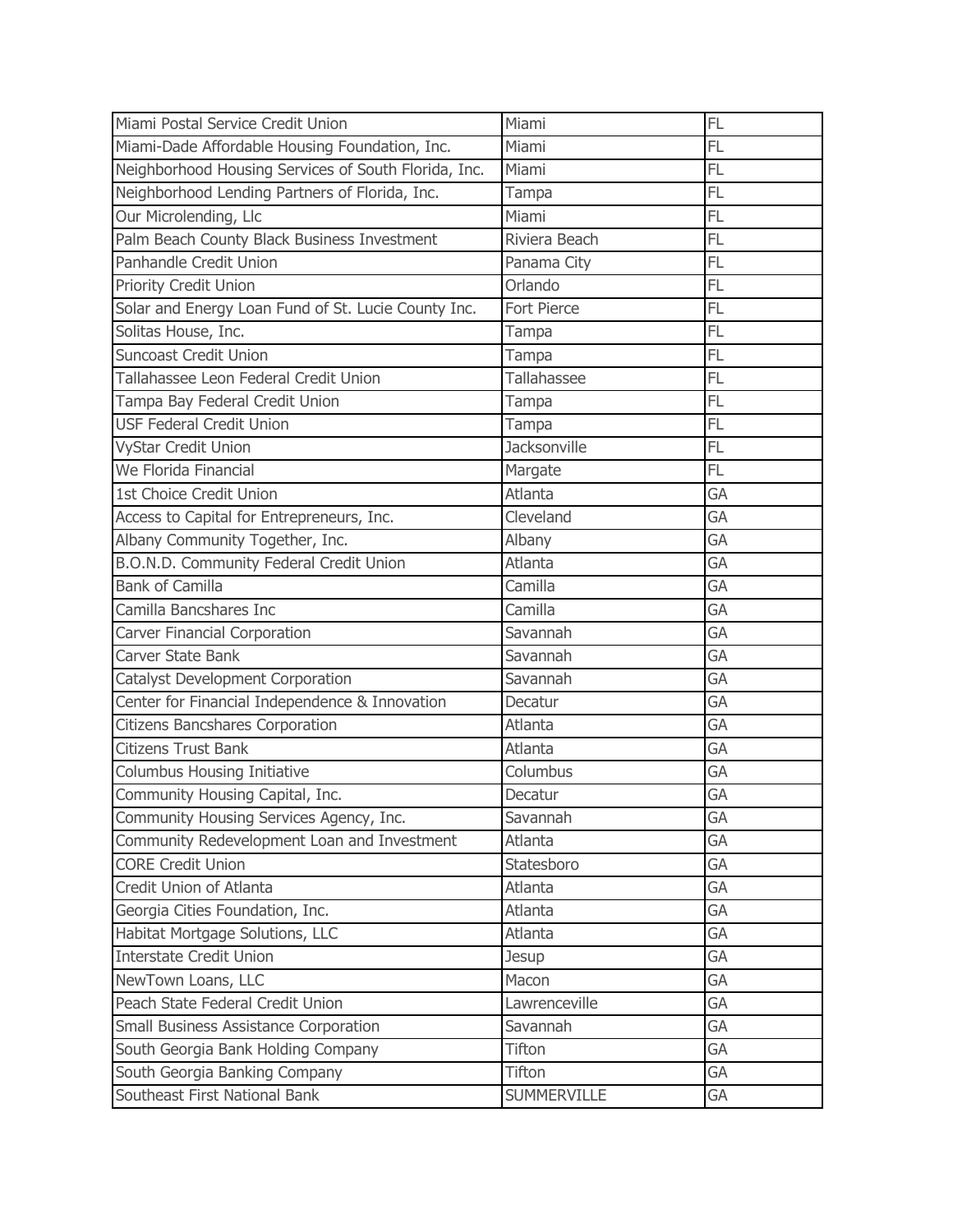| Southwest Georgia United Empowerment Zone, Inc. | Cordele            | GA             |
|-------------------------------------------------|--------------------|----------------|
| Summerville Trion Bancshares, Inc.              | Summerville        | GA             |
| Community First Guam Federal Credit Union       | Hagatna            | GU             |
| Core Tech Capital, Inc.                         | Tamuning           | GU             |
| Hawaii Community Reinvestment Corporation       | Honolulu           | HI             |
| Hawaii Federal Credit Union                     | Honolulu           | $\overline{H}$ |
| Hawaii Habitat for Humanity Association         | Honolulu           | HI             |
| <b>HHOC Mortgage</b>                            | Honolulu           | HI             |
| <b>Council for Native Hawaiian Advancement</b>  | Kapolei            | HI             |
| Hawaii Central Federal Credit Union             | Honolulu           | HI             |
| Hawaii Community Lending Inc                    | Honolulu           | HI             |
| <b>HAWAII FIRST FCU</b>                         | Kamuela            | HI             |
| Kauai Government Employees Federal Credit Union | Lihue              | HI             |
| Lei Hoolaha                                     | Kamuela            | HI             |
| Molokai Community Federal Credit Union          | Kaunakakai         | HI             |
| <b>Ascentra Credit Union</b>                    | <b>Bettendorf</b>  | IA             |
| Community 1st Credit Union                      | Ottumwa            | IA             |
| Dupaco Community Credit Union                   | Dubuque            | ΙA             |
| Habitat for Humanity of Iowa, Inc.              | Altoona            | ΙA             |
| Iowa Center Loan Fund                           | <b>DES MOINES</b>  | ΙA             |
| Iowa Community Capital                          | Boone              | ΙA             |
| Neighborhood Finance Corporation                | Des Moines         | ΙA             |
| Veridian Credit Union                           | Waterloo           | ΙA             |
| Capital Educators Federal Credit Union          | Meridian           | ID             |
| Clarity Credit Union                            | Meridian           | ID             |
| <b>Connections Credit Union</b>                 | Pocatello          | ID             |
| East Idaho Credit Union                         | <b>Idaho Falls</b> | ID             |
| Freedom Northwest Credit Union                  | Kamiah             | ID             |
| Latah Credit Union                              | Moscow             | ID             |
| Lewis Clark Credit Union                        | Lewiston           | ID             |
| NewWest Community Capital, Inc.                 | <b>Boise</b>       | ID             |
| NHS Lending, Inc.                               | <b>Boise</b>       | ID             |
| Pocatello Neighborhood Housing Services, Inc.   | Pocatello          | ID             |
| Nimiipuu Community Development Fund             | Lapwai             | ID             |
| Allies for Community Business, Inc.             | Chicago            | IL             |
| American Bancorp of Illinois, Inc.              | Oak Brook          | IL             |
| <b>Berean Credit Union</b>                      | Chicago            | IL             |
| Bridge Investment Community Development         | Rock Island        | IL             |
| Chicago Community Loan Fund, The                | Chicago            | IL             |
| Chicago Municipal Employees Credit Union        | Chicago            | IL             |
| <b>Cinnaire Lending Corporation</b>             | Chicago            | IL             |
| Community Investment Corporation                | Chicago            | IL             |
| Community Plus Federal Credit Union             | Rantoul            | IL.            |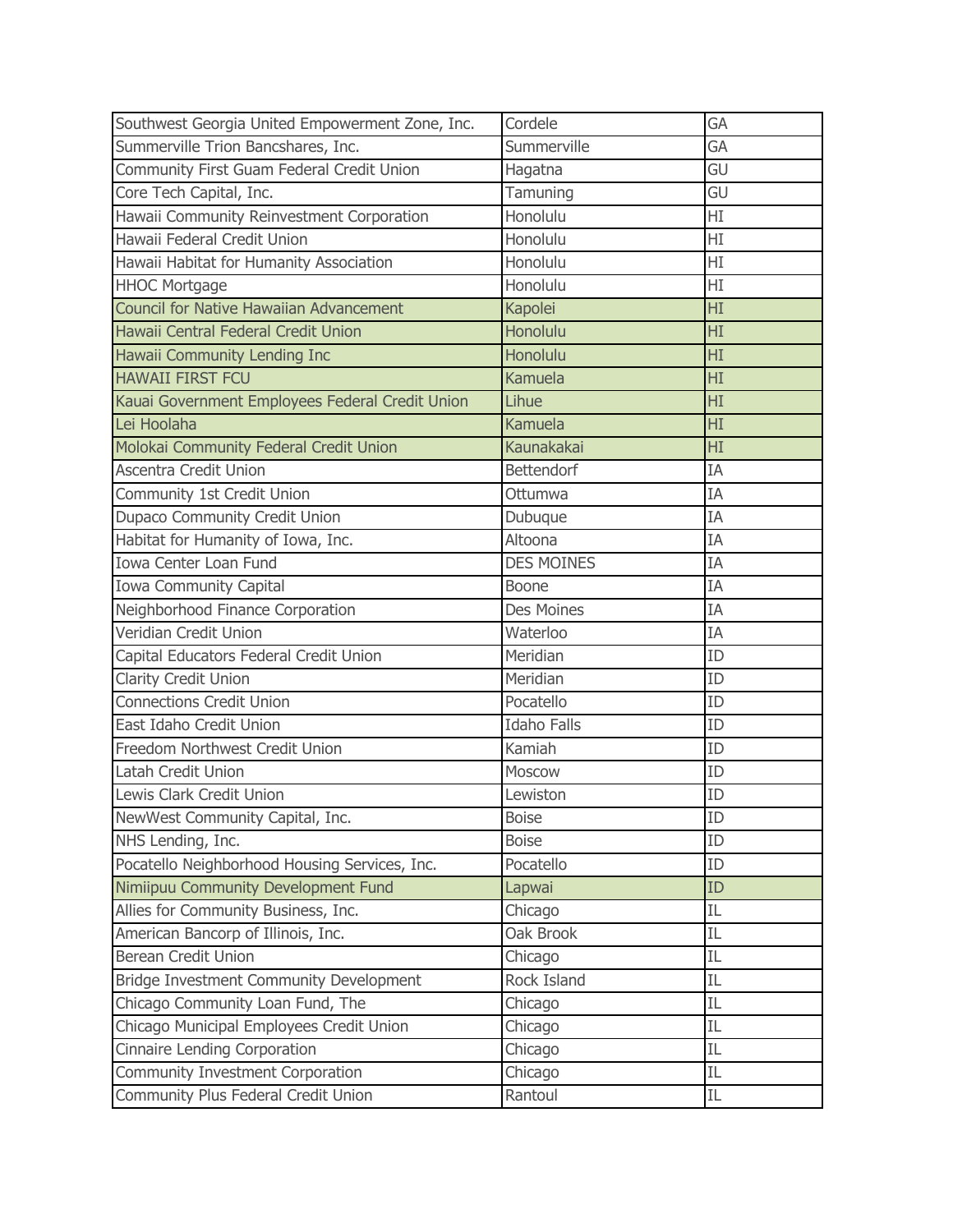| <b>CTA South Federal Credit Union</b>                | Chicago             | IL  |
|------------------------------------------------------|---------------------|-----|
| CTA-74th St. Depot Federal Credit Union              | <b>CHICAGO</b>      | ΙL  |
| <b>CTAFC FCU</b>                                     | Chicago             | IL  |
| Fellowship Baptist Church Credit Union Inc           | Chicago             | ΙL  |
| First Eagle Bancshares                               | Chicago             | ΙL  |
| First Eagle Bank                                     | Chicago             | ΙL  |
| <b>GN Bank</b>                                       | Chicago             | ΙL  |
| Greenwood Archer Capital, Inc.                       | Chicago             | ΙL  |
| I.H. Mississippi Valley Credit Union                 | Moline              | IL  |
| IBC Bancorp, Inc.                                    | Stone Park          | IL  |
| <b>IFF</b>                                           | Chicago             | IL. |
| Illiana Financial Credit Union                       | Calumet City        | ΙL  |
| International Bank of Chicago                        | <b>Stone Park</b>   | IL  |
| <b>Israel Methcomm FCU</b>                           | Chicago             | IL  |
| Maroon Financial Credit Union                        | Chicago             | ΙL  |
| Members "First" Credit Union                         | Quincy              | IL  |
| National Community Investment Fund                   | Chicago             | ΙL  |
| Neighborhood Lending Services, Inc.                  | Chicago             | ΙL  |
| Pan American Bank & Trust                            | Melrose Park        | IL  |
| Park Manor Christian Church Credit Union             | Chicago             | ΙL  |
| Pulaski Savings Bank                                 | Chicago             | IL  |
| RFLF 2, LLC                                          | Chicago             | IL  |
| <b>SIU Credit Union</b>                              | Carbondale          | IL. |
| South Side Community Federal Credit Union            | Chicago             | ΙL  |
| Southern Illinois Coal Belt Champion Community, Inc. | Du Quoin            | IL  |
| St Helena Parish Credit Union                        | <b>CHICAGO</b>      | IL  |
| St. Mark Credit Union                                | Chicago             | ΙL  |
| TRP Lending, LLC                                     | Chicago             | IL  |
| Unified Homeowners of Illinois Federal Credit Union  | <b>CHICAGO</b>      | ΙL  |
| <b>United Credit Union</b>                           | Chicago             | IL  |
| Afena Federal Credit Union                           | Marion              | IN  |
| Build Fund, LLC                                      | indianapolis        | IN  |
| CANI's Center for Community and Economic             | Fort Wayne          | IN  |
| Community Investment Fund of Indiana Inc.            | Indianapolis        | IN  |
| Edge Fund, LLC                                       | Indianapolis        | IN  |
| Flagship Enterprise Capital, Inc.                    | Anderson            | IN  |
| Fort Financial Federal Credit Union                  | Fort Wayne          | IN  |
| Indianapolis Neighborhood Housing Partnership, Inc.  | Indianapolis        | IN  |
| Lafayette Neighborhood Housing Services, Inc.        | Lafayette           | IN  |
| Mt. Zion Federal Credit Union                        | Indianapolis        | IN  |
| <b>NATCO Credit Union</b>                            | Richmond            | IN  |
| Neighborhood Self-employment Initiative, Inc.        | <b>INDIANAPOLIS</b> | IN  |
| NorthPark Community Credit Union                     | Indianapolis        | IN  |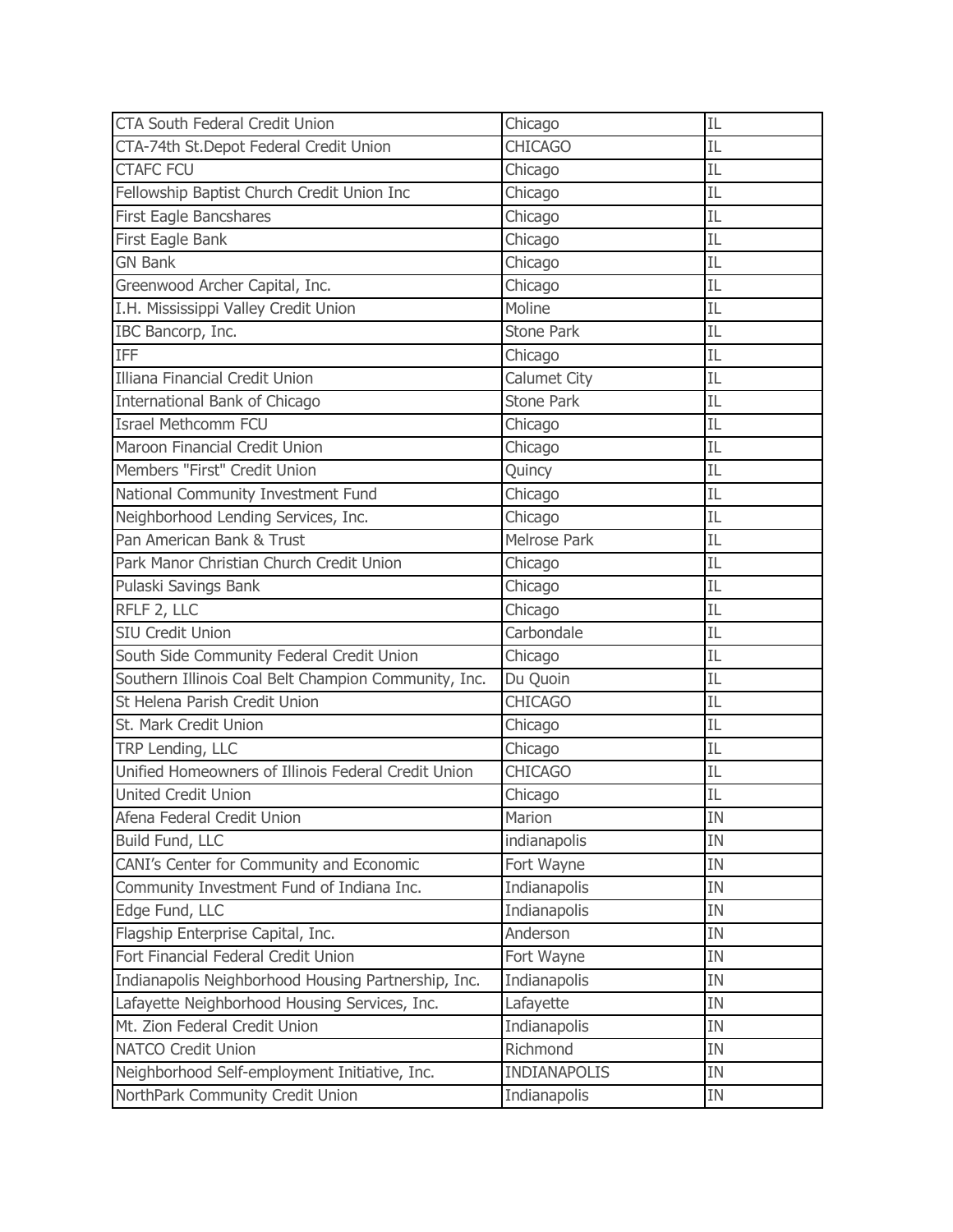| ProFinance Federal Credit Union                       | Merrillville         | <b>IN</b> |
|-------------------------------------------------------|----------------------|-----------|
| Thrive Federal Credit Union                           | Muncie               | <b>IN</b> |
| Union Baptist Church FCU                              | Fort Wayne           | IN        |
| Citizens Bank of Weir                                 | Weir                 | KS        |
| <b>Equishare Credit Union</b>                         | Wichita              | KS        |
| Mazuma Credit Union                                   | <b>Overland Park</b> | KS        |
| Catalytic Development Funding Corp. of Northern       | <b>COVINGTON</b>     | KY        |
| Community Ventures Corporation, Inc.                  | Lexington            | KY        |
| Federation of Appalachian Housing Enterprises, Inc.   | <b>Berea</b>         | KY        |
| Frontier Housing, Inc.                                | Morehead             | KY        |
| Human/Economic Appalachian Development                | London               | KY        |
| Kentucky Habitat for Humanity                         | Louisville           | KY        |
| Kentucky Highlands Investment Corporation             | London               | KY        |
| Louisville Housing Opportunities and Micro-Enterprise | <b>LOUISVILLE</b>    | KY        |
| Mountain Association for Community Economic           | <b>Berea</b>         | KY        |
| Park Community Credit Union                           | Louisville           | KY        |
| Redbud Financial Alternatives, Inc.                   | Hazard               | KY        |
| Southeast Kentucky Economic Development               | Somerset             | KY        |
| <b>ANECA Federal Credit Union</b>                     | Shreveport           | LA        |
| <b>Ascension Credit Union</b>                         | Gonzales             | LA        |
| Bank of Commerce & Trust Co.                          | Crowley              | LA        |
| Bank of Oak Ridge                                     | Oak Ridge            | LA        |
| <b>Bank of St Francisville</b>                        | St. Francisville     | LA        |
| Bank of Zachary                                       | Zachary              | LA        |
| <b>BOM Bank</b>                                       | Natchitoches         | LA        |
| <b>Bossier Federal Credit Union</b>                   | <b>Bossier City</b>  | LA        |
| <b>BSJ Bancshares Inc.</b>                            | Saint Joseph         | LA        |
| Caldwell Bank & Trust Co.                             | Columbia             | LA        |
| <b>Caldwell Holding Company</b>                       | Columbia             | LA        |
| Capital Bancorp, Inc.                                 | Delhi                | LA        |
| Carter Federal Credit Union                           | Springhill           | LA        |
| Catahoula Holding Company                             | Jonesville           | LA        |
| Central Louisiana Capital Corporation                 | Vidalia              | LA        |
| Centric Federal Credit Union                          | <b>West Monroe</b>   | LA        |
| Citizens Progressive Bank                             | Columbia             | LA        |
| <b>CLB The Community Bank</b>                         | Jonesville           | LA        |
| Clinton Bancshares Inc.                               | Clinton              | LA        |
| <b>COLFAX BANKING COMPANY</b>                         | <b>COLFAX</b>        | LA        |
| <b>Commercial Capital Bank</b>                        | Delhi                | LA        |
| Community Bancorp of Louisiana, Inc.                  | Raceland             | LA        |
| <b>Community Development Capital</b>                  | New Orleans          | LA        |
| Concordia Bank and Trust Co.                          | Vidalia              | LA        |
| Concordia Capital Corporation                         | Vidalia              | LA        |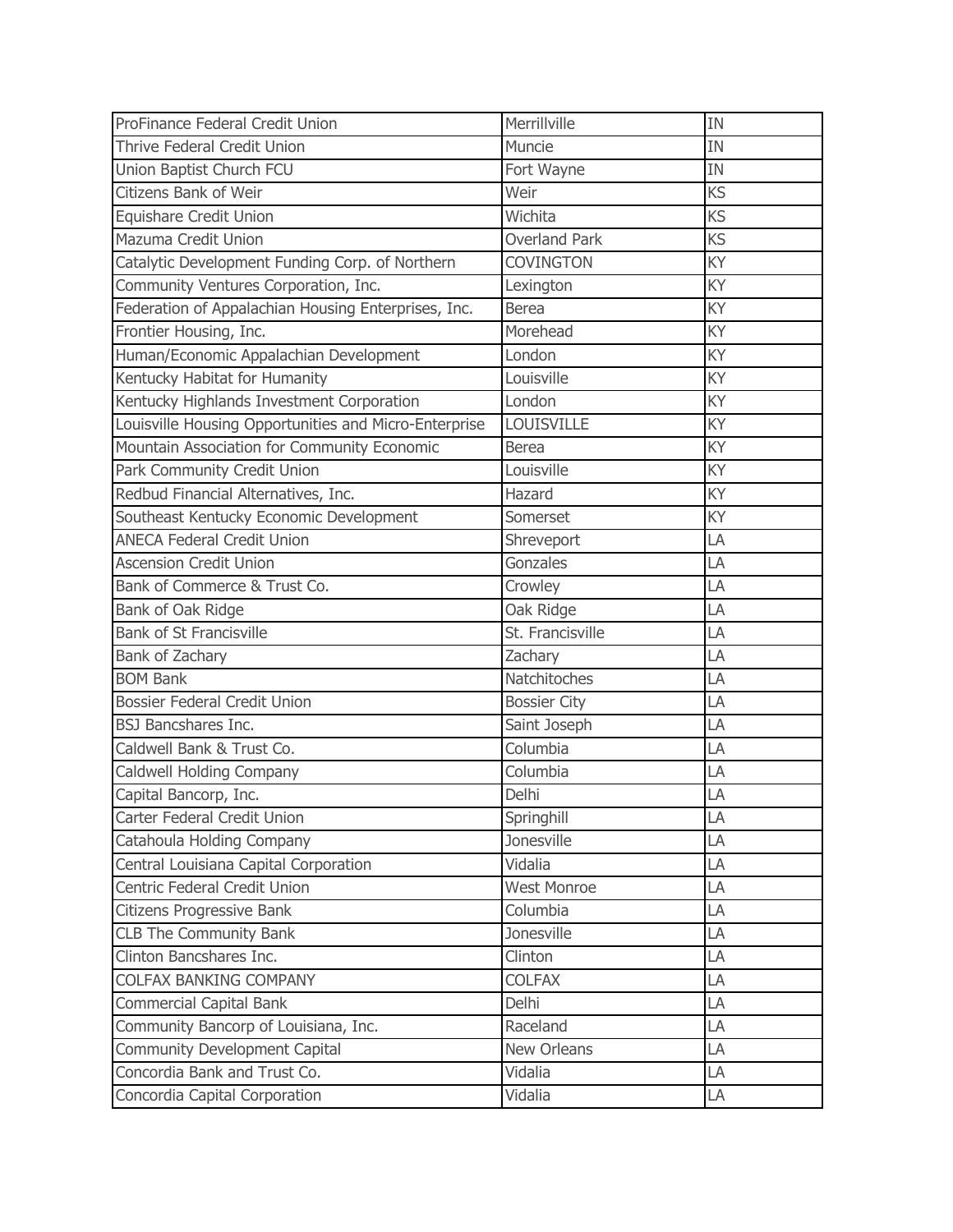| Cross Keys Bank                                    | Saint Joseph         | LA |
|----------------------------------------------------|----------------------|----|
| Delhi Bancshares, Inc.                             | Delhi                | LA |
| Delta Bank                                         | Vidalia              | LA |
| Engage Federal Credit Union                        | Natchitoches         | LA |
| <b>Essential Federal Credit Union</b>              | Plaquemine           | LA |
| Exchange Bancshares, Inc.                          | Natchitoches         | LA |
| <b>Exchange Bank and Trust Company</b>             | Natchitoches         | LA |
| Farmers-Merchants Bank & Trust Company             | <b>Breaux Bridge</b> | LA |
| Feliciana Bancshares, Inc.                         | Clinton              | LA |
| Feliciana Bank and Trust Company                   | Clinton              | LA |
| <b>First Pioneers FCU</b>                          | Lafayette            | LA |
| Franklin Bancorp, Inc.                             | Winnsboro            | LA |
| Franklin State Bank & Trust Company                | Winnsboro            | LA |
| Gibsland Bancshares, Inc.                          | Gibsland             | LA |
| Gibsland Bank & Trust Company                      | Gibsland             | LA |
| Grant Bancshares, Inc.                             | Natchitoches         | LA |
| Great Guaranty Bancshares, Inc.                    | <b>New Roads</b>     | LA |
| Greater New Orleans Federal Credit Union           | Metairie             | LA |
| Guaranty Bank and Trust Company                    | <b>New Roads</b>     | LA |
| Guaranty Bank and Trust Company of Delhi           | Delhi                | LA |
| Heart of Louisiana FCU                             | Pineville            | LA |
| Homeland Bancshares, Inc.                          | Columbia             | LA |
| Homeland Federal Savings Bank                      | Columbia             | LA |
| Jeanerette First National Bancorp, Inc.            | <b>Jeanerette</b>    | LA |
| Landmark Bank                                      | Clinton              | LA |
| Legacy Financial Federal Credit Union              | Tioga                | LA |
| Liberty Bank and Trust Company                     | New Orleans          | LA |
| Liberty Financial Services, Inc.                   | New Orleans          | LA |
| Louisiana Community Development Capital Fund, Inc. | <b>Baton Rouge</b>   | LA |
| Louisiana Federal Credit Union                     | LaPlace              | LA |
| Mansura Bancshares, Inc.                           | Marksville           | LA |
| Maple Federal Credit Union                         | Lafayette            | LA |
| Meritus Credit Union                               | Lafayette            | LA |
| NAS JRB CREDIT UNION                               | New Orleans          | LA |
| Neighbors Federal Credit Union                     | <b>Baton Rouge</b>   | LA |
| New Orleans Firemen's Federal Credit Union, The    | Metairie             | LA |
| New Orleans Startup Fund, Inc.                     | New Orleans          | LA |
| NEWCORP, INC.                                      | New Orleans          | LA |
| Oak Ridge Bancshares, Inc.                         | Oak Ridge            | LA |
| OnPath Federal Credit Union                        | Harahan              | LA |
| Ouachita Valley Federal Credit Union               | <b>West Monroe</b>   | LA |
| Pelican State Credit Union, Inc.                   | <b>Baton Rouge</b>   | LA |
| Plaquemine Bancshares Corporation                  | Plaquemine           | LA |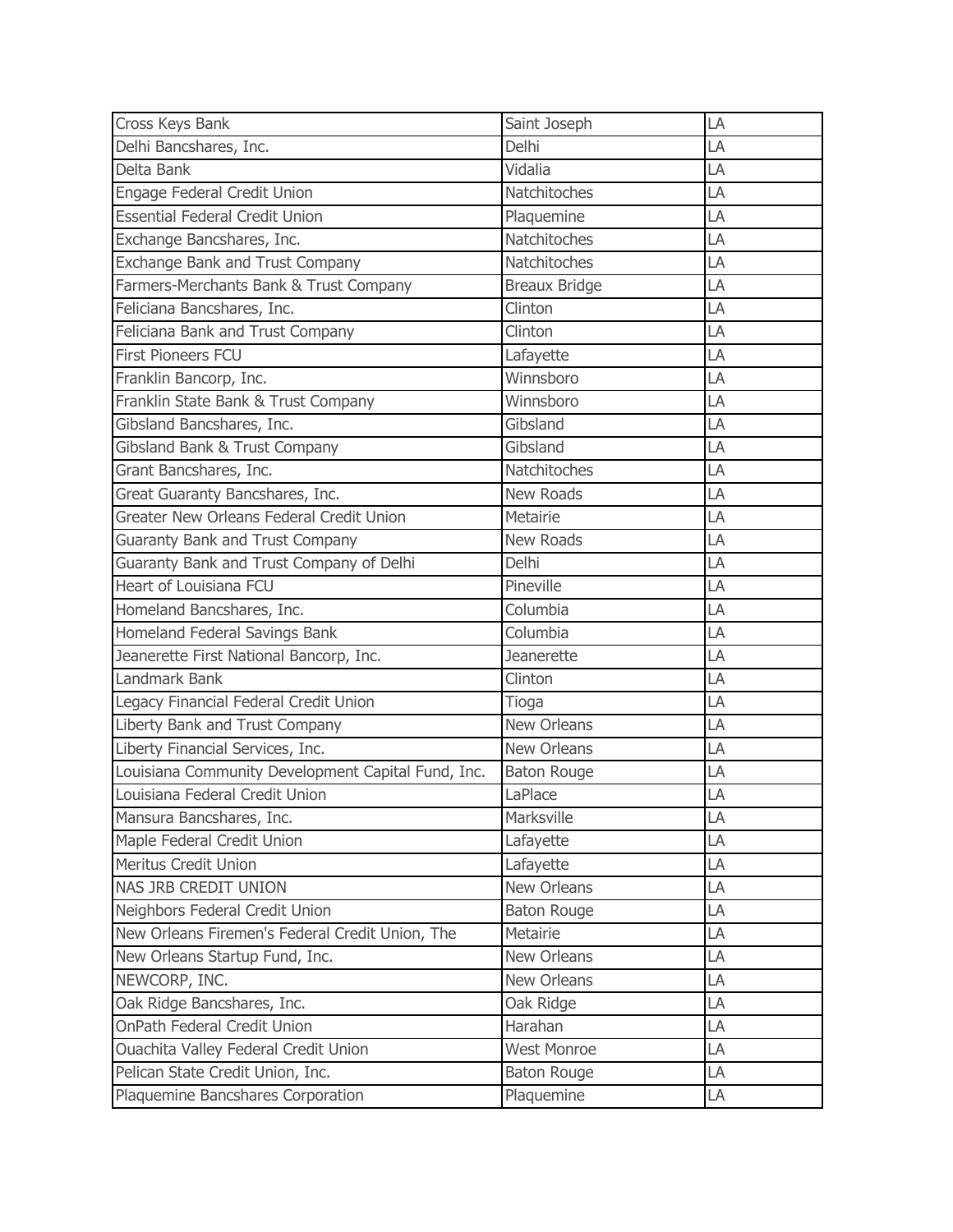| Plaquemine Bank & Trust Company                    | Plaquemine          | LA        |
|----------------------------------------------------|---------------------|-----------|
| PROGRESSIVE NATIONAL BANK                          | Mansfield           | LA        |
| Section 705 Federal Credit Union                   | Lafayette           | LA        |
| SHB Bancorp, Inc.                                  | <b>Jonesville</b>   | LA        |
| Southern Heritage Bank                             | Jonesville          | LA        |
| Southern Mutual Financial Services, Inc.           | New Iberia          | LA        |
| Southwest Louisiana Credit Union                   | <b>Lake Charles</b> | LA        |
| Spottswood Community Development Corporation, Inc. | Metaire             | LA        |
| St Landry Homestead Federal Savings Bank           | Opelousas           | LA        |
| St. Francisville Bancshares, Inc.                  | St. Francisville    | LA        |
| St. Tammany Federal Credit Union                   | Slidell             | LA        |
| Tensas Bancshares, Inc.                            | <b>Newellton</b>    | LA        |
| Tensas State Bank                                  | <b>Newellton</b>    | LA        |
| The Cottonport Bank                                | Cottonport          | LA        |
| The First National Bank of Jeanerette              | Jeanerette          | LA        |
| The Mer Rouge State Bank                           | Mer Rouge           | LA        |
| TOTAL CHOICE FEDERAL CREDIT UNION                  | <b>HAHNVILLE</b>    | LA        |
| <b>United Community Bank</b>                       | Raceland            | LA        |
| University of Louisiana Federal Credit Union       | Lafayette           | LA        |
| UNO FEDERAL CREDIT UNION                           | <b>NEW ORLEANS</b>  | LA        |
| Washington State Bancshares, Inc.                  | Washington          | LA        |
| <b>Washington State Bank</b>                       | Washington          | LA        |
| <b>WBRT FEDERAL CREDIT UNION</b>                   | Port Allen          | LA        |
| Winnsboro Bancshares, Inc.                         | Winnsboro           | LA        |
| Winnsboro State Bank & Trust Co.                   | Winnsboro           | LA        |
| Zachary Bancshares, Inc                            | Zachary             | LA        |
| American Community Capital                         | <b>Boston</b>       | <b>MA</b> |
| Aura Mortgage Advisors                             | <b>Boston</b>       | <b>MA</b> |
| <b>BCLF Ventures II, LLC</b>                       | <b>Boston</b>       | <b>MA</b> |
| BCLF Ventures, Inc. d/b/a Boston Community Venture | Boston              | <b>MA</b> |
| BDC Community Capital Corp.                        | Wakefield           | MA        |
| BlueHub Loan Fund, Inc.                            | <b>Boston</b>       | MA        |
| Cape & Islands Community Development Inc.          | Centerville         | <b>MA</b> |
| Children's Investment Fund, Inc.                   | <b>Boston</b>       | <b>MA</b> |
| Common Capital, Inc.                               | Springfield         | MA        |
| Community Development and Affordable Housing Fund, | <b>Brookline</b>    | MA        |
| Community Health Center Capital Fund, Inc.         | <b>Boston</b>       | MA        |
| Cooperative Fund of New England                    | Watertown           | <b>MA</b> |
| Dorchester Bay Neighborhood Loan Fund, Inc.        | Dorchester          | MA        |
| Greylock Federal Credit Union                      | Pittsfield          | MA        |
| Grow America Fund, Inc.                            | <b>Boston</b>       | MA        |
| Housing Partnership Fund, Inc., The                | <b>Boston</b>       | <b>MA</b> |
| Local Enterprise Assistance Fund, Inc.             | <b>Boston</b>       | MA        |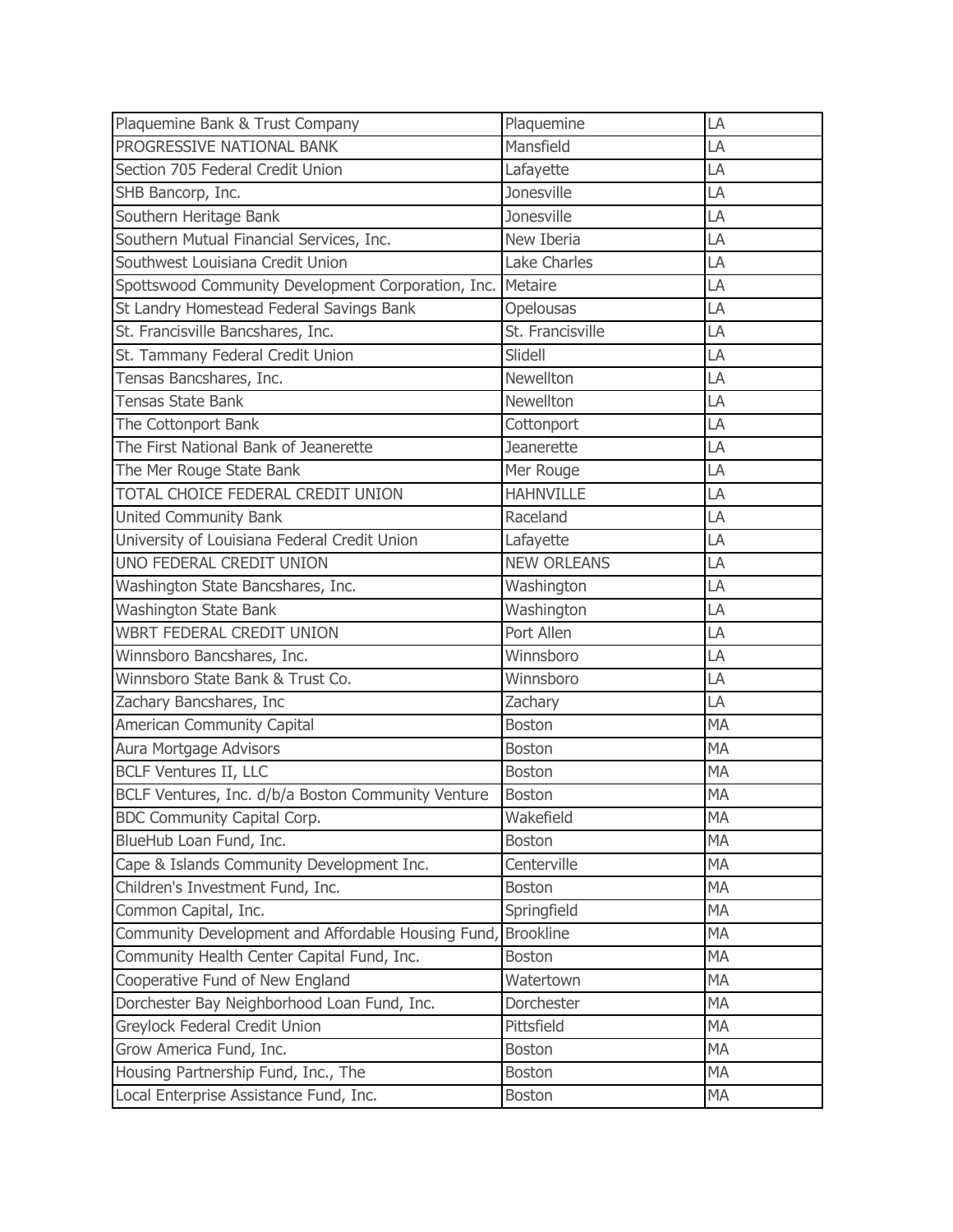| Lowell Community Loan Fund                          | Lawrence             | <b>MA</b>       |
|-----------------------------------------------------|----------------------|-----------------|
| Massachusetts Housing Investment Corporation        | <b>Boston</b>        | <b>MA</b>       |
| MentorWorks Education Capital, Inc.                 | <b>Boston</b>        | <b>MA</b>       |
| MHIC, LLC                                           | <b>Boston</b>        | <b>MA</b>       |
| NDC Community Impact Loan Fund                      | <b>Boston</b>        | <b>MA</b>       |
| New Hope Community Capital Inc.                     | <b>Boston</b>        | <b>MA</b>       |
| North Central Massachusetts Development Corporation | Fitchburg            | <b>MA</b>       |
| OneUnited Bank                                      | <b>Boston</b>        | <b>MA</b>       |
| Quaboag Valley Business Assistance Corporation      | Ware                 | <b>MA</b>       |
| South Eastern Economic Development Corporation      | Taunton              | <b>MA</b>       |
| Springfield Neighborhood Housing Services, Inc.     | Springfield          | <b>MA</b>       |
| The Housing Partnership Network, Inc.               | <b>Boston</b>        | <b>MA</b>       |
| Worcester Community Housing Resources, Inc.         | Worcester            | <b>MA</b>       |
| <b>Workers Credit Union</b>                         | Fitchburg            | <b>MA</b>       |
| Baltimore Community Lending, Inc.                   | <b>Baltimore</b>     | <b>MD</b>       |
| Charter Schools Development Corporation             | Hanover              | <b>MD</b>       |
| Enterprise Community Loan Fund, Inc.                | Columbia             | <b>MD</b>       |
| Harbor Bank of Maryland                             | <b>Baltimore</b>     | <b>MD</b>       |
| Harbor Bank of Maryland Community Development       | <b>Baltimore</b>     | <b>MD</b>       |
| Harbor Bankshares Corporation                       | <b>Baltimore</b>     | <b>MD</b>       |
| Maryland Capital Enterprises, Inc.                  | Salisbury            | <b>MD</b>       |
| Municipal Employees Credit Union of Baltimore,      | Baltimore            | <b>MD</b>       |
| Neighborhood Housing Services of Baltimore, Inc.    | <b>Baltimore</b>     | <b>MD</b>       |
| Neighborhood Impact Investment Fund, Inc.           | <b>Baltimore</b>     | <b>MD</b>       |
| NeighborWorks Capital                               | <b>Silver Spring</b> | <b>MD</b>       |
| Prince Georges Financial Services Corporation       | Largo                | <b>MD</b>       |
| SkyPoint Federal Credit Union                       | Germantown           | <b>MD</b>       |
| Coastal Enterprises, Inc.                           | <b>Brunswick</b>     | <b>ME</b>       |
| Community Credit Union                              | Lewiston             | <b>ME</b>       |
| Eastern Maine Development Corporation               | Bangor               | ME              |
| Genesis Fund, Inc.                                  | <b>Brunswick</b>     | <b>ME</b>       |
| Katahdin Federal Credit Union                       | Millinocket          | <b>ME</b>       |
| MaineStream Finance                                 | Bangor               | <b>ME</b>       |
| NorState Federal Credit Union                       | Madawaska            | <b>ME</b>       |
| Northern Maine Development Commission               | Caribou              | <b>ME</b>       |
| Southern Maine Finance Agency                       | <b>Biddeford</b>     | <b>ME</b>       |
| University Credit Union                             | Orono                | <b>ME</b>       |
| Four Directions Development Corporation             | Orono                | <b>ME</b>       |
| Allegan Community Federal Credit Union              | Allegan              | MI              |
| Alpena Community Credit Union                       | Alpena               | MI              |
| American 1 Credit Union                             | <b>Jackson</b>       | MI              |
| Astera Credit Union                                 | Lansing              | $\overline{MI}$ |
| Awakon Federal Credit Union                         | Onaway               | MI              |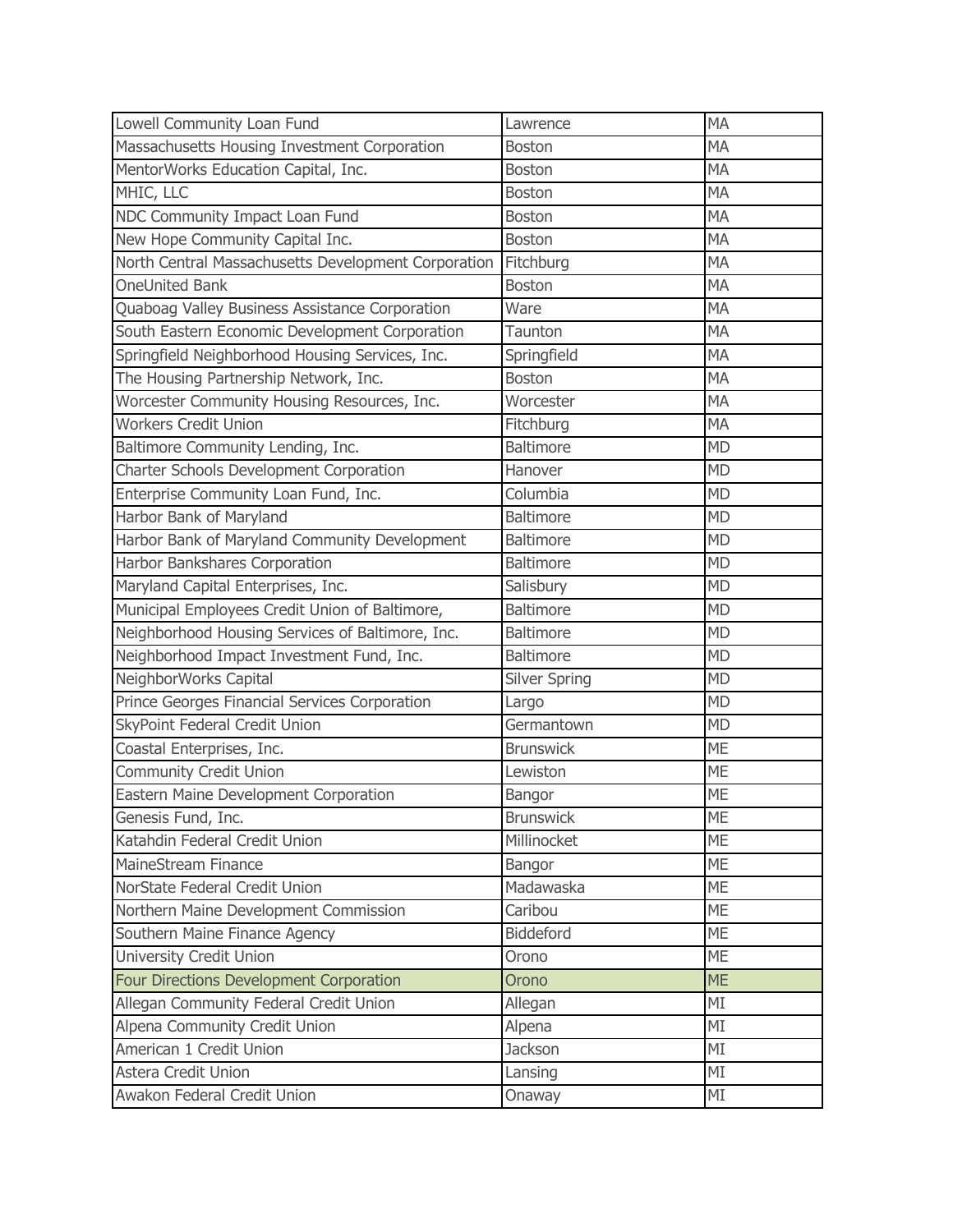| <b>BlueOx Credit Union</b>                    | <b>Battle Creek</b>   | MI              |
|-----------------------------------------------|-----------------------|-----------------|
| <b>CASE Credit Union</b>                      | Lansing               | MI              |
| Chippewa County Credit Union                  | Sault Ste Marie       | MI              |
| Community First Federal Credit Union          | Lakeview              | MI              |
| Community Promise FCU                         | Kalamazoo             | MI              |
| <b>CORE Community Partners</b>                | <b>Bingham Farms</b>  | MI              |
| <b>Credit Union ONE</b>                       | Ferndale              | MI              |
| Detroit Development Fund                      | Detroit               | MI              |
| <b>ELGA Credit Union</b>                      | <b>Burton</b>         | MI              |
| First Independence Bank                       | Detroit               | MI              |
| Grand Rapids Opportunities for Women          | <b>Grand Rapids</b>   | MI              |
| Great Lakes Womens Business Council           | Livonia               | MI              |
| <b>Invest Detroit Foundation</b>              | Detroit               | MI              |
| Kalamazoo Neighborhood Housing Services, Inc. | Kalamazoo             | MI              |
| Lake Huron Credit Union                       | Saginaw               | MI              |
| Lake Trust Credit Union                       | <b>Brighton</b>       | MI              |
| <b>Magnet Lending Corporation</b>             | Lansing               | MI              |
| Members First Credit Union                    | Midland               | MI              |
| Metro Community Development, Inc.             | Flint                 | MI              |
| Michigan Community Capital                    | Lansing               | MI              |
| Michigan First Credit Union                   | Southfield            | MI              |
| Michigan Women's Foundation, The              | Detroit               | MI              |
| Muskegon Co-op Federal Credit Union           | Muskegon              | $\overline{MI}$ |
| MUSKEGON FEDERAL CREDIT UNION                 | <b>MUSKEGON</b>       | MI              |
| Northern Great Lakes Initiatives              | Marquette             | MI              |
| <b>OMNI Community Credit Union</b>            | <b>Battle Creek</b>   | MI              |
| One Detroit Credit Union                      | Detroit               | MI              |
| <b>Opportunity Resource Fund</b>              | Lansing               | MI              |
| Prosperus Detroit Micro Lending               | Detroit               | MI              |
| <b>Public Service Credit Union</b>            | Romulus               | MI              |
| Security Credit Union                         | <b>Grand Blanc</b>    | MI              |
| Straits Area Federal Credit Union             | Cheboygan             | MI              |
| University of Michigan Credit Union           | Ann Arbor             | MI              |
| Venture North Funding & Development           | <b>Traverse City</b>  | MI              |
| Wayne Westland Federal Credit Union           | Westland              | MI              |
| Zeal CU                                       | Livonia               | MI              |
| Chi Ishobak, Inc.                             | Dowagiac              | MI              |
| Lake Superior Community Development Corp.     | L'Anse                | MI              |
| Northern Shores Community Development, Inc.   | <b>Harbor Springs</b> | MI              |
| African Development Center                    | Minneapolis           | <b>MN</b>       |
| African Economic Development Solutions        | St Paul               | <b>MN</b>       |
| Build Wealth, MN, Inc.                        | Minneapolis           | <b>MN</b>       |
| Community Neighborhood Housing Services       | St Paul               | <b>MN</b>       |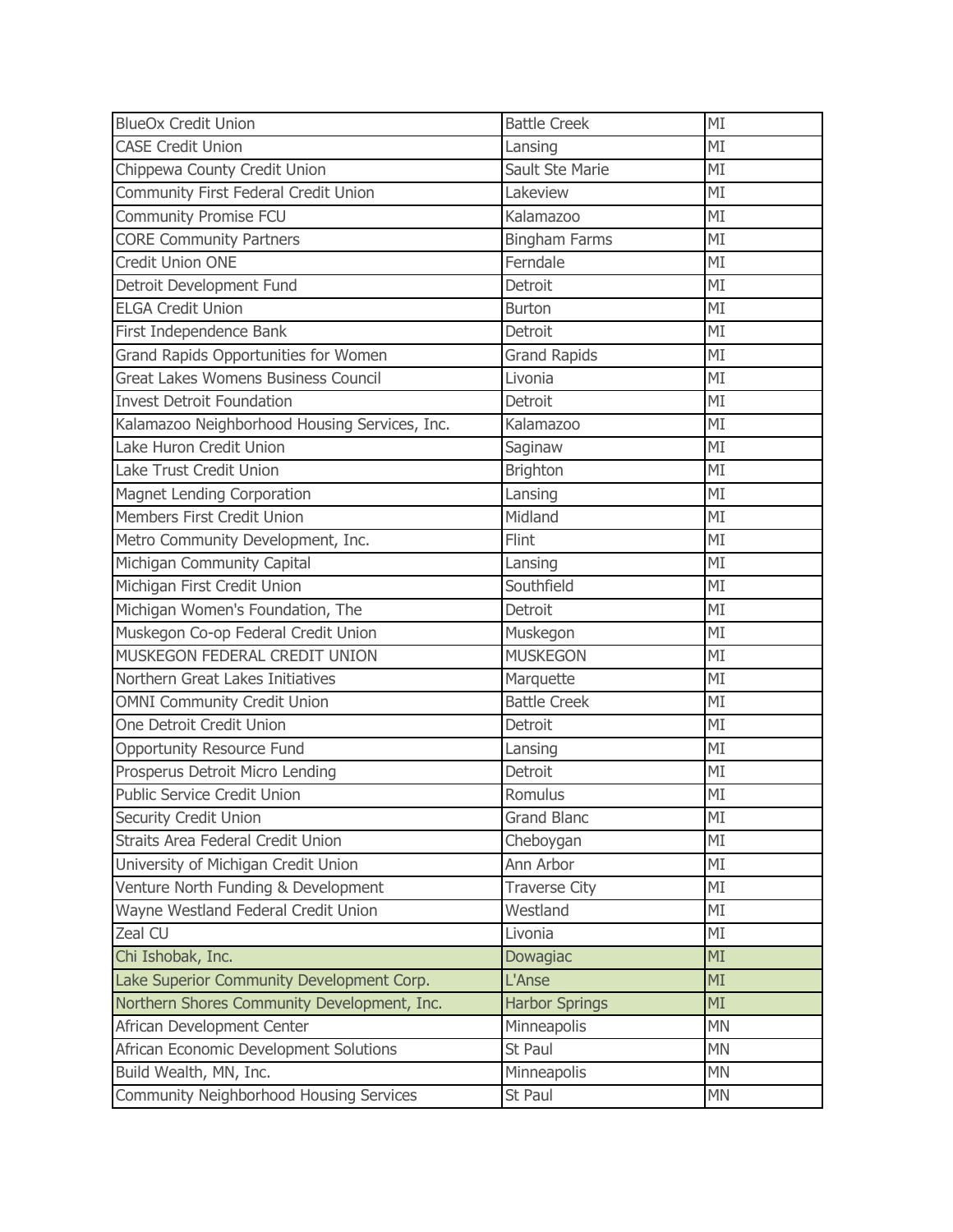| Community Reinvestment Fund, Inc                | Minneapolis          | <b>MN</b> |
|-------------------------------------------------|----------------------|-----------|
| <b>Embarrass Vermillion FCU</b>                 | Aurora               | <b>MN</b> |
| First Children's Finance                        | Minneapolis          | <b>MN</b> |
| Greater Minnesota Housing Fund                  | St. Paul             | <b>MN</b> |
| Habitat for Humanity of Minnesota, Inc.         | St. Paul             | <b>MN</b> |
| Hmong American Partnership ECDC                 | Saint Paul           | <b>MN</b> |
| <b>Initiative Foundation</b>                    | Little Falls         | <b>MN</b> |
| Latino Economic Development Center              | Saint Paul           | <b>MN</b> |
| Metropolitan Consortium of Community Developers | Minneapolis          | <b>MN</b> |
| Metropolitan Economic Development Association   | Minneapolis          | <b>MN</b> |
| Mid Minnesota Federal Credit Union              | <b>Baxter</b>        | <b>MN</b> |
| Midwest Minnesota Community Development         | <b>Detroit Lakes</b> | <b>MN</b> |
| Minnesota Power Employees Credit Union          | Duluth               | <b>MN</b> |
| NeDA Centro de Finanzas LLC                     | St. Paul             | <b>MN</b> |
| Neighborhood Development Center, Inc.           | St. Paul             | <b>MN</b> |
| Neighborhood Housing Services of Duluth, Inc.   | Duluth               | <b>MN</b> |
| Northeast Entrepreneur Fund, Inc.               | Duluth               | <b>MN</b> |
| Northland Foundation                            | Duluth               | <b>MN</b> |
| Northwest Minnesota Foundation                  | Bemidji              | <b>MN</b> |
| <b>Propel Nonprofits</b>                        | Minneapolis          | <b>MN</b> |
| <b>Shared Capital Cooperative</b>               | Saint Paul           | <b>MN</b> |
| Sunrise Banks, N.A.                             | St Paul              | <b>MN</b> |
| TCHFH Lending, Inc.                             | St. Paul             | <b>MN</b> |
| University Financial Corp.                      | Saint Paul           | <b>MN</b> |
| WomenVenture                                    | St. Paul             | <b>MN</b> |
| <b>Indian Land Capital Company LLC</b>          | <b>Little Canada</b> | <b>MN</b> |
| Leech Lake Financial Services, Inc.             | <b>Cass Lake</b>     | <b>MN</b> |
| Mni Sota Fund                                   | Minneapolis          | <b>MN</b> |
| White Earth Investment Initiative               | Ogema                | <b>MN</b> |
| Alltru Federal Credit Union                     | Wentzville           | <b>MO</b> |
| AltCap                                          | Kansas City          | <b>MO</b> |
| Assemblies of God Credit Union                  | Springfield          | <b>MO</b> |
| Central Bancshares Of Kansas City, Inc.         | Kansas City          | <b>MO</b> |
| Central Bank of Kansas City                     | Kansas City          | <b>MO</b> |
| Century Bancshares, Inc.                        | Gainesville          | <b>MO</b> |
| Century Bank of the Ozarks                      | Gainesville          | <b>MO</b> |
| First Malden Bancshares, Inc.                   | Malden               | <b>MO</b> |
| First Missouri Bank of SEMO                     | Kennett              | <b>MO</b> |
| Gateway Community Development Fund, Inc.        | St. Louis            | <b>MO</b> |
| Great Rivers Community Capital, Incorporated    | St. Louis            | <b>MO</b> |
| Greenville Bancshares Inc                       | Piedmont             | <b>MO</b> |
| Guadalupe Centers Federal Credit Union          | Kansas City          | <b>MO</b> |
| Holy Rosary Credit Union                        | Kansas City          | <b>MO</b> |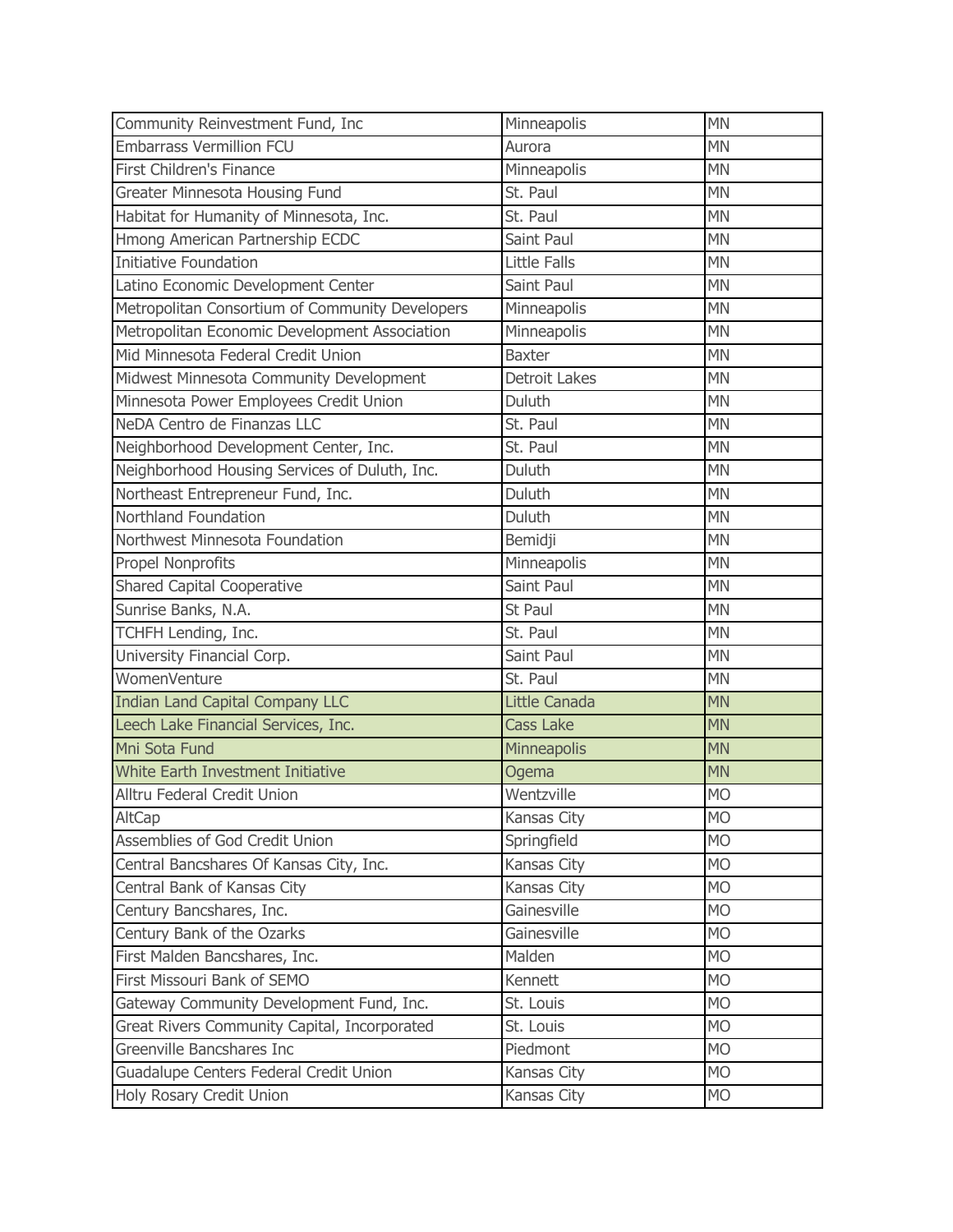| Impacto Fund, Inc.                                  | Kansas City           | <b>MO</b>      |
|-----------------------------------------------------|-----------------------|----------------|
| <b>International Institute CDC</b>                  | St. Louis             | <b>MO</b>      |
| Justine Petersen Housing & Reinvestment Corporation | St. Louis             | <b>MO</b>      |
| Legacy Bank & Trust Company                         | <b>Mountain Grove</b> | <b>MO</b>      |
| <b>LimeBank</b>                                     | <b>Bolivar</b>        | <b>MO</b>      |
| Multipli Credit Union                               | Springfield           | <b>MO</b>      |
| Ozarks Heritage Financial Group                     | <b>Mountain Grove</b> | <b>MO</b>      |
| Peoples Community Bank                              | Greenville            | <b>MO</b>      |
| River Region Credit Union                           | Jefferson City        | <b>MO</b>      |
| St. Louis Community Credit Union                    | St. Louis             | <b>MO</b>      |
| <b>Technical Assistance Corporation</b>             | St Louis              | M <sub>O</sub> |
| <b>United Consumers Credit Union</b>                | Independence          | <b>MO</b>      |
| Urban Strategies Inc                                | Saint Louis           | <b>MO</b>      |
| 1st Mississippi Federal Credit Union`               | Meridian              | <b>MS</b>      |
| Bancorp Of Okolona, INc                             | Okolona               | <b>MS</b>      |
| Bancorp of Winona, Inc.                             | Winona                | <b>MS</b>      |
| <b>BancPlus Corporation</b>                         | Ridgeland             | <b>MS</b>      |
| <b>Bank of Anguilla</b>                             | Anguilla              | <b>MS</b>      |
| <b>BANK OF BROOKHAVEN</b>                           | <b>BROOKHAVEN</b>     | <b>MS</b>      |
| <b>Bank of Commerce</b>                             | Greenwood             | <b>MS</b>      |
| <b>Bank of Forest</b>                               | Forest                | <b>MS</b>      |
| <b>Bank of Franklin</b>                             | Meadville             | <b>MS</b>      |
| <b>Bank of Holly Springs</b>                        | <b>Holly Springs</b>  | <b>MS</b>      |
| <b>Bank of Kilmichael</b>                           | Kilmichael            | <b>MS</b>      |
| Bank of Okolona                                     | Okolona               | <b>MS</b>      |
| <b>Bank of Winona</b>                               | Winona                | <b>MS</b>      |
| <b>BankFirst Capital Corporation</b>                | Columbus              | <b>MS</b>      |
| <b>BankFirst Financial Services</b>                 | Columbus              | <b>MS</b>      |
| <b>BankPlus</b>                                     | Belzoni               | <b>MS</b>      |
| BNA Bancshares, Inc.                                | New Albany            | <b>MS</b>      |
| <b>BNA Bank</b>                                     | New Albany            | <b>MS</b>      |
| <b>CB&amp;T Bancshares Inc</b>                      | Marks                 | <b>MS</b>      |
| CenturyFirst Federal Credit Union                   | Hattiesburg           | <b>MS</b>      |
| <b>Citizens Bank</b>                                | Columbia              | <b>MS</b>      |
| Citizens Bank & Trust Company                       | Marks                 | <b>MS</b>      |
| <b>Citizens Corporation</b>                         | Columbia              | <b>MS</b>      |
| Citizens National Banc Corp.                        | Meridian              | <b>MS</b>      |
| Citizens National Bank of Meridian                  | Meridian              | <b>MS</b>      |
| Cleveland State Bancorp, Inc.                       | Cleveland             | <b>MS</b>      |
| Commerce Bancorp, Inc.                              | Greenwood             | <b>MS</b>      |
| Commerce Bank                                       | Corinth               | <b>MS</b>      |
| Commerce Holding Corporation                        | Corinth               | <b>MS</b>      |
| Commercial Bank, Kemper County, DeKalb Mississippi  | <b>DeKalb</b>         | <b>MS</b>      |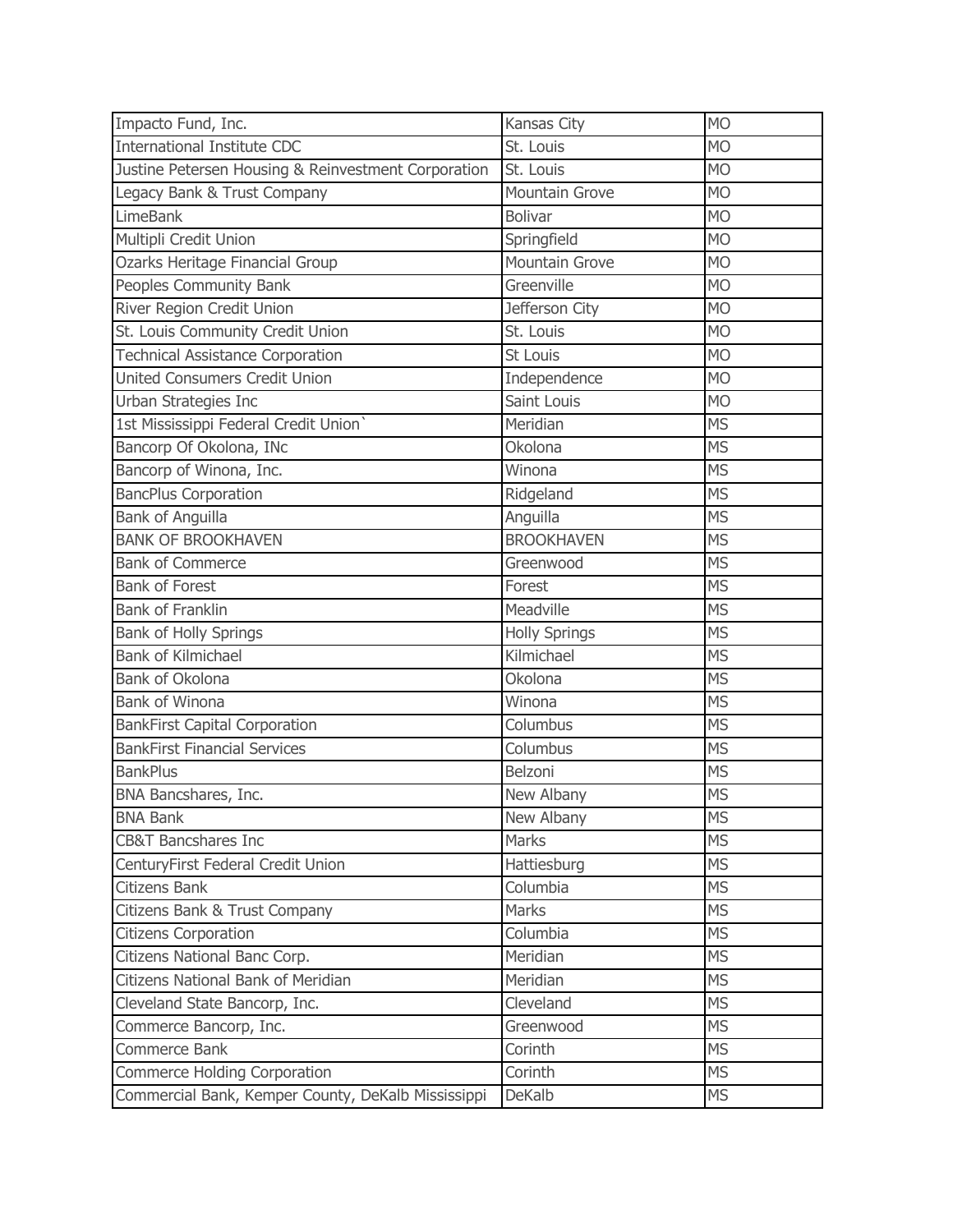| <b>Commercial Capital Corp</b>             | <b>DeKalb</b>        | <b>MS</b> |
|--------------------------------------------|----------------------|-----------|
| Community Bancshares of Mississippi, Inc.  | <b>Brandon</b>       | <b>MS</b> |
| Copiah Bancshares, Inc.                    | Hazlehurst           | <b>MS</b> |
| Copiah Bank                                | Hazlehurst           | <b>MS</b> |
| Covington Capital Corporation              | Collins              | <b>MS</b> |
| <b>COVINGTON COUNTY BANK</b>               | Collins              | <b>MS</b> |
| Culleywood Capital                         | <b>Jackson</b>       | <b>MS</b> |
| <b>Farmers and Merchants Bank</b>          | Baldwyn              | <b>MS</b> |
| Ferguson Federal Credit Union              | Tylertown            | <b>MS</b> |
| First American Bancshares, Inc.            | Iuka                 | <b>MS</b> |
| <b>First American National Bank</b>        | Iuka                 | <b>MS</b> |
| First Bancshares, Inc., The                | Hattiesburg          | <b>MS</b> |
| First Bank - McComb, MS                    | <b>McComb</b>        | <b>MS</b> |
| First Federal Bancorp                      | Columbia             | <b>MS</b> |
| First Federal Savings and Loan Association | Pascagoula           | <b>MS</b> |
| <b>First Forest Corporation</b>            | Forest               | <b>MS</b> |
| First National Corporation of Picayune     | Picayune             | <b>MS</b> |
| First National Holding Company             | Oxford               | <b>MS</b> |
| <b>First Security Bank</b>                 | <b>Batesville</b>    | <b>MS</b> |
| First Southern Bank                        | Columbia             | <b>MS</b> |
| First Southwest Corporation McComb, MS     | McComb               | <b>MS</b> |
| <b>First State Bank</b>                    | Waynesboro           | <b>MS</b> |
| <b>First State Corporation</b>             | Waynesboro           | <b>MS</b> |
| First Unity Federal Credit Union           | McComb               | <b>MS</b> |
| FNB Oxford Bank                            | Oxford               | <b>MS</b> |
| FNB Picayune Bank                          | Picayune             | <b>MS</b> |
| Franklin Bancshares, Inc.                  | Meadville            | <b>MS</b> |
| Genesis Bancorp, Inc.                      | Benoit               | <b>MS</b> |
| Genesis Bank                               | <b>Benoit</b>        | <b>MS</b> |
| <b>Great Southern Bank</b>                 | Meridian             | <b>MS</b> |
| Great Southern Capital Corporation         | Meridian             | <b>MS</b> |
| <b>Guaranty Bank &amp; Trust</b>           | Belzoni              | <b>MS</b> |
| <b>Guaranty Capital Corporation</b>        | Belzoni              | <b>MS</b> |
| <b>Gulf Coast Community FCU</b>            | Gulfport             | <b>MS</b> |
| Haven Capital Corporation                  | Brookhaven           | <b>MS</b> |
| Holly Springs Bancshares, Inc.             | <b>Holly Springs</b> | <b>MS</b> |
| Holmes County Bank                         | Lexington            | <b>MS</b> |
| Holmes County Capital Corporation          | Lexington            | <b>MS</b> |
| Hope Enterprise Corporation                | <b>Jackson</b>       | <b>MS</b> |
| Hope Federal Credit Union                  | <b>Jackson</b>       | <b>MS</b> |
| Kilmichael Bancorp, Inc.                   | KILMICHAEL           | <b>MS</b> |
| Lafayette Bancorp Inc                      | Oxford               | <b>MS</b> |
| Magnolia Federal Credit Union              | <b>Jackson</b>       | <b>MS</b> |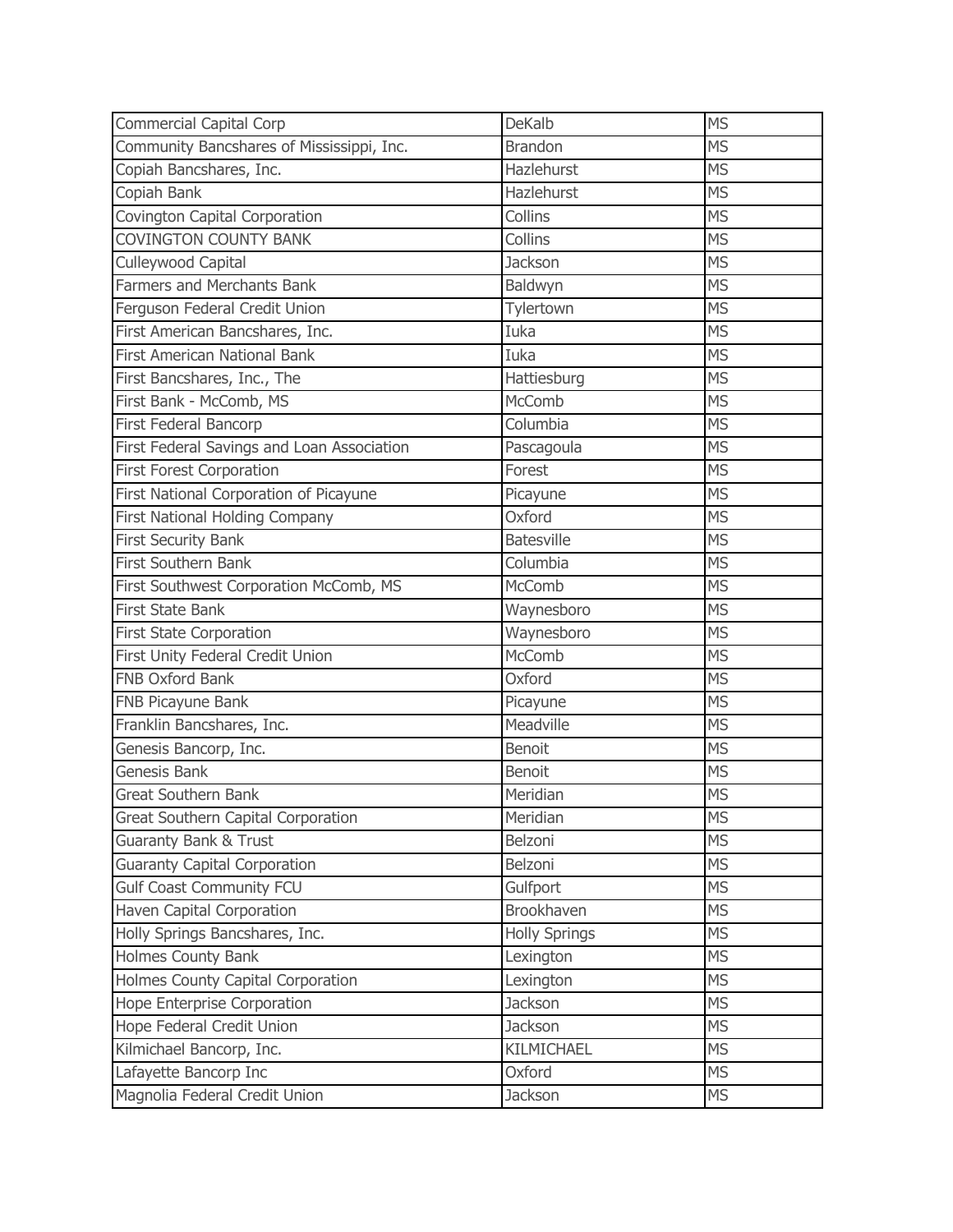| Magnolia State Bank                              | <b>Bay Springs</b>   | <b>MS</b> |
|--------------------------------------------------|----------------------|-----------|
| Mechanics Banc Holding Company                   | <b>Water Valley</b>  | <b>MS</b> |
| <b>Mechanics Bank</b>                            | <b>Water Valley</b>  | <b>MS</b> |
| Members Exchange Credit Union                    | Ridgeland            | <b>MS</b> |
| Merchants & Marine Bancorp, Inc.                 | Pascagoula           | <b>MS</b> |
| Merchants & Marine Bank                          | Pascagoula           | <b>MS</b> |
| Merchants & Planters Bank                        | Raymond              | <b>MS</b> |
| <b>Oxford University Bank</b>                    | Oxford               | <b>MS</b> |
| PCNB Corp.                                       | McComb               | <b>MS</b> |
| Peoples Bancshares, Inc.                         | Mendenhall           | <b>MS</b> |
| Peoples Bank                                     | Mendenhall           | <b>MS</b> |
| <b>Pike National Bank</b>                        | McComb               | <b>MS</b> |
| Planters Bank & Trust Company                    | Indianola            | <b>MS</b> |
| Planters Holding Company                         | Indianola            | <b>MS</b> |
| PriorityOne Bank                                 | Magee                | <b>MS</b> |
| PriorityOne Capital Corporation                  | Magee                | <b>MS</b> |
| <b>Pyramid Financial Corporation</b>             | Anguilla             | <b>MS</b> |
| Renaissance Community Loan Fund, Inc.            | Gulfport             | <b>MS</b> |
| Richton Bank and Trust Company                   | Richton              | <b>MS</b> |
| <b>RiverHills Bank</b>                           | <b>VICKSBURG</b>     | <b>MS</b> |
| Riverhills Capital Corporation                   | Vicksburg            | <b>MS</b> |
| Security Capital Corporation                     | <b>Batesville</b>    | <b>MS</b> |
| Small Business Captial Fund of Mississippi, Inc. | <b>Jackson</b>       | <b>MS</b> |
| Southwest Security, Inc.                         | Natchez              | <b>MS</b> |
| Sunbelt Federal Credit Union                     | Hattiesburg          | <b>MS</b> |
| Sycamore Bank                                    | Senatobia            | <b>MS</b> |
| The Cleveland State Bank                         | Cleveland            | <b>MS</b> |
| The First Bank                                   | Hattiesburg          | <b>MS</b> |
| The Jefferson Bank                               | Greenville           | <b>MS</b> |
| THE MAGNOLIA STATE CORPORATION                   | <b>BAY SPRINGS</b>   | <b>MS</b> |
| The Peoples Bank                                 | Ripley               | <b>MS</b> |
| The Peoples Corporation, Ripley, MS              | <b>Ripley</b>        | <b>MS</b> |
| United Mississippi Bank                          | Natchez              | <b>MS</b> |
| Unity Bank of Mississippi                        | <b>Holly Springs</b> | <b>MS</b> |
| <b>Choctaw Federal Credit Union</b>              | Choctaw              | <b>MS</b> |
| <b>Butte Local Development Corporation</b>       | <b>Butte</b>         | MT        |
| Clearwater Federal Credit Union                  | Missoula             | MT        |
| <b>Embark Federal Credit Union</b>               | <b>Great Falls</b>   | MT        |
| Grasslands Federal Credit Union                  | Circle               | MT        |
| Great Falls Development Authority, Inc.          | <b>Great Falls</b>   | MT        |
| Great Northern Development Corporation           | <b>Wolf Point</b>    | MT        |
| Lake County Community Development Corp.          | Ronan                | MT        |
| Montana Community Development Corporation        | Missoula             | MT        |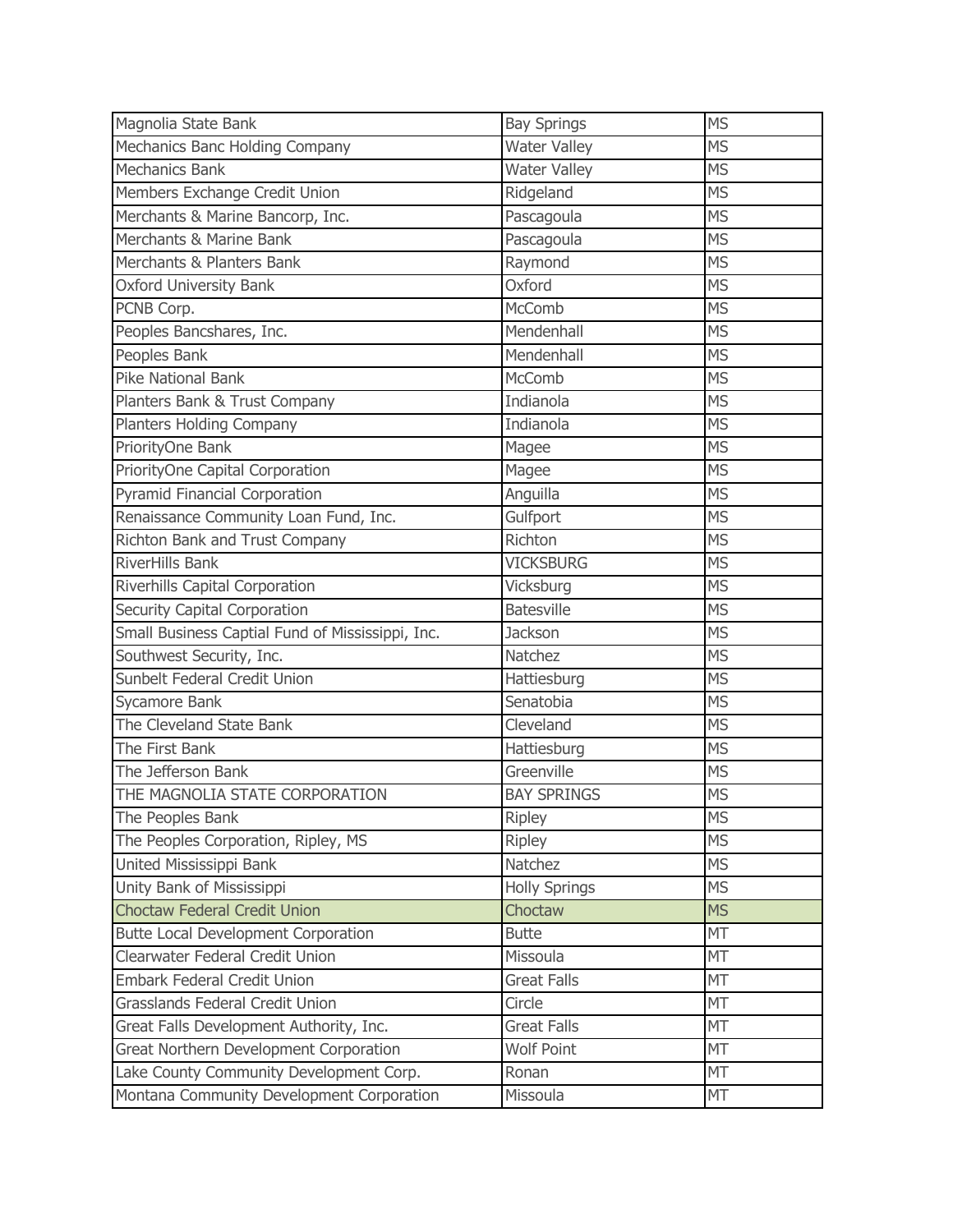| Ravalli County Federal Credit Union                 | Hamilton             | <b>MT</b>       |
|-----------------------------------------------------|----------------------|-----------------|
| <b>Vocal Credit Union</b>                           | Helena               | <b>MT</b>       |
| Montana Homeownership Network                       | <b>Great Falls</b>   | <b>MT</b>       |
| <b>NACDC Financial Services Inc.</b>                | <b>Browning</b>      | <b>MT</b>       |
| Native American Development Corporation             | <b>Billings</b>      | <b>MT</b>       |
| Peoples Partners for Community Development          | <b>Lame Deer</b>     | <b>MT</b>       |
| <b>Bragg Mutual FCU</b>                             | Fayetteville         | <b>NC</b>       |
| <b>Business Expansion Funding Corporation</b>       | Charlotte            | <b>NC</b>       |
| <b>CAHEC Capital Inc</b>                            | Raleigh              | <b>NC</b>       |
| Cares Project, Inc., The                            | <b>Winston Salem</b> | <b>NC</b>       |
| Carolina Community Impact, Inc.                     | Raleigh              | $\overline{NC}$ |
| Carolina Small Business Development Fund (The       | Raleigh              | <b>NC</b>       |
| DreamKey Partners Mortgage, Inc.                    | Charlotte            | <b>NC</b>       |
| Great Rivers Community Trust dba Entrepreneur       | Raleigh              | <b>NC</b>       |
| Greater Kinston Credit Union                        | Kinston              | <b>NC</b>       |
| Institute Capital, Inc.                             | Durham               | <b>NC</b>       |
| Latino Community Credit Union                       | Durham               | <b>NC</b>       |
| Local Government Federal Credit Union               | Raleigh              | <b>NC</b>       |
| M&F Bancorp, Inc                                    | Durham               | $\overline{NC}$ |
| Marine Federal Credit Union (INC)                   | <b>Jacksonville</b>  | <b>NC</b>       |
| Mechanics and Farmers Bank                          | Durham               | <b>NC</b>       |
| Mountain BizCapital, Inc. d/b/a Mountain BizWorks   | Asheville            | <b>NC</b>       |
| Mountain Housing Opportunities Loan Fund            | Asheville            | $\overline{NC}$ |
| Nova Credit Union                                   | Charlotte            | <b>NC</b>       |
| Piedmont Business Capital                           | Greensboro           | <b>NC</b>       |
| Self-Help Credit Union                              | Durham               | <b>NC</b>       |
| Self-Help Federal Credit Union                      | Durham               | <b>NC</b>       |
| Self-Help Ventures Fund                             | Durham               | <b>NC</b>       |
| <b>Thread Capital</b>                               | Raleigh              | <b>NC</b>       |
| <b>Truliant Federal Credit Union</b>                | <b>Winston Salem</b> | <b>NC</b>       |
| Sequoyah Fund Inc., The                             | Cherokee             | <b>NC</b>       |
| CommunityWorks North Dakota                         | <b>MANDAN</b>        | <b>ND</b>       |
| Center for Rural Affairs Community Capital          | Lyons                | <b>NE</b>       |
| Chadron Federal Credit Union                        | Chadron              | <b>NE</b>       |
| <b>Community Development Resources</b>              | Lincoln              | <b>NE</b>       |
| <b>Economic Empowerment Center</b>                  | Omaha                | <b>NE</b>       |
| Midwest Housing Development Fund, Inc.              | Omaha                | <b>NE</b>       |
| Nebraska Enterprise Fund                            | Oakland              | <b>NE</b>       |
| Omaha 100, Incorporated                             | Omaha                | <b>NE</b>       |
| Ho-Chunk Community Capital Inc.                     | Winnebago            | <b>NE</b>       |
| Native360 Loan Fund, Inc.                           | <b>Grand Island</b>  | <b>NE</b>       |
| New Hampshire Community Loan Fund, Inc.             | Concord              | <b>NH</b>       |
| Resident Ownership Capital, LLC dba ROC USA Capital | Concord              | <b>NH</b>       |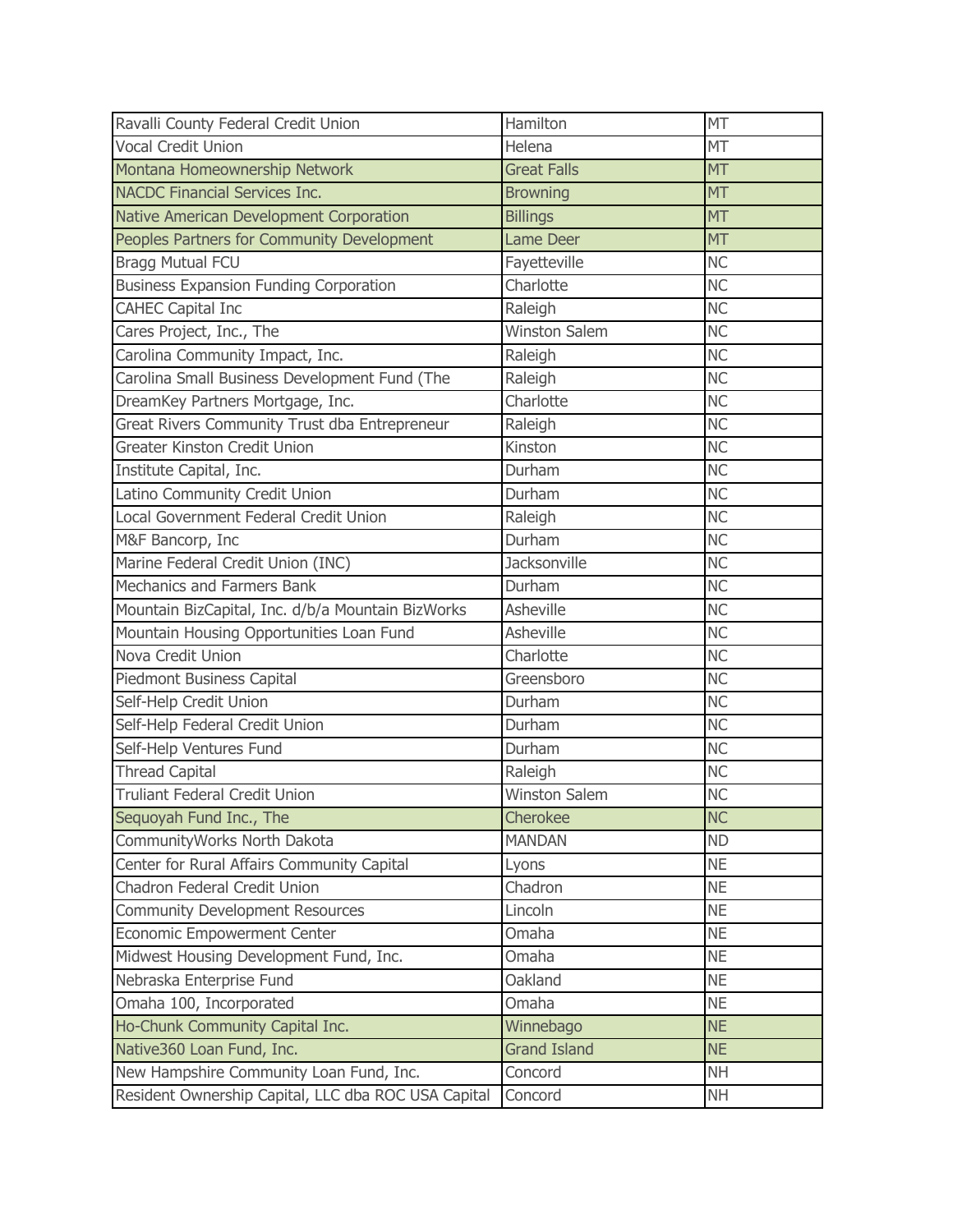| Rockingham Economic Development Corp                | Raymond              | <b>NH</b> |
|-----------------------------------------------------|----------------------|-----------|
| Strafford Economic Development Corporation          | Dover                | <b>NH</b> |
| 1ST Bergen Federal Credit Union                     | <b>HACKENSACK</b>    | NJ        |
| Community Loan Fund of New Jersey, Inc.             | <b>New Brunswick</b> | NJ        |
| Cooperative Business Assistance Corp, The           | Camden               | NJ        |
| Financial Resources Federal Credit Union            | Bridgewater          | NJ        |
| Greater Newark Enterprises Corporation              | <b>Newark</b>        | NJ        |
| New Community Federal Credit Union                  | <b>Newark</b>        | NJ        |
| Newark Board of Education Employees Credit Union    | <b>Newark</b>        | NJ        |
| North Jersey Federal Credit Union                   | Totowa               | NJ        |
| Ripple Effect Entrepreneurs Fund                    | Lakewood             | NJ        |
| Trenton Business Assistance Corporation             | Mercerville          | NJ        |
| Union County Economic Development Corporation       | Cranford             | NJ        |
| DreamSpring                                         | Albuquerque          | <b>NM</b> |
| Everyones Federal Credit Union                      | Tucumcari            | <b>NM</b> |
| <b>First Financial Credit Union</b>                 | Albuquerque          | <b>NM</b> |
| <b>Guadalupe Credit Union</b>                       | Santa Fe             | <b>NM</b> |
| Homewise, Inc.                                      | Santa Fe             | <b>NM</b> |
| NEW MEXICO COMMUNITY DEVELOPMENT LOAN               | ALBUQUERQUE          | <b>NM</b> |
| Northern New Mexico School Employees Federal Credit | Santa Fe             | <b>NM</b> |
| Nusenda Federal Credit Union                        | Albuquerque          | <b>NM</b> |
| Questa Credit Union                                 | Questa               | <b>NM</b> |
| Rio Grande Credit Union                             | Albuquerque          | <b>NM</b> |
| Santa Fe Community Housing Trust                    | Santa Fe             | <b>NM</b> |
| State Employees CU                                  | Santa Fe             | <b>NM</b> |
| Tierra del Sol Housing Corporation                  | <b>LAS CRUCES</b>    | <b>NM</b> |
| Ventana Fund                                        | Albuquerque          | <b>NM</b> |
| Women's Economic Self-Sufficiency Team              | Albuquerque          | <b>NM</b> |
| <b>Native Community Capital</b>                     | Laguna               | <b>NM</b> |
| Native Partnership for Housing, Inc.                | Gallup               | <b>NM</b> |
| <b>Tiwa Lending Services</b>                        | <b>Isleta</b>        | <b>NM</b> |
| Greater Nevada Credit Union                         | Carson City          | <b>NV</b> |
| Rural Nevada Development Corporation                | Ely                  | <b>NV</b> |
| AAFE Community Development Fund                     | New York             | <b>NY</b> |
| Abyssinian Baptist Church Federal Credit Union      | New York             | <b>NY</b> |
| Accompany Capital, Inc.                             | New York             | <b>NY</b> |
| Adirondack Economic Development Corporation         | Saranac Lake         | <b>NY</b> |
| Alternatives Federal Credit Union                   | Ithaca               | <b>NY</b> |
| Ascendus Inc.                                       | New York             | <b>NY</b> |
| <b>BOC Capital Corp.</b>                            | Brooklyn             | <b>NY</b> |
| Brooklyn Alliance Capital, Inc.                     | Brooklyn             | <b>NY</b> |
| Brooklyn Cooperative Federal Credit Union           | Brooklyn             | <b>NY</b> |
| BUSINESS RESOURCE AND INVESTMENT SERVICE            | New York             | <b>NY</b> |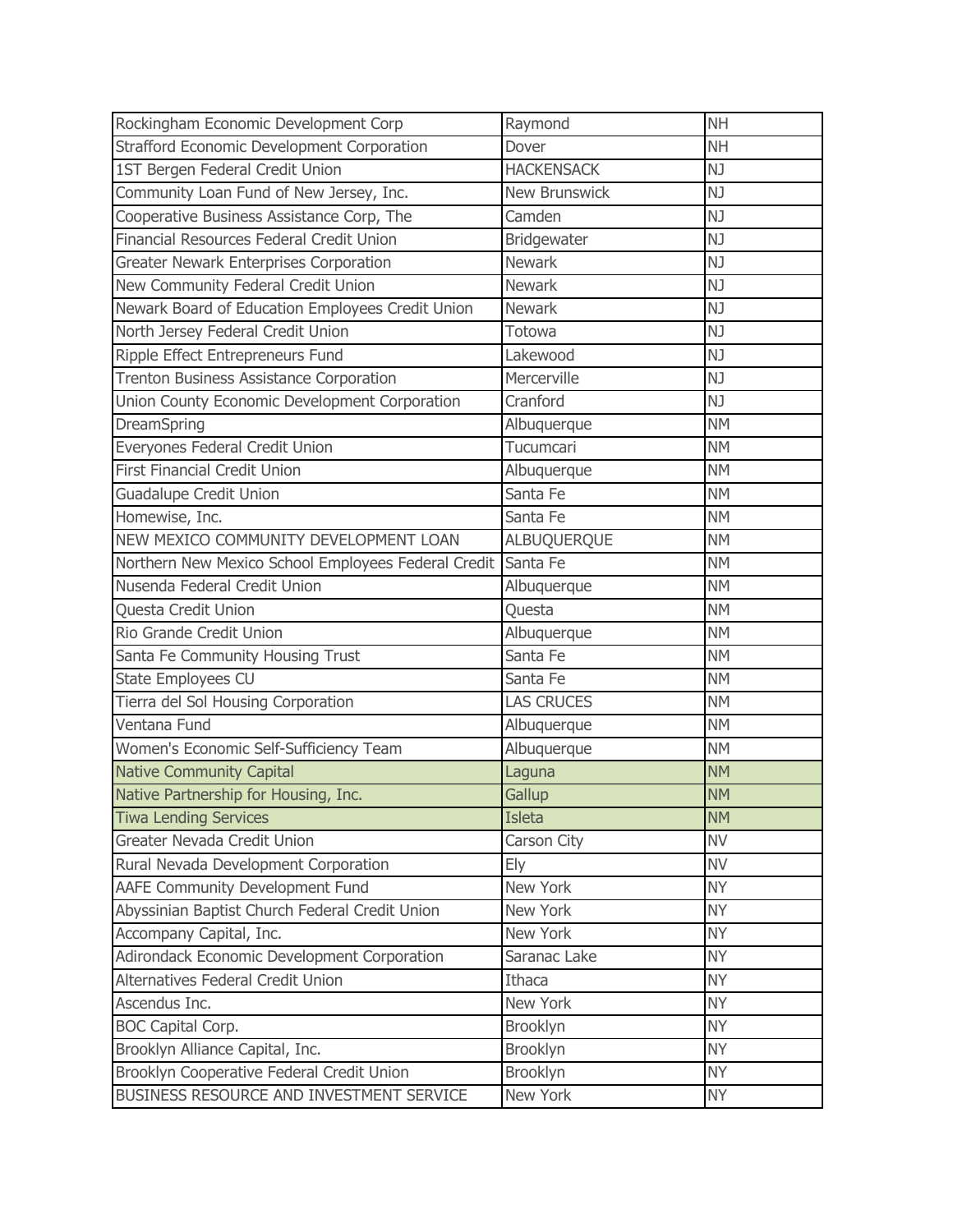| <b>CAMBA Economic Development Corporation</b>        | Brooklyn         | <b>NY</b> |
|------------------------------------------------------|------------------|-----------|
| Carver Federal Savings Bank                          | New York         | <b>NY</b> |
| <b>CDCLI Funding Corporation</b>                     | Centereach       | <b>NY</b> |
| Chautauqua Opportunities for Development, Inc.       | <b>Dunkirk</b>   | <b>NY</b> |
| CheckSpring Community Corporation                    | <b>Bronx</b>     | <b>NY</b> |
| Cobblestone Country Federal Credit Union             | Albion           | <b>NY</b> |
| Community Capital New York, Inc                      | Elmsford         | <b>NY</b> |
| Community Development Trust, LP, The                 | New York         | <b>NY</b> |
| Community Development Venture Capital Alliance, The  | New York         | <b>NY</b> |
| Community Loan Fund of the Capital Region, Inc.      | Albany           | <b>NY</b> |
| <b>Community Preservation Corporation</b>            | New York         | <b>NY</b> |
| Concord Federal Credit Union                         | <b>Brooklyn</b>  | <b>NY</b> |
| Corporation for Supportive Housing                   | New York         | <b>NY</b> |
| Credit, Inc.                                         | <b>Bronx</b>     | <b>NY</b> |
| Disability Fund, Inc., The                           | Rockville Centre | <b>NY</b> |
| <b>Empower Federal Credit Union</b>                  | Syracuse         | <b>NY</b> |
| Entertainment Industries FCU                         | New York         | <b>NY</b> |
| <b>Fidelis Federal Credit Union</b>                  | <b>NEW YORK</b>  | <b>NY</b> |
| Finest Federal Credit Union, The                     | New York         | <b>NY</b> |
| Genesee Co-Op Federal Credit Union                   | Rochester        | <b>NY</b> |
| Grameen America, Inc.                                | Jackson Heights  | <b>NY</b> |
| Greater Jamaica Local Development Company, Inc.      | Jamaica          | <b>NY</b> |
| Greater Rochester Housing Partnership                | Rochester        | <b>NY</b> |
| Habitat for Humanity NYC Fund, Inc.                  | New York         | <b>NY</b> |
| Harlem Entrepreneurial Fund, LLC                     | New York         | <b>NY</b> |
| Heritage Financial CU                                | Middletown       | <b>NY</b> |
| Home Headquarters, Inc.                              | Syracuse         | <b>NY</b> |
| Homeownership Lending LLC                            | New York         | <b>NY</b> |
| <b>Inclusiv Inc</b>                                  | New York         | <b>NY</b> |
| IRC's Center For Economic Opportunity, Inc. (CEO)    | New York         | <b>NY</b> |
| Ithaca Neighborhood Housing Services, Inc.           | Ithaca           | <b>NY</b> |
| La Fuerza Unida Community Development Corporation    | East Norwich     | <b>NY</b> |
| Launch New York, Inc.                                | <b>Buffalo</b>   | <b>NY</b> |
| Leviticus 25:23 Alternative Fund, Inc.               | Tarrytown        | <b>NY</b> |
| Local Initiatives Support Corporation                | New York         | <b>NY</b> |
| Long Island Housing Partnership Community            | Hauppauge        | <b>NY</b> |
| Long Island Small Business Assistance Corp.          | Hauppauge        | <b>NY</b> |
| Lower East Side Peoples Federal Credit Union         | New York         | <b>NY</b> |
| National Minority Supplier Development Council       | New York         | <b>NY</b> |
| Neighborhood Housing Services of New York City, Inc. | New York         | <b>NY</b> |
| Neighborhood Housing Services of Rochester Inc       | <b>ROCHESTER</b> | <b>NY</b> |
| Neighborhood Trust Federal Credit Union              | New York         | <b>NY</b> |
| New Covenant Dominion Federal Credit Union           | <b>Bronx</b>     | <b>NY</b> |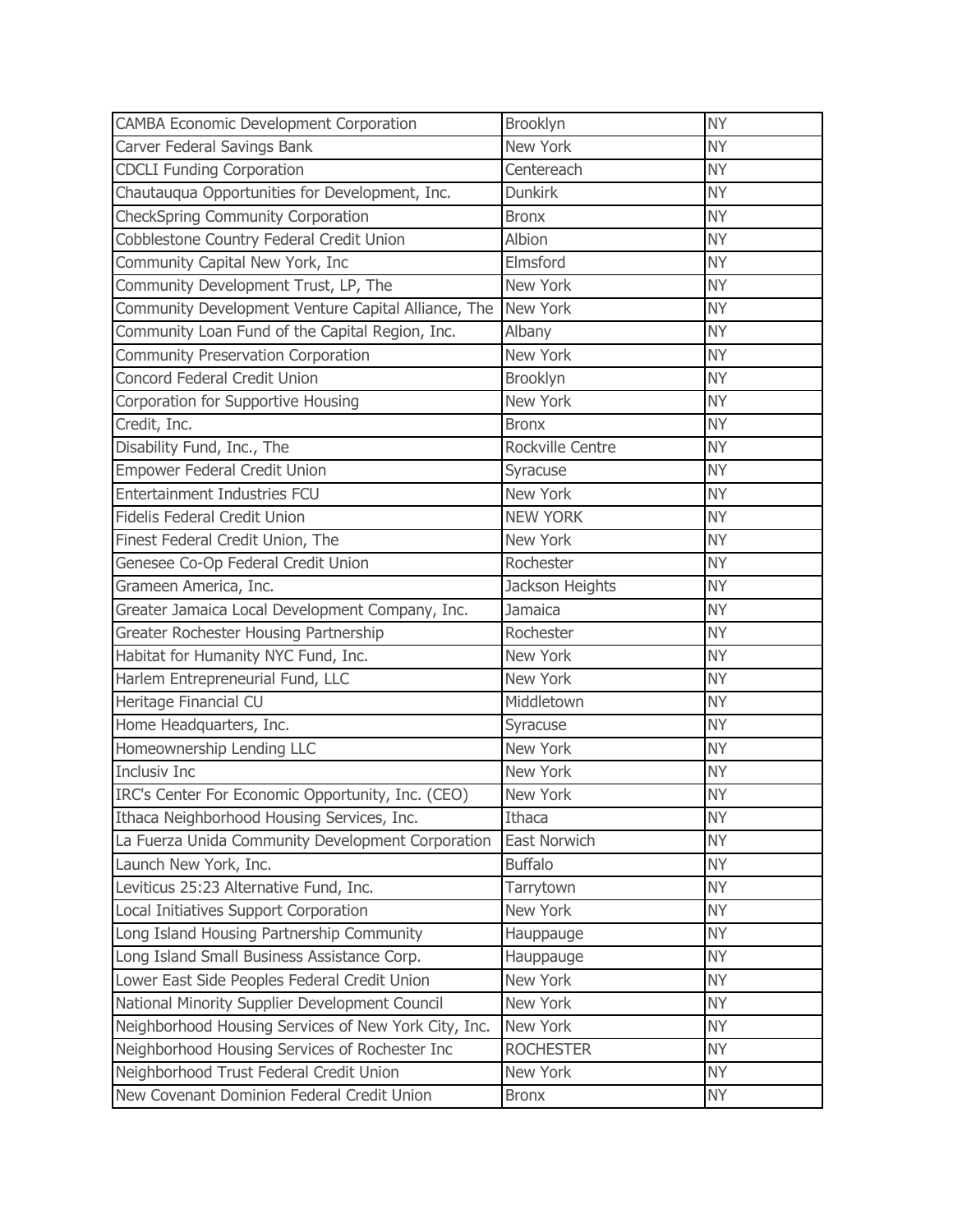| New York University FCU                           | New York         | <b>NY</b> |
|---------------------------------------------------|------------------|-----------|
| Nonprofit Finance Fund                            | New York         | <b>NY</b> |
| NYBDC Local Development Corporation               | Albany           | <b>NY</b> |
| Oswego County FCU                                 | Oswego           | <b>NY</b> |
| PathStone Enterprise Center, Inc.                 | Rochester        | <b>NY</b> |
| PDL Community Bancorp                             | <b>Bronx</b>     | <b>NY</b> |
| Ponce Bank                                        | <b>Bronx</b>     | <b>NY</b> |
| Primary Care Development Corporation              | New York         | <b>NY</b> |
| Quontic Bank                                      | New York         | <b>NY</b> |
| Quontic Bank Holdings Corp                        | New York         | <b>NY</b> |
| Renaissance Economic Development Corporation      | New York         | <b>NY</b> |
| Southern Chautauqua County Federal Credit Union   | Lakewood         | <b>NY</b> |
| Spring Bank                                       | <b>Bronx</b>     | <b>NY</b> |
| Sustainable Neighborhoods LLC                     | New York         | <b>NY</b> |
| Syracuse Cooperative Federal Credit Union         | Syracuse         | <b>NY</b> |
| The Community Development Trust, Inc.             | New York         | <b>NY</b> |
| The Urban Empowerment Fund                        | New York         | <b>NY</b> |
| The Working World, Inc. dba Seed Commons          | New York         | <b>NY</b> |
| TrailNorth Federal Credit Union                   | Ticonderoga      | <b>NY</b> |
| TruFund Financial Services, Inc.                  | New York         | <b>NY</b> |
| UPPER MANHATTAN EMPOWERMENT ZONE                  | New York         | <b>NY</b> |
| Urban Upbound Federal Credit Union                | Long Island City | <b>NY</b> |
| Utica Industrial Development Corporation, Inc     | Rome             | <b>NY</b> |
| Utica Neighborhood Housing Services, Inc.         | <b>Utica</b>     | <b>NY</b> |
| Venture Jobs Foundation                           | Rochester        | <b>NY</b> |
| Vital Healthcare Capital                          | New York         | <b>NY</b> |
| Westminster Economic Development Initiative, Inc. | <b>Buffalo</b>   | <b>NY</b> |
| Women's Venture Fund, Inc.                        | New York         | <b>NY</b> |
| Seneca Nation of Indians Economic Development     | Salamanca        | <b>NY</b> |
| Abbey Credit Union, Inc.                          | Vandalia         | OH        |
| Apex Fund for Economic Opportunities              | Akron            | OH        |
| Appalachian Growth Capital, LLC                   | Nelsonville      | OH        |
| Ariel Economic Development Fund, LLC              | Cleveland        | <b>OH</b> |
| <b>Atomic Credit Union</b>                        | Piketon          | OH        |
| Buckeye State Credit Union, INC.                  | Akron            | OH        |
| Canton School Employees Federal Credit Union      | Canton           | OH        |
| Cardinal Credit Union                             | Mentor           | OH        |
| <b>CHN Housing Capital</b>                        | Cleveland        | OH        |
| Cincinnati Development Fund, Inc.                 | Cincinnati       | OH        |
| Cleveland Development Advisors Community          | Cleveland        | OH        |
| Commodore Perry Federal Credit Union              | Oak Harbor       | OH        |
| Day Air Credit Union                              | Kettering        | OH        |
| DAYTON REGION NEW MARKET FUND LLC                 | Dayton           | <b>OH</b> |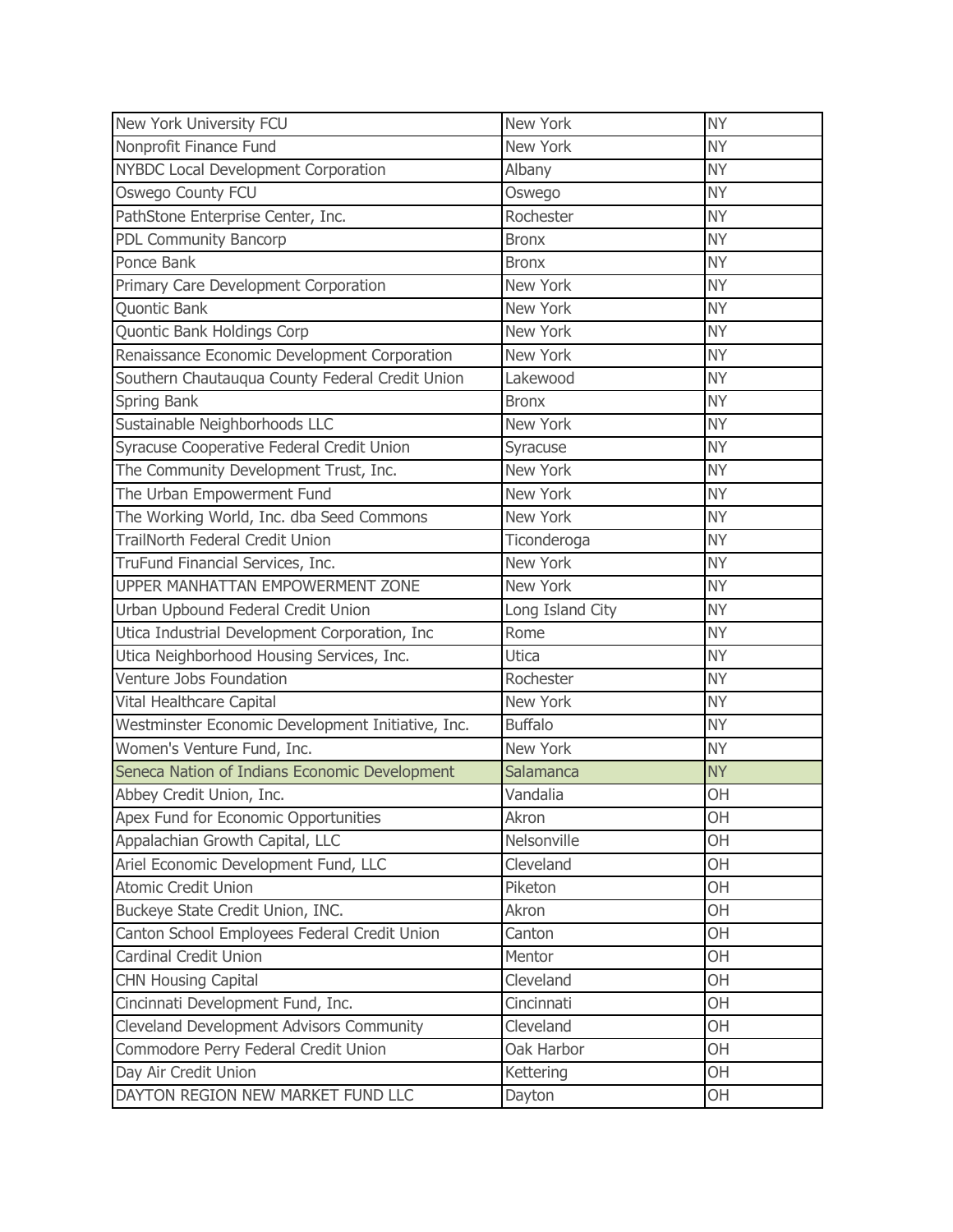| Desco Federal Credit Union                          | Portsmouth           | OH        |
|-----------------------------------------------------|----------------------|-----------|
| Economic and Community Development Institute, Inc.  | Columbus             | OH        |
| Faith Community United Credit Union                 | Cleveland            | OH        |
| Finance Fund Capital Corporation                    | Columbus             | OH        |
| Greater Cincinnati Microenterprise Initiative, Inc. | Cincinnati           | OH        |
| GREATER CLEVELAND COMMUNITY CREDIT UNION,           | Cleveland            | OH        |
| Mahoning Valley Economic Development Corporation    | Youngstown           | OH        |
| Minerva Area Federal Credit Union                   | Minerva              | <b>OH</b> |
| Neighborhood Housing Services of Toledo, Inc.       | Toledo               | OH        |
| New Horizon Federal Credit Union                    | Barberton            | <b>OH</b> |
| North Coast Credit Union                            | <b>Fairview Park</b> | OH        |
| Nueva Esperanza Community Credit Union              | Toledo               | OH        |
| Ohio Capital Finance Corporation                    | Columbus             | OH        |
| Ohio Valley Community Federal Credit Union          | Clarington           | OH        |
| Softite Community Federal Credit Union              | <b>MARTINS FERRY</b> | OH        |
| St. Joseph's Federal Credit Union                   | Canton               | OH        |
| Stark Bancshares, Inc.                              | Canton               | OH        |
| Telhio Credit Union, Inc.                           | Columbus             | <b>OH</b> |
| The Affordable Housing Trust for Columbus and       | Columbus             | OH        |
| Toledo Urban Federal Credit Union                   | Toledo               | OH        |
| VacationLand Federal Credit Union                   | Sandusky             | OH        |
| <b>Village Capital Corporation</b>                  | Cleveland            | OH        |
| West Central Development Corporation                | Perrysburg           | OH        |
| Western Reserve Community Fund, Inc                 | Akron                | OH        |
| Arbuckle Federal Credit Union                       | Ada                  | OK        |
| First Family Federal Credit Union                   | Henryetta            | OK        |
| <b>Green Country FCU</b>                            | Sand Springs         | OK        |
| MetaFund Corporation f.k.a. Oklahoma MetaFund CDC   | Edmond               | OK        |
| Oklahoma Assistive Technology Foundation            | Stillwater           | OK        |
| Security Bancshares Corporation                     | Wewoka               | OK        |
| Security State Bank of Oklahoma                     | Wewoka               | OK        |
| The Focus Federal Credit Union                      | Oklahoma City        | <b>OK</b> |
| <b>Tinker Federal Credit Union</b>                  | Oklahoma City        | <b>OK</b> |
| Tulsa Economic Development Corporation              | Tulsa                | OK        |
| <b>Bank of Cherokee County</b>                      | <b>Tahlequah</b>     | <b>OK</b> |
| <b>Chickasaw Banc Holding Company</b>               | <b>Oklahoma City</b> | <b>OK</b> |
| <b>Chickasaw Community Bank</b>                     | <b>Oklahoma City</b> | <b>OK</b> |
| Choctaw Home Finance Corporation                    | <b>Hugo</b>          | <b>OK</b> |
| Citizen Potawatomi Community Development            | <b>Shawnee</b>       | <b>OK</b> |
| Myskoke Loan Fund                                   | Okmulgee             | <b>OK</b> |
| Osage Financial Resources, Inc.                     | Pawhuska             | <b>OK</b> |
| The Cherokee Nation d/b/a Cherokee Nation Economic  | <b>Tahlequah</b>     | <b>OK</b> |
| Central Willamette Credit Union                     | Albany               | <b>OR</b> |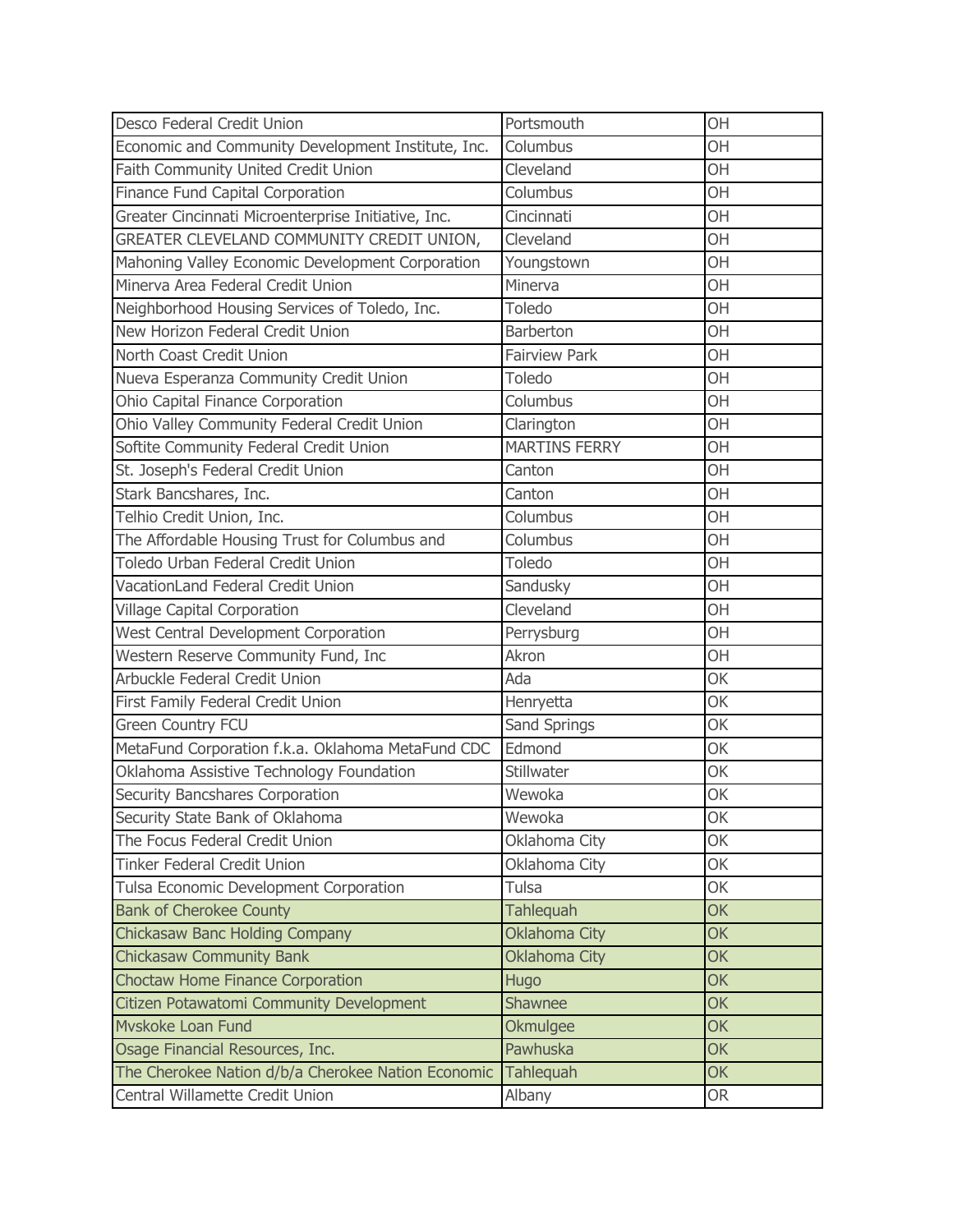| Community and Shelter Assistance Corporation                       | Sherwood       | <b>OR</b> |
|--------------------------------------------------------------------|----------------|-----------|
| <b>Community Housing Fund</b>                                      | Beaverton      | <b>OR</b> |
| <b>Community LendingWorks</b>                                      | Springfield    | <b>OR</b> |
| <b>Consolidated Federal Credit Union</b>                           | Portland       | <b>OR</b> |
| Craft3                                                             | Astoria        | <b>OR</b> |
| Cutting Edge Federal Credit Union                                  | Milwaukie      | <b>OR</b> |
| Habitat for Humanity of Oregon                                     | Portland       | <b>OR</b> |
| <b>HDC Community Fund LLC</b>                                      | Portland       | <b>OR</b> |
| <b>InRoads Credit Union</b>                                        | Saint Helens   | <b>OR</b> |
| Ironworkers USA Federal Credit Union                               | Portland       | <b>OR</b> |
| Micro Enterprise Services of Oregon                                | Portland       | <b>OR</b> |
| MID OREGON FEDERAL CREDIT UNION                                    | <b>Bend</b>    | <b>OR</b> |
| Network for Oregon Affordable Housing                              | Portland       | <b>OR</b> |
| Nixyaawii Community Financial Services                             | Pendleton      | <b>OR</b> |
| Northwest Community Credit Union (NWCU)                            | Eugene         | <b>OR</b> |
| Old West FCU                                                       | John Day       | <b>OR</b> |
| Pacific Cascade Federal Credit Union                               | Eugene         | <b>OR</b> |
| Point West Credit Union                                            | Portland       | <b>OR</b> |
| Portland Housing Center                                            | Portland       | <b>OR</b> |
| Rivermark Community Credit Union                                   | Beaverton      | <b>OR</b> |
| SELCO Community Credit Union                                       | Springfield    | <b>OR</b> |
| <b>Trailhead Federal Credit Union</b>                              | Portland       | <b>OR</b> |
| Affiliated Tribes of Northwest Indians Financial Services Portland |                | <b>OR</b> |
| Asian Bank                                                         | Philadelphia   | PA        |
| Asian Finanical Corporation                                        | Philadelphia   | PA        |
| <b>ASSETS Lancaster</b>                                            | Lancaster      | PA        |
| BEECH CAPITAL VENTURE CORPORATION                                  | PHILADELPHIA   | PA        |
| Bridgeway Capital, Inc.                                            | Pittsburgh     | PA        |
| Community First Fund                                               | Lancaster      | PA        |
| East End Food Coop FCU                                             | Pittsburgh     | PA        |
| <b>Economic Opportunities Fund</b>                                 | Philadelphia   | PA        |
| Enterprise Center Capital Corporation, The                         | Philadelphia   | PA        |
| Enterprise Development Fund of Erie County                         | Erie           | PA        |
| Entrepreneur Works Fund                                            | Philadelphia   | PA        |
| <b>FINANTA</b>                                                     | Philadelphia   | PA        |
| Greater Berks Development Fund                                     | <b>READING</b> | PA        |
| Hill District Federal Credit Union                                 | Pittsburgh     | PA        |
| <b>Innovation Works</b>                                            | Pittsburgh     | PA        |
| Invest PGH Inc.                                                    | Pittsburgh     | PA        |
| JARI Growth Fund, Inc.                                             | Johnstown      | PA        |
| Landmarks Community Capital Corporation                            | Pittsburgh     | PA        |
| MetroAction Inc.                                                   | Scranton       | PA        |
| Neighborhood Housing Services of Greater Berks, Inc.               | Reading        | PA        |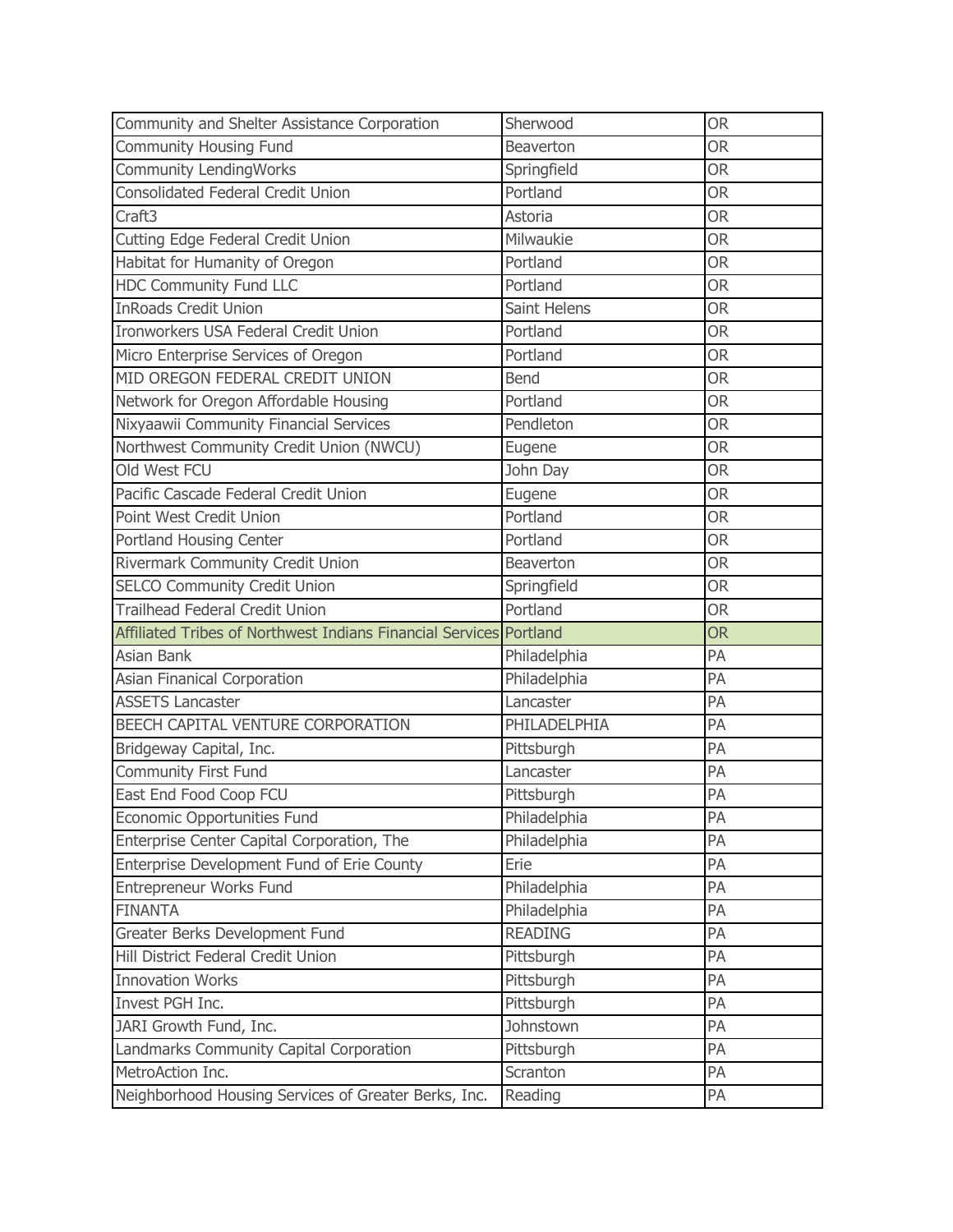| Noah Bank                                                     | <b>Elkins Park</b>  | PA        |
|---------------------------------------------------------------|---------------------|-----------|
| North Philadelphia Financial Partnership                      | Philadelphia        | PA        |
| Northside Community Development Fund                          | Pittsburgh          | PA        |
| <b>Opportunity Finance Network</b>                            | Philadelphia        | PA        |
| Pennsylvania Assistive Technology Foundation                  | King of Prussia     | PA        |
| <b>PIDC Community Capital</b>                                 | Philadelphia        | PA        |
| Progress Fund, The                                            | Greensburg          | PA        |
| Reinvestment Fund, Inc., The                                  | Philadelphia        | PA        |
| Renewable Manufacturing Gateway dba Community                 | Pittsburgh          | PA        |
| Rising Tide Community Loan Fund                               | <b>Bethlehem</b>    | PA        |
| Trouvaille Federal Credit Union                               | Philadelphia        | PA        |
| United Bank of Philadelphia                                   | Philadelphia        | PA        |
| VestedIn                                                      | Philadelphia        | PA        |
| Women's Opportunities Resource Center                         | Philadelphia        | PA        |
| Caribe Federal Credit Union                                   | San Juan            | <b>PR</b> |
| Coop Ahorro y Credito Lomas Verdes                            | <b>BAYAMON</b>      | <b>PR</b> |
| Cooperativa A/C Empleados Municipales Guaynabo                | Guaynabo            | PR        |
| COOPERATIVA AC EMPLEADOS DEL CENTRO MEDICO                    | San Juan            | <b>PR</b> |
| Cooperativa Ahorro y Credito Caparra                          | Guaynabo            | PR        |
| COOPERATIVA AHORRO Y CREDITO DE MOCA                          | Moca                | <b>PR</b> |
| Cooperativa Ahorro y Credito Roosevelt Road                   | Fajardo             | PR        |
| Cooperativa de A/C de Maunabo                                 | Maunabo             | <b>PR</b> |
| Cooperativa de A/C Dr M Zeno Gandia                           | Arecibo             | <b>PR</b> |
| Cooperativa de Ahorro & Credito de Lares d/b/a                | <b>LARES</b>        | <b>PR</b> |
| Cooperativa De Ahorro & Credito San Blas De Illescas          | Coamo               | <b>PR</b> |
| COOPERATIVA DE AHORRO Y CREDITO AGUADILLA                     | <b>AGUADILLA</b>    | <b>PR</b> |
| Cooperativa de Ahorro y Credito Aguas Buenas d/b/a            | <b>Aguas Buenas</b> | <b>PR</b> |
| Cooperativa de Ahorro y Credito Aibonitena                    | Aibonito            | <b>PR</b> |
| COOPERATIVA DE AHORRO Y CREDITO ANA G.                        | <b>SAN JUAN</b>     | <b>PR</b> |
| Cooperativa de Ahorro y Credito Barranquitas                  | <b>Barranquitas</b> | <b>PR</b> |
| Cooperativa de Ahorro y Credito Bo. Quebrada de               | Camuy               | <b>PR</b> |
| Cooperativa de Ahorro y Credito Caguas                        | Caguas              | <b>PR</b> |
| Cooperativa de Ahorro y Credito Caribe Coop                   | Guayanilla          | <b>PR</b> |
| Cooperativa de Ahorro y Credito Centro Gubernamental San Juan |                     | <b>PR</b> |
| Cooperativa De Ahorro Y Credito Cidrena                       | Cidra               | <b>PR</b> |
| Cooperativa de Ahorro y Credito Cristobal Rodriguez           | <b>COAMO</b>        | <b>PR</b> |
| COOPERATIVA DE AHORRO Y CREDITO CUPEY ALTO                    | <b>Cupey Alto</b>   | <b>PR</b> |
| Cooperativa de Ahorro y Credito de Arecibo d/b/a              | Arecibo             | <b>PR</b> |
| Cooperativa de Ahorro y Credito de Cabo Rojo                  | Cabo Rojo           | <b>PR</b> |
| Cooperativa de Ahorro y Credito de Camuy                      | Camuy               | <b>PR</b> |
| COOPERATIVA DE AHORRO Y CREDITO DE ISABELA                    | Isabela             | <b>PR</b> |
| Cooperativa de Ahorro y Credito de Jayuya Incorporada Jayuya  |                     | <b>PR</b> |
| Cooperativa de Ahorro y Credito de Juana Diaz                 | Juana Diaz          | <b>PR</b> |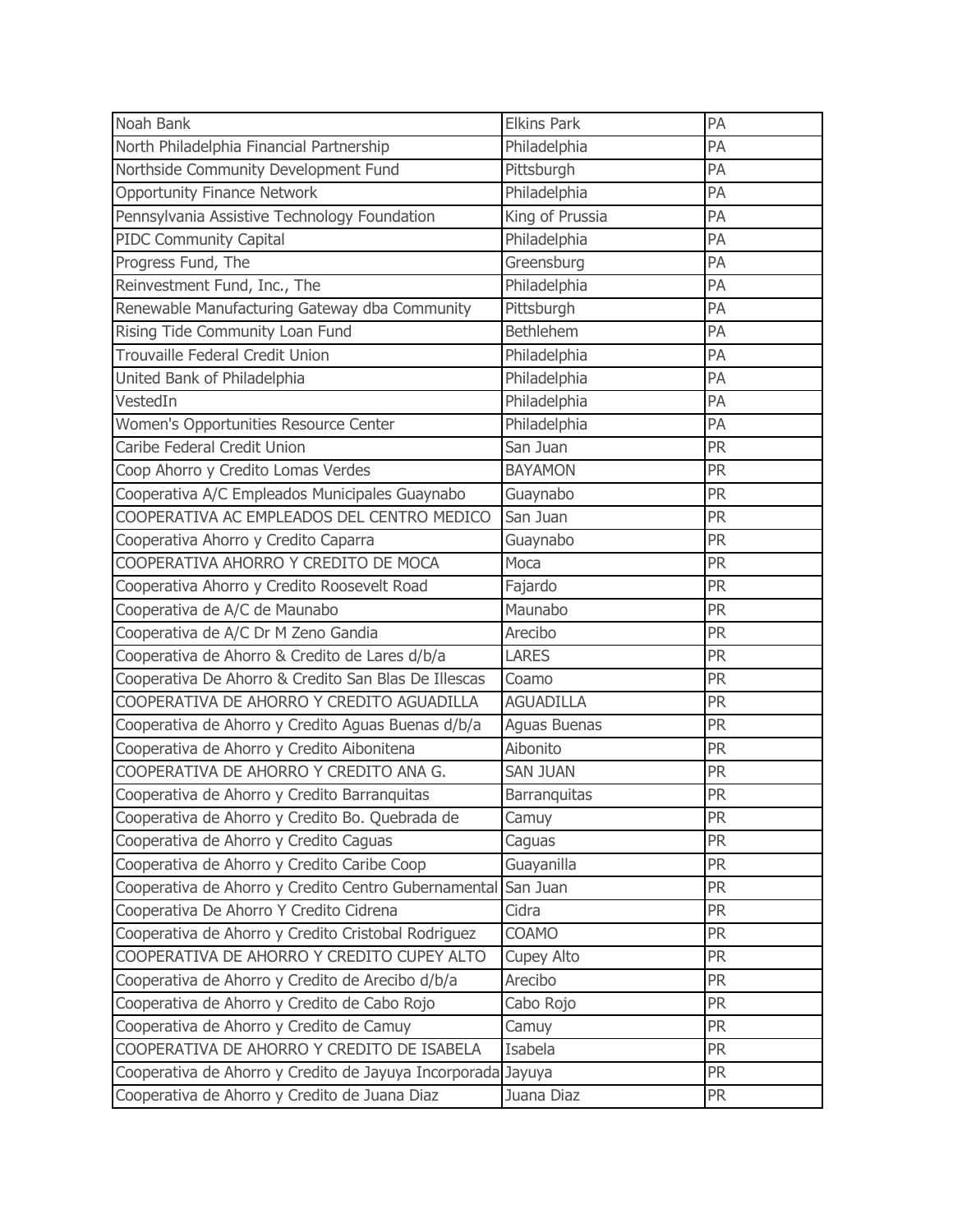| Cooperativa De Ahorro Y Credito De La Asociacion De   | San Juan           | <b>PR</b> |
|-------------------------------------------------------|--------------------|-----------|
| Cooperativa de Ahorro y Credito de la Casa del        | <b>SAN JUAN</b>    | <b>PR</b> |
| Cooperativa de Ahorro y Credito de la Industria       | Carolina           | <b>PR</b> |
| Cooperativa de Ahorro y Credito de Lajas              | Lajas              | <b>PR</b> |
| Cooperativa De Ahorro Y Credito De Los Empleados De   | <b>SAN JUAN</b>    | <b>PR</b> |
| Cooperativa de Ahorro y Credito de los Empleados del  | San Juan           | <b>PR</b> |
| Cooperativa de Ahorro y Credito de los Oficiales de   | San Juan           | <b>PR</b> |
| COOPERATIVA DE AHORRO Y CREDITO DE MANATI             | Manati             | <b>PR</b> |
| Cooperativa de Ahorro y Credito de Mayaguez           | Mayagüez           | <b>PR</b> |
| Cooperativa de Ahorro y Credito de Rincon             | <b>RINCON</b>      | <b>PR</b> |
| COOPERATIVA DE AHORRO Y CREDITO DE SALINAS            | <b>Salinas</b>     | <b>PR</b> |
| COOPERATIVA DE AHORRO Y CREDITO DE SANTA              | Santa Isabel       | <b>PR</b> |
| Cooperativa de Ahorro y Credito de Yauco              | Yauco              | <b>PR</b> |
| Cooperativa De Ahorro Y Credito Del Valenciano        | <b>Juncos</b>      | <b>PR</b> |
| Cooperativa de Ahorro y Credito Empleados de Bacardi  | Cataño             | <b>PR</b> |
| Cooperativa de Ahorro y Crédito Florida               | <b>FLORIDA</b>     | <b>PR</b> |
| Cooperativa de Ahorro y Crédito Gerenciales Autoridad | San Juan           | <b>PR</b> |
| Cooperativa de Ahorro y Credito Hatillo               | Hatillo            | <b>PR</b> |
| Cooperativa de Ahorro y Crédito Hermanos Unidos       | San Juan           | <b>PR</b> |
| Cooperativa de Ahorro y Credito Isla Coop. d/b/a      | Carolina           | <b>PR</b> |
| Cooperativa de Ahorro y Credito Jesus Obrero          | Caguas             | <b>PR</b> |
| Cooperativa de Ahorro y Credito La Puertorriquena     | San Juan           | <b>PR</b> |
| Cooperativa de Ahorro y Credito La Regla de Oro       | Bayamon            | <b>PR</b> |
| Cooperativa De Ahorro y Credito La Sagrada Familia    | Corozal            | <b>PR</b> |
| COOPERATIVA DE AHORRO Y CREDITO LAS PIEDRAS           | <b>LAS PIEDRAS</b> | <b>PR</b> |
| Cooperativa de Ahorro y Credito Morovena              | Morovis            | <b>PR</b> |
| COOPERATIVA DE AHORRO Y CREDITO NAGUABENA             | <b>NAGUABO</b>     | <b>PR</b> |
| Cooperativa De Ahorro Y Credito Nuestra Senora De La  | Manati             | <b>PR</b> |
| Cooperativa de Ahorro y Credito Oriental              | Humacao            | <b>PR</b> |
| Cooperativa de Ahorro y Credito Padre MacDonald       | Ponce              | <b>PR</b> |
| Cooperativa de Ahorro y Credito Pepiniana             | San Sebestian      | <b>PR</b> |
| Cooperativa de Ahorro y Credito San Jose              | <b>AIBONITO</b>    | <b>PR</b> |
| Cooperativa De Ahorro Y Credito Saulo D. Rodriguez    | Gurabo             | <b>PR</b> |
| Cooperativa de Ahorro y Crédito TUCOOP                | San Juan           | <b>PR</b> |
| Cooperativa de Ahorro y Credito Vega Alta             | Vega Alta          | <b>PR</b> |
| Cooperativa de Ahorro y Credito Vegabajena            | Vega Baja          | <b>PR</b> |
| COOPERATIVA DE AHORRO Y CREDITO VILLA-COOP            | <b>VILLABA</b>     | <b>PR</b> |
| Cooperativa de Ahorro y Credito Yabucoena             | Yabucoa            | <b>PR</b> |
| COOPERATIVA DE CREDITO LA COMERIEÑA                   | Comerío            | <b>PR</b> |
| Cooperativa Rico Dairy                                | San Juan           | <b>PR</b> |
| Cooperativa San Miguel                                | Naranjito          | <b>PR</b> |
| COOPERATIVA UNIVERSIDAD DE PUERTO RICO                | San Juan           | <b>PR</b> |
| Corporacion Para El Financiamiento Empresarial Del    | San Juan           | <b>PR</b> |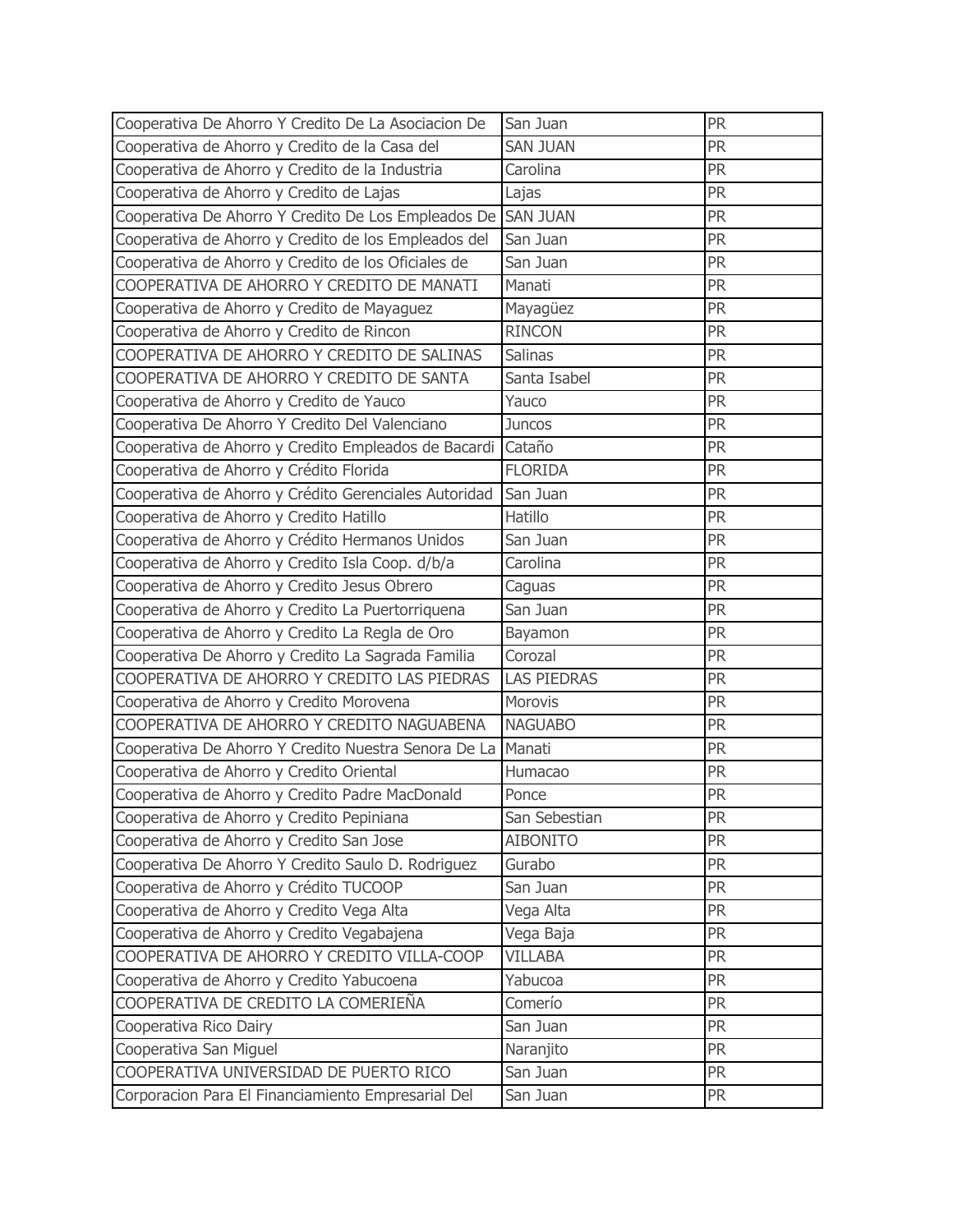| <b>FAMILIAR COOP</b>                        | San Juan           | PR        |
|---------------------------------------------|--------------------|-----------|
| Nuestra Coop                                | San Juan           | <b>PR</b> |
| Ponce Neighborhood Housing Services         | Ponce              | <b>PR</b> |
| PRIMERA COOPERATIVA A/C DE PUERTO RICO      | San Juan           | <b>PR</b> |
| PUERTO RICO FEDERAL CREDIT UNION            | San Juan           | PR        |
| Puerto Rico NHS                             | <b>SAN JUAN</b>    | <b>PR</b> |
| San Rafael Coop                             | QUEBRADILLAS       | <b>PR</b> |
| SEMILLERO INVESTMENT FUND I LLC             | San Juan           | <b>PR</b> |
| Tronquicoop                                 | San Juan           | PR        |
| Providence Revolving Fund                   | Providence         | <b>RI</b> |
| The Capital Good Fund                       | Providence         | <b>RI</b> |
| Beaufort County Black Chamber of Commerce   | <b>Beaufort</b>    | <b>SC</b> |
| Business Development Corp of SC             | Columbia           | SC        |
| Caro Federal Credit Union                   | Columbia           | <b>SC</b> |
| Carolina Foothills FCU                      | Spartanburg        | SC        |
| <b>CLIMB Fund</b>                           | Charleston         | SC        |
| CommunityWorks                              | Greenville         | SC        |
| <b>CPM Federal Credit Union</b>             | North Charleston   | SC        |
| EDISTO FEDERAL CREDIT UNION                 | Orangeburg         | <b>SC</b> |
| HopeSouth FCU                               | <b>Abbeville</b>   | SC        |
| Midlands Housing Trust Fund                 | Columbia           | SC        |
| Neighbors United FCU                        | Greenwood          | SC        |
| <b>Optus Bank</b>                           | Columbia           | SC        |
| <b>Optus Financial Corporation</b>          | Columbia           | SC        |
| <b>REV Federal Credit Union</b>             | Summerville        | SC        |
| Security Federal Bank                       | Aiken              | SC        |
| Security Federal Corporation                | Aiken              | SC        |
| South Carolina Community Loan Fund          | Charleston         | SC        |
| <b>SPC Credit Union</b>                     | Hartsville         | SC        |
| Upstate Federal Credit Union                | anderson           | SC        |
| Akiptan, Inc.                               | Eagle Butte        | <b>SD</b> |
| Dakota Resources                            | Renner             | <b>SD</b> |
| Fort Randall Federal Credit Union           | Wagner             | <b>SD</b> |
| Grow South Dakota                           | Sisseton           | <b>SD</b> |
| Homes Are Possible Inc.                     | Aberdeen           | <b>SD</b> |
| Neighborhood Lending Services, LLC          | Deadwood           | SD        |
| Northeast South Dakota Economic Corporation | Sisseton           | <b>SD</b> |
| Rural Electric Economic Development, Inc.   | Madison            | <b>SD</b> |
| Sentinel Federal Credit Union               | Rapid City         | <b>SD</b> |
| South Eastern Development Foundation        | <b>Sioux Falls</b> | <b>SD</b> |
| Vermillion Federal Credit Union             | Vermillion         | <b>SD</b> |
| Black Hills Community Loan Fund, Inc.       | <b>Rapid City</b>  | <b>SD</b> |
| Four Bands Community Fund, Inc.             | Eagle Butte        | <b>SD</b> |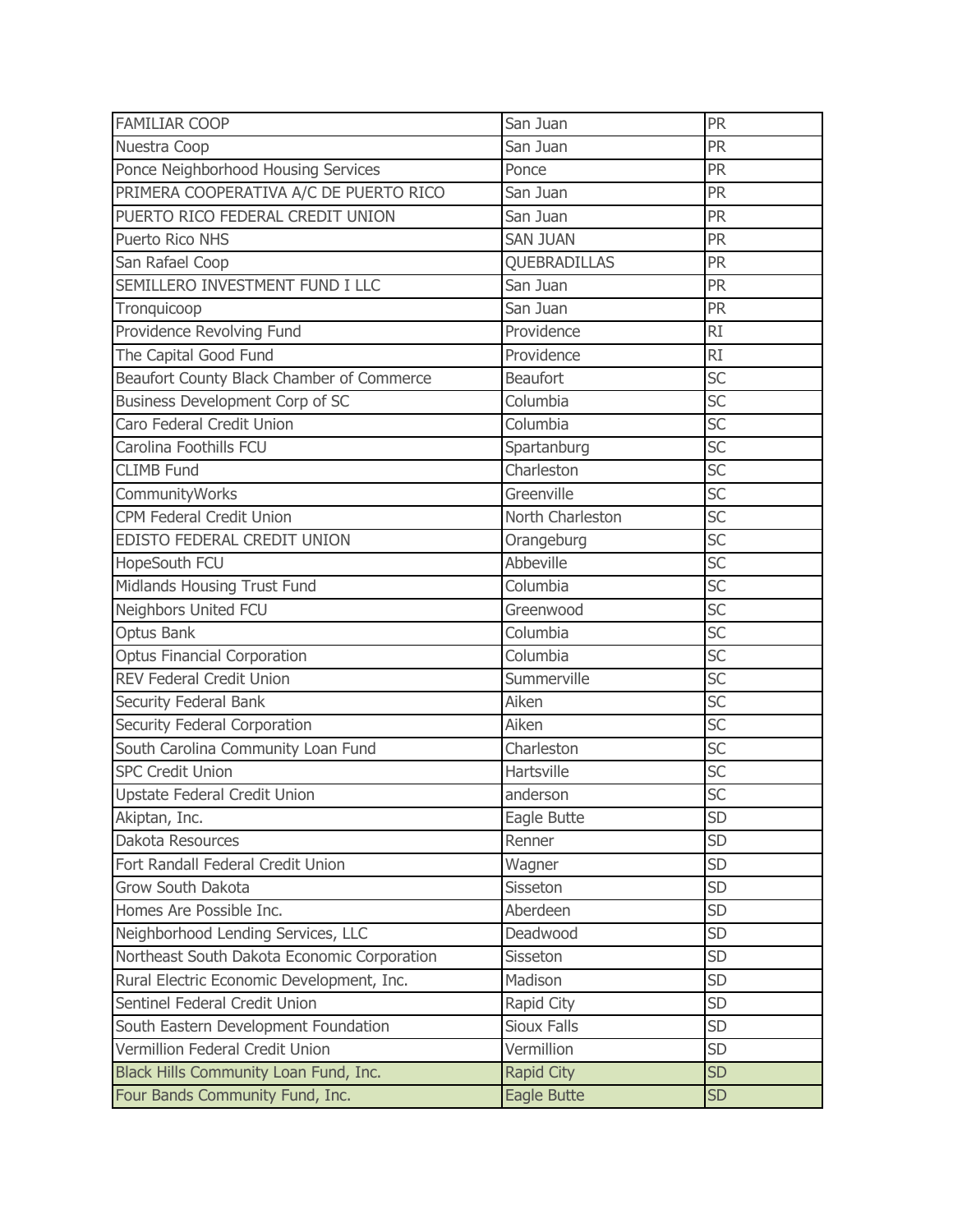| Lakota Federal Credit Union                 | Kyle                  | <b>SD</b> |
|---------------------------------------------|-----------------------|-----------|
| Lakota Fund, Inc., The                      | Kyle                  | <b>SD</b> |
| Mazaska Owecaso Otipi Financial, Inc        | Pine Ridge            | <b>SD</b> |
| Sisseton Wahpeton Federal Credit Union      | <b>Agency Village</b> | <b>SD</b> |
| Affordable Housing Resources, Inc.          | Nashville             | <b>TN</b> |
| APPALACHIAN COMMUNITY FCU                   | Gray                  | <b>TN</b> |
| Banc3 Holdings, Inc.                        | Memphis               | <b>TN</b> |
| Bank3                                       | Memphis               | <b>TN</b> |
| <b>BetterFi</b>                             | Coalmont              | <b>TN</b> |
| Brightbridge, Inc.                          | Chattanooga           | <b>TN</b> |
| <b>Carroll Bank and Trust</b>               | Huntingdon            | <b>TN</b> |
| Carroll Financial Services, Inc.            | Huntingdon            | <b>TN</b> |
| Centennial Bank                             | Trezevant             | <b>TN</b> |
| Chattanooga Neighborhood Enterprise, Inc.   | Chattanooga           | <b>TN</b> |
| Citizens Savings Bank and Trust Company     | Nashville             | <b>TN</b> |
| Clinchfield Federal Credit Union            | Erwin                 | <b>TN</b> |
| Commercial Bank and Trust Company           | Paris                 | <b>TN</b> |
| Commercial Holding Company, Inc.            | Paris                 | TN        |
| <b>Community Bank</b>                       | Lexington             | TN        |
| Community National Corporation              | Lexington             | TN        |
| Copper Basin Federal Credit Union           | Copperhill            | <b>TN</b> |
| <b>Cumberland Capital Partners</b>          | Nashville             | TN        |
| Decatur Bancshares, Inc.                    | Decaturville          | TN        |
| <b>Decatur County Bank</b>                  | Decaturville          | TN        |
| Employee Resources Credit Union             | <b>LAWRENCEBURG</b>   | <b>TN</b> |
| F & M Bancshares, Inc.                      | Trezevant             | <b>TN</b> |
| <b>Horizon Credit Union</b>                 | Kingsport             | <b>TN</b> |
| Independent Southern Bancshares, Inc.       | <b>Brownsville</b>    | <b>TN</b> |
| <b>INSOUTH Bank</b>                         | <b>Brownsville</b>    | <b>TN</b> |
| Knoxville Area Urban League                 | Knoxville             | <b>TN</b> |
| <b>Leaders Credit Union</b>                 | Jackson               | ΤN        |
| Metropolitan Teachers Credit Union          | Nashville             | <b>TN</b> |
| Mountain Valley Bank                        | Dunlap                | <b>TN</b> |
| Northeast Community Credit Union            | Elizabethton          | TN        |
| Orion Federal Credit Union                  | Memphis               | TN        |
| River City Capital Investment Corporation   | Memphis               | TN        |
| Security Bancshares, Inc.                   | Paris                 | TN        |
| SECURITY BANK AND TRUST COMPANY             | Paris                 | <b>TN</b> |
| Select Seven Federal Credit Union           | Johnson City          | TN        |
| Sequatchie County Bancorp, Inc.             | Dunlap                | TN        |
| <b>Smart Choice Credit Union</b>            | Cleveland             | TN        |
| Southeast Community Capital Corporation DBA | Nashville             | TN        |
| Southern Security Federal Credit Union      | Collierville          | TN        |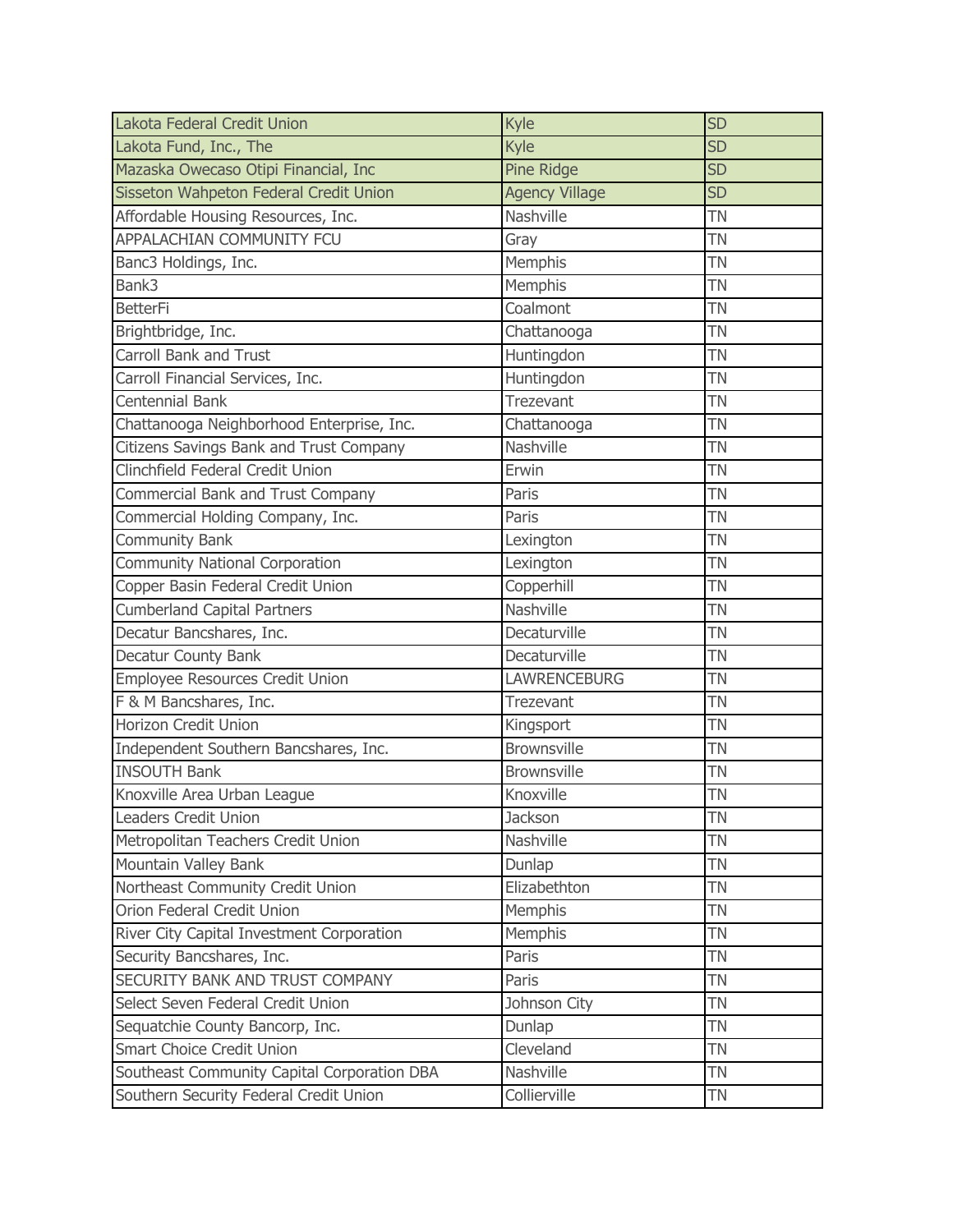| Tennessee Members 1st FCU                          | Oak Ridge       | ΤN        |
|----------------------------------------------------|-----------------|-----------|
| Tennessee Rural Development Fund LLC               | Cookeville      | <b>TN</b> |
| The Housing Fund, Inc.                             | Nashville       | TN        |
| Three Roots Capital                                | Knoxville       | <b>TN</b> |
| Tri-State Bank of Memphis                          | Memphis         | <b>TN</b> |
| <b>Trust Federal Credit Union</b>                  | Chattanooga     | TN        |
| <b>US Community Credit Union</b>                   | Nashville       | <b>TN</b> |
| Wayne County Bancshares, Inc.                      | Waynesboro      | <b>TN</b> |
| Wayne County Bank                                  | Waynesboro      | <b>TN</b> |
| Y-12 Federal Credit Union                          | Oak Ridge       | TN        |
| Affordable Homes of South Texas, Inc.              | McAllen         | <b>ΤΧ</b> |
| AOB VENTURES, INC.                                 | <b>ALAMO</b>    | <b>TX</b> |
| Border Federal Credit Union                        | <b>DEL RIO</b>  | ТX        |
| Brazos Valley CDC, Inc.                            | <b>Bryan</b>    | TΧ        |
| Businesses Invest in Growth, Inc.                  | Austin          | ТX        |
| Capital Plus Financial                             | <b>Bedford</b>  | ТX        |
| <b>CEN-TEX Certified Development Corporation</b>   | Austin          | TХ        |
| City Federal Credit Union                          | Amarillo        | TΧ        |
| El Paso Area Teachers Federal Credit Union         | El Paso         | <b>ΤΧ</b> |
| El Paso Collaborative for Community and Economic   | El Paso         | ТX        |
| Entre Capital, LLC                                 | <b>Dallas</b>   | ТX        |
| Fig Loans Texas LLC                                | sugar land      | ТX        |
| First Central Credit Union                         | Waco            | TΧ        |
| FIRSTLIGHT FEDERAL CREDIT UNION                    | <b>EL PASO</b>  | ТX        |
| Freedom Bank                                       | Alamo           | ТX        |
| <b>GECU</b>                                        | el paso         | ТX        |
| Golden Bank, NA                                    | Houston         | ТX        |
| Houston Business development, Inc.                 | Houston         | ТX        |
| Houston Metropolitan Federal Credit Union          | Houston         | <b>TX</b> |
| Just Community, LLC                                | Austin          | TΧ        |
| Kerr County Federal Credit Union                   | Kerrville       | ТX        |
| LiftFund, Inc.                                     | San Antonio     | ТX        |
| LIGHT COMMERCE CREDIT UNION                        | <b>HOUSTON</b>  | <b>TX</b> |
| Listo Lending LLC                                  | Houston         | TX        |
| MNB Ventures, Inc.                                 | <b>Mercedes</b> | TX        |
| Mountain Star Federal Credit Union                 | El Paso         | ТX        |
| National Association for Latino Community Asset    | San Antonio     | TX        |
| Neighborhood Housing Services of San Antonio, Inc. | San Antonio     | ТX        |
| Neighborhood Housing Services of Waco, Inc.        | Waco            | ТX        |
| ONE SOURCE FEDERAL CREDIT UNION                    | <b>EL PASO</b>  | ТX        |
| OTR Fund I LLC                                     | Irving          | ТX        |
| Our Mother of Mercy Federal Credit Union           | Houston         | <b>ΤΧ</b> |
| PeopleFund                                         | Austin          | <b>TX</b> |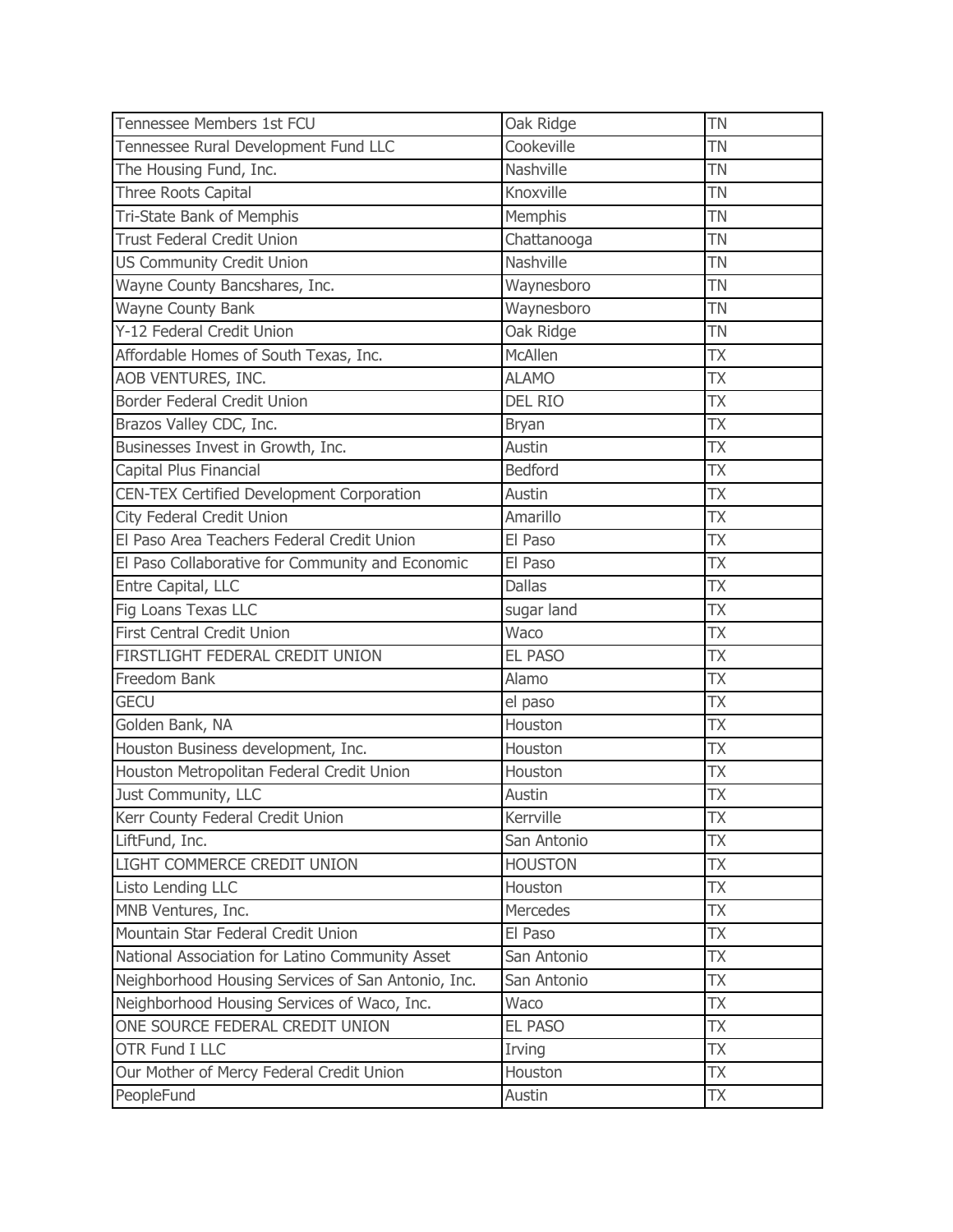| Plus4 Credit Union                                             | Houston               | TХ        |
|----------------------------------------------------------------|-----------------------|-----------|
| Port of Houston Warehouse FCU                                  | Houston               | ТX        |
| Resource One Credit Union                                      | <b>Dallas</b>         | ТX        |
| <b>RGV Credit Union</b>                                        | Harlingen             | <b>TX</b> |
| Rio Grande Valley Multibank Corporation                        | <b>Brownsville</b>    | TХ        |
| River City Federal Credit Union                                | San Antonio           | ТX        |
| Rocket Federal Credit Union                                    | McGregor              | ТX        |
| Select Federal Credit Union                                    | <b>SAN ANTONIO</b>    | <b>TX</b> |
| Star of Texas Credit Union                                     | Austin                | TΧ        |
| Sykes Equity LLC d/b/a Private Leverage                        | Houston               | TΧ        |
| Texas Bay Area Credit Union                                    | Houston               | <b>TX</b> |
| <b>Texas Community Capital</b>                                 | Austin                | <b>TX</b> |
| Texas Mezzanine Fund, Inc.                                     | <b>Dallas</b>         | <b>TX</b> |
| <b>Texas National Bank</b>                                     | Edinburg              | TΧ        |
| <b>TREC Community Investors</b>                                | <b>Dallas</b>         | <b>ΤΧ</b> |
| <b>Tricolor Auto Acceptance</b>                                | Irving                | <b>TX</b> |
| UP Community Impact Fund Corp.                                 | Houston               | TΧ        |
| William Mann, Jr. Community Development Corporation Fort Worth |                       | TΧ        |
| <b>Tigua Community Development Corporation</b>                 | El Paso               | <b>TX</b> |
| Community Development Fund of Utah                             | Salt Lake City        | UT        |
| Goldenwest Federal Credit Union                                | Ogden                 | UT        |
| Rocky Mountain Community Reinvestment Corporation              | Salt Lake City        | UT        |
| Salt Lake Neighborhood Housing Services, Inc.                  | Salt Lake             | UT        |
| Utah Microenterprise Loan Fund (UMLF)                          | Salt Lake City        | UT        |
| Appalachian Community Capital Corporation                      | Christiansburg        | VA        |
| Arlington Community Federal Credit Union                       | Falls Church          | VA        |
| ARN CAPITAL, LLC                                               | <b>FREDERICKSBURG</b> | VA        |
| Business Seed Capital, Inc.                                    | Roanoke               | VA        |
| Capital Impact Partners                                        | Arlington             | VA        |
| Community Business Partnership                                 | Springfield           | VA        |
| Community Investment Collaborative                             | Charlottesville       | VA        |
| Democracy FCU                                                  | Alexandria            | VA        |
| DuPont Community Credit Union                                  | Waynesboro            | VA        |
| <b>ECDC Enterprise Development Group</b>                       | Arlington             | VA        |
| <b>Foodshed Capital</b>                                        | Charlottesville       | VA        |
| Freedom First Federal Credit Union                             | Roanoke               | VA        |
| Newport News Shipbuilding Employees Credit Union               | <b>Newport News</b>   | VA        |
| People Incorporated Financial Services                         | Abingdon              | VA        |
| Peoples Advantage Federal Credit Union                         | Petersburg            | VA        |
| Piedmont Housing Alliance                                      | Charlottesville       | VA        |
| RVA Financial Federal Credit Union                             | Richmond              | VA        |
| Southeast Rural Community Assistance Project, Inc.             | Roanoke               | VA        |
| <b>VCC Bank</b>                                                | Richmond              | VA        |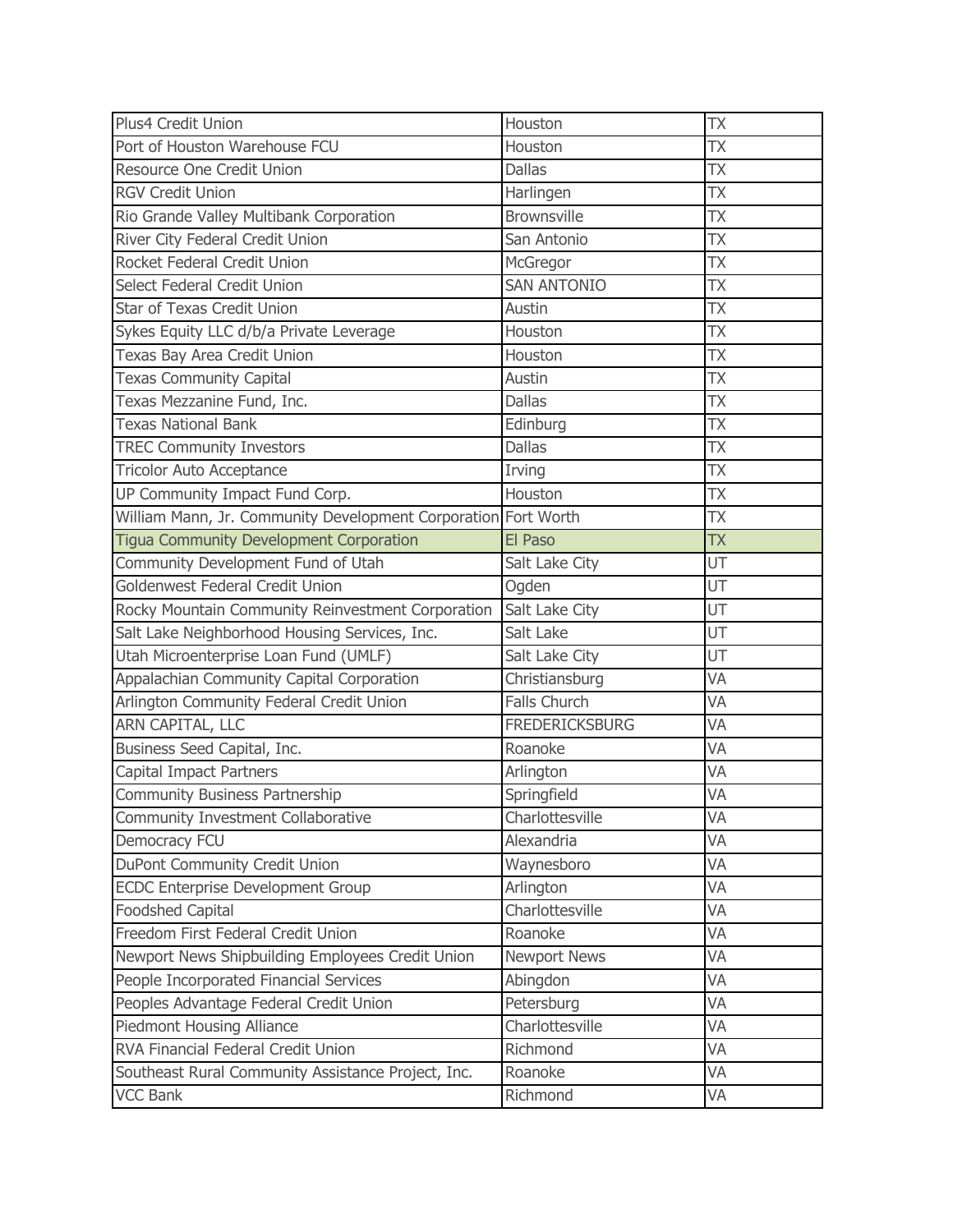| Virginia Community Capital, Inc.                  | Richmond            | VA        |
|---------------------------------------------------|---------------------|-----------|
| Virginia Community Development Fund, Inc., The    | Richmond            | VA        |
| Lower Brule Community Development Enterprise, LLC | <b>Reston</b>       | VA        |
| Community Capital of Vermont, Inc.                | <b>Barre</b>        | VT        |
| Northern Community Investment Corporation         | St. Johnsbury       | VT        |
| Opportunities Credit Union, Inc.                  | Winooski            | VT        |
| Rutland West Neighborhood Housing Services, Inc.  | <b>West Rutland</b> | VT        |
| Vermont Community Loan Fund, Inc.                 | Montpelier          | VT        |
| VSJF Flexible Capital Fund L3C                    | Montpelier          | VT        |
| <b>CALCOE Federal Credit Union</b>                | Yakima              | <b>WA</b> |
| Canopy Federal Credit Union                       | Spokane             | <b>WA</b> |
| Evergreen Business Capital Community Finance      | Tukwila             | <b>WA</b> |
| <b>Express Credit Union</b>                       | Seattle             | <b>WA</b> |
| Gesa Credit Union                                 | Richland            | <b>WA</b> |
| HAPO Community Credit Union                       | Richland            | <b>WA</b> |
| Harborstone Credit Union                          | Lakewood            | <b>WA</b> |
| HomeSight                                         | Seattle             | <b>WA</b> |
| <b>Impact Capital</b>                             | Seattle             | <b>WA</b> |
| Industrial Credit Union Of Whatcom County         | Bellingham          | <b>WA</b> |
| Kitsap Credit Union                               | <b>Bremerton</b>    | <b>WA</b> |
| Lighthouse Community Credit Union                 | Vancouver           | <b>WA</b> |
| New Roots Fund                                    | Seattle             | <b>WA</b> |
| Newrizons Federal Credit Union                    | Hoquiam             | <b>WA</b> |
| North Coast Credit Union                          | Bellingham          | WA        |
| Northwest Access Fund                             | Shoreline           | <b>WA</b> |
| O BEE credit union                                | Lacey               | <b>WA</b> |
| Office of Rural and Farmworker Housing            | Yakima              | <b>WA</b> |
| Our Community Credit Union                        | Shelton             | <b>WA</b> |
| Peninsula Community Federal Credit Union          | Shelton             | <b>WA</b> |
| Rainier Valley Community Development Fund         | Seattle             | <b>WA</b> |
| <b>Rural Community Development Resources</b>      | Yakima              | <b>WA</b> |
| Seattle Economic Development Fund d/b/a Business  | Seattle             | WA        |
| Seattle Metropolitan Credit Union                 | Seattle             | <b>WA</b> |
| <b>SNAP Financial Access</b>                      | Spokane             | <b>WA</b> |
| Ventures                                          | Seattle             | <b>WA</b> |
| Verity Credit Union                               | Seattle             | <b>WA</b> |
| Washington Community Reinvestment Association     | Seattle             | <b>WA</b> |
| Washington State Employees Credit Union           | Olympia             | <b>WA</b> |
| <b>Chehalis Tribal Loan Fund</b>                  | <b>Oakville</b>     | <b>WA</b> |
| Lummi Community Development Financial Institution | Bellingham          | <b>WA</b> |
| Northwest Native Development Fund                 | <b>Coulee Dam</b>   | <b>WA</b> |
| <b>Taala Fund</b>                                 | <b>Taholah</b>      | <b>WA</b> |
| <b>Bay Bancorporation</b>                         | Green Bay           | WI        |